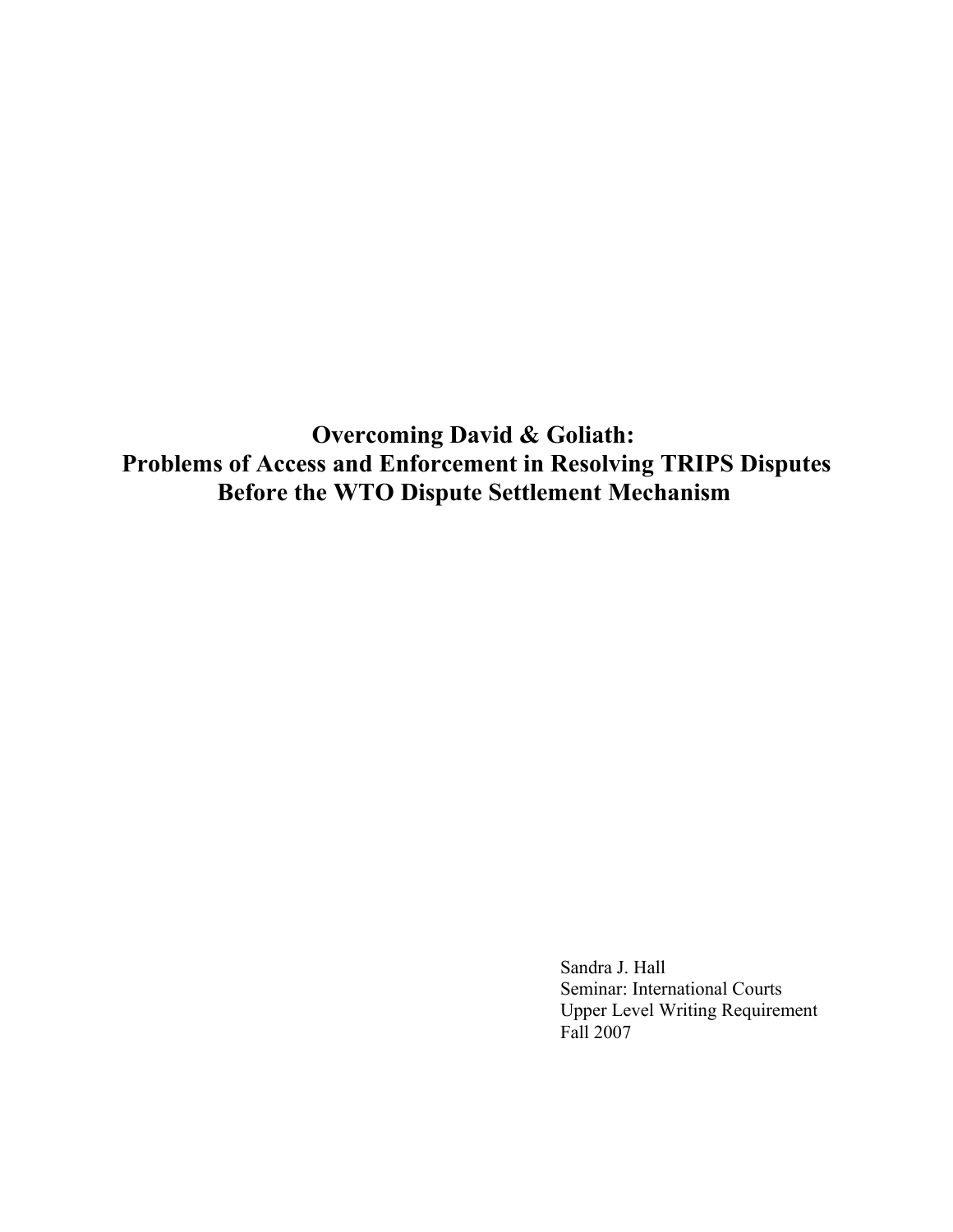# **Table of Contents**

| I.       |                                  | Introduction                                                         | $\overline{c}$           |
|----------|----------------------------------|----------------------------------------------------------------------|--------------------------|
| II.      |                                  | Background of TRIPS Agreement                                        | $\overline{\mathbf{3}}$  |
| III.     | WTO Dispute Settlement Mechanism |                                                                      | 4                        |
|          | A.                               | Process for Settling Disputes in the WTO                             | $\overline{\mathcal{A}}$ |
|          |                                  | <b>Dispute Settlement Panels</b><br>1.                               | 5                        |
|          |                                  | 2.<br>Permanent Appellate Body                                       | 5                        |
|          |                                  | 3.<br><b>Enforcement of Rulings</b>                                  | 6                        |
|          |                                  | 4.<br>Timing                                                         | 6                        |
|          | Β.                               | Criticisms of the WTO Dispute Settlement Mechanism                   | 7                        |
|          |                                  | 1.<br>Problems of Access                                             | 7                        |
|          |                                  | 2.<br><b>Undemocratic Nature of Decision-Making Process</b>          | $\,$ $\,$                |
|          |                                  | 3.<br>Problems of Enforcement                                        | $\boldsymbol{9}$         |
| IV.      |                                  | <b>TRIPS Disputes</b>                                                | 9                        |
|          | A.                               | <b>India Patents Case</b>                                            | 10                       |
|          |                                  | 1.<br>Facts                                                          | 10                       |
|          |                                  | 2.<br>Panel Ruling                                                   | 11                       |
|          |                                  | 3.<br><b>Appellate Ruling</b>                                        | 13                       |
|          |                                  | Legitimate Expectations Standard<br>a.                               | 14                       |
|          |                                  | "Means" Under Article 70.8<br>b.                                     | 15                       |
|          |                                  | Applying Indian Law and the Burden of Proof<br>$c_{\cdot}$           | 15                       |
|          |                                  | d.<br>"Mechanism" Under Article 70.9                                 | 16                       |
|          |                                  | Applicability of Article 63<br>e.                                    | 17                       |
|          |                                  | Observations from the India Patents Case<br>4.                       | 17                       |
|          | <b>B.</b>                        |                                                                      | 19                       |
|          |                                  | Comparing the Canada Patent Term Case to the Indian Experience<br>1. | 19                       |
|          |                                  | Panel Ruling<br>2.                                                   | 20                       |
|          |                                  | <b>Appellate Ruling</b>                                              |                          |
|          |                                  | 3.<br><b>Arbitration Ruling</b><br>$\overline{4}$ .                  | 22                       |
|          |                                  | Observations from the Canada Patent Term Case                        | 22                       |
|          | $C$ .                            | Mutually Agreed Solutions                                            | 24                       |
|          |                                  | 1.<br>Argentina Protection of Patents and Test Data Case             | 25                       |
|          |                                  | 2.<br><b>Brazil Patent Protection Case</b>                           | 28                       |
|          |                                  | 3.<br>Observations on Mutually Agreed Solutions                      | 29                       |
|          | D.                               | <b>US Copyright Case</b>                                             | 30                       |
|          |                                  | 1.<br>Facts                                                          | 31                       |
|          |                                  | 2.<br>Panel Ruling                                                   | 31                       |
|          |                                  | 3.<br><b>Arbitration Reports</b>                                     | 32                       |
|          |                                  | Observations from the US Copyright Case<br>4.                        | 33                       |
| V.       | Recommendations                  |                                                                      | 33                       |
|          | A.                               | Encourage Broad Participation in the Dispute Settlement Mechanism    | 34                       |
|          | Β.                               | Facilitate Pooling of Resources and Coordination of Strategies       | 34                       |
|          | C.                               | Harness the Power of Public Opinion                                  | 35                       |
|          | D.                               | Prevent Contracting Out of the WTO Dispute Settlement Mechanism      | 36                       |
|          | Ε.                               | Ensure Level Enforcement and Implementation of Rulings               | 36                       |
|          | F.                               | Interpret TRIPS Agreement to Favor Pro-Development Policies          | 37                       |
|          | G.                               | Relax Global IP Protection                                           | 38                       |
| VI.      |                                  | Conclusion                                                           | 39                       |
| Endnotes |                                  |                                                                      | 40                       |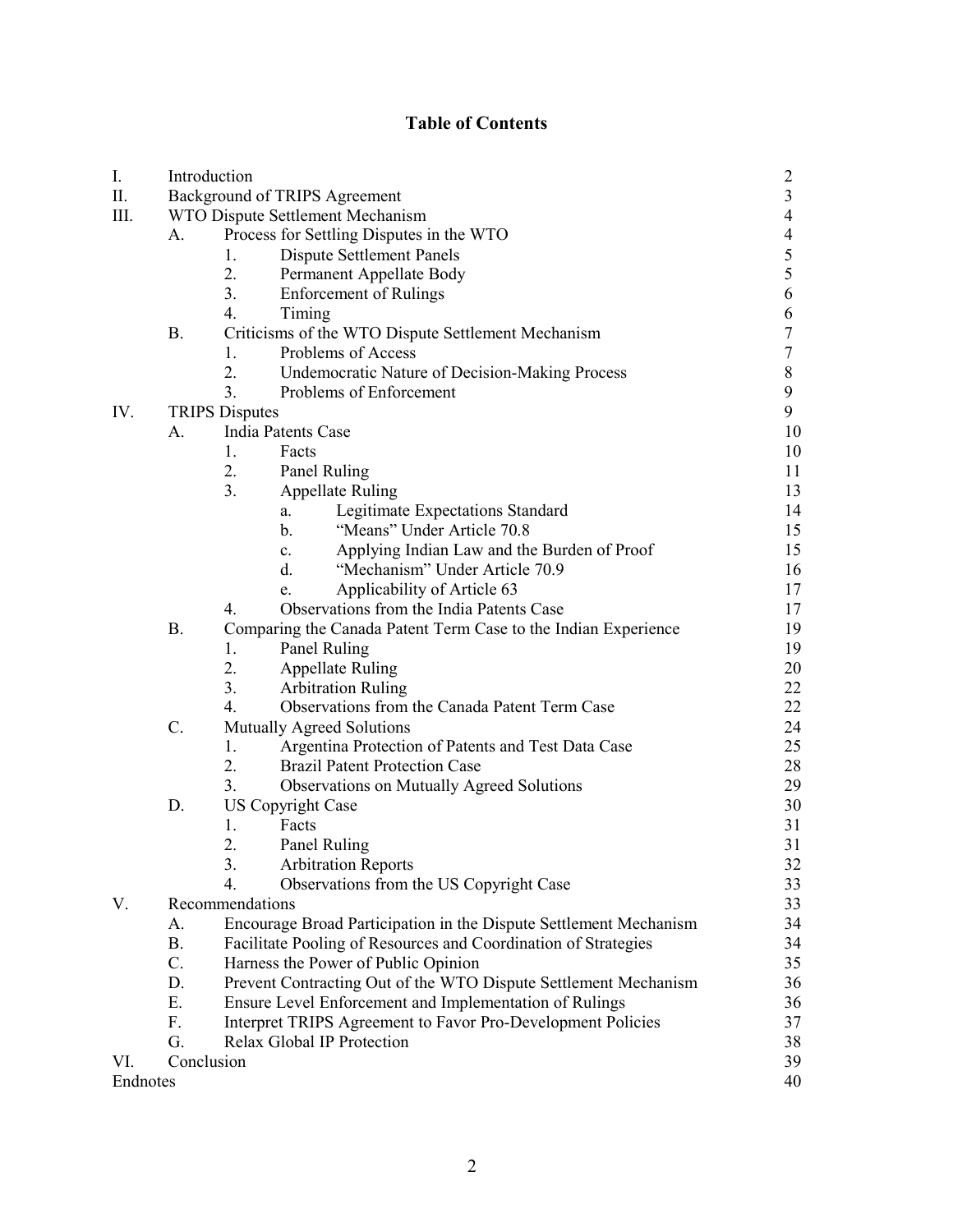# **I. Introduction**

This paper examines disputes arising under the Agreement on Trade-Related Aspects of Intellectual Property Rights (TRIPS) and how the Dispute Settlement Mechanism of the World Trade Organization (WTO) addresses them. I will analyze whether the WTO Dispute Settlement Mechanism adequately and effectively resolves intellectual property disputes arising with increasing frequency from all corners of the globe, with a particular emphasis on comparing outcomes achieved by developed and developing countries. How do developing countries fare in the WTO Dispute Settlement Mechanism in disputes under the TRIPS Agreement? I conclude that while the process of adjudication before the Panel and the Appellate Body does not create a disparity in outcome, there is significant inequality in accessing the mechanism from the outset and substantial differences in enforcement of rulings after final adjudication.

Part II of this paper provides a brief overview of the TRIPS Agreement, describing what it governs and how it came into force. Part III examines the WTO Dispute Settlement Mechanism. This section begins with a description of the dispute settlement process, from initial consultations between the parties to final appellate rulings and arbitration. This section then addresses some of the major criticisms of the WTO Dispute Settlement mechanism, including problems of access and enforcement, and the non-democratic nature of the process.

Part IV of this paper examines how TRIPS disputes are resolved under the WTO Dispute Settlement Mechanism. By examining three major disputes and two mutually agreed solutions, I compare the experiences of different state parties addressing TRIPS disputes. Through comparison of outcomes of the major disputes, this section shows that the WTO Dispute Settlement Mechanism provides consistent, even-handed results. However, by comparing those outcomes to the mutually agreed solutions, this section shows that inequality in outcomes may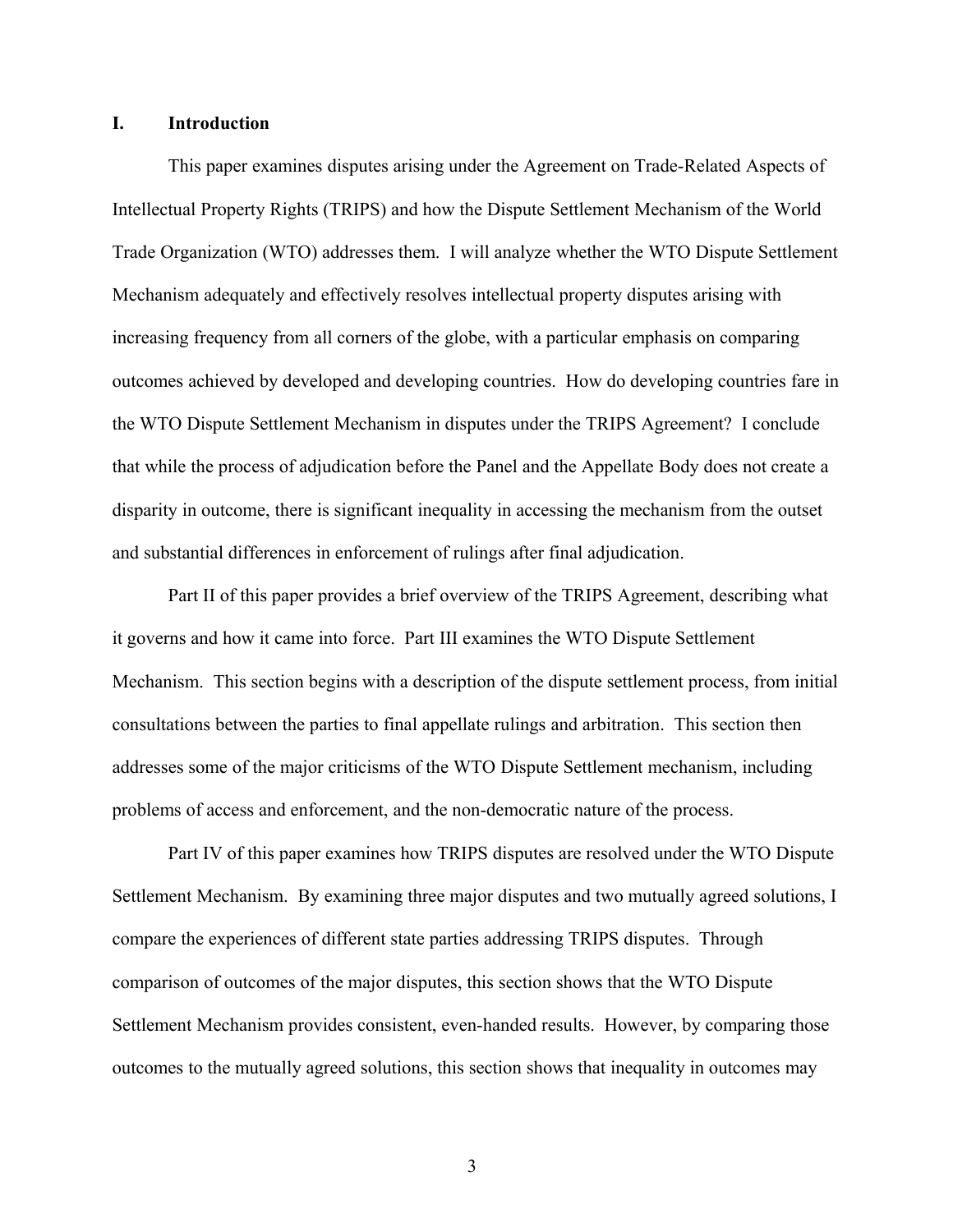occur where states lack the relative power to get before the Dispute Settlement Mechanism and are forced to settle before a Panel is formed. Accordingly, I conclude that TRIPS disputes primarily raise problems of access and enforcement, rather than disparities outcome. Any disparities in outcome are largely the result of problems of access.

Part V provides recommendations to increase access to the Dispute Settlement Mechanism by developing countries and ensure even-handed enforcement of rulings. This section also suggests ways to lessen the disparity between developed and developing countries by advocating for the promotion of pro-development policies under the TRIPS Agreement. Finally, Part VI concludes that the WTO Dispute Settlement Mechanism, already one of the busiest systems in the international arena, can become one of the most effective if it can correct the disparities and inequalities plaguing developing countries.

#### **II. Background of TRIPS Agreement**

The TRIPS Agreement was negotiated during the 1994 Uruguay Rounds that created the  $WTO<sup>1</sup>$  $WTO<sup>1</sup>$  $WTO<sup>1</sup>$  TRIPS established a universal set of minimum standards of intellectual property (IP) regulation.<sup>[2](#page-41-1)</sup> State parties are required to implement these minimum IP protections into their domestic law.<sup>[3](#page-41-2)</sup> The domestic laws created by state parties protect foreign works within the state parties' borders.<sup>[4](#page-41-3)</sup> Some of the protections mandated by TRIPS include the length and scope of IP protection through patents, copyrights and trademarks.<sup>[5](#page-41-4)</sup> TRIPS balances the competing interests of "the need to promote effective and adequate protection of intellectual property rights" while reducing "distortions and impediments to international trade" and ensuring that "measures and procedures to enforce intellectual property rights do not themselves become barriers to legitimate trade".<sup>[6](#page-41-5)</sup>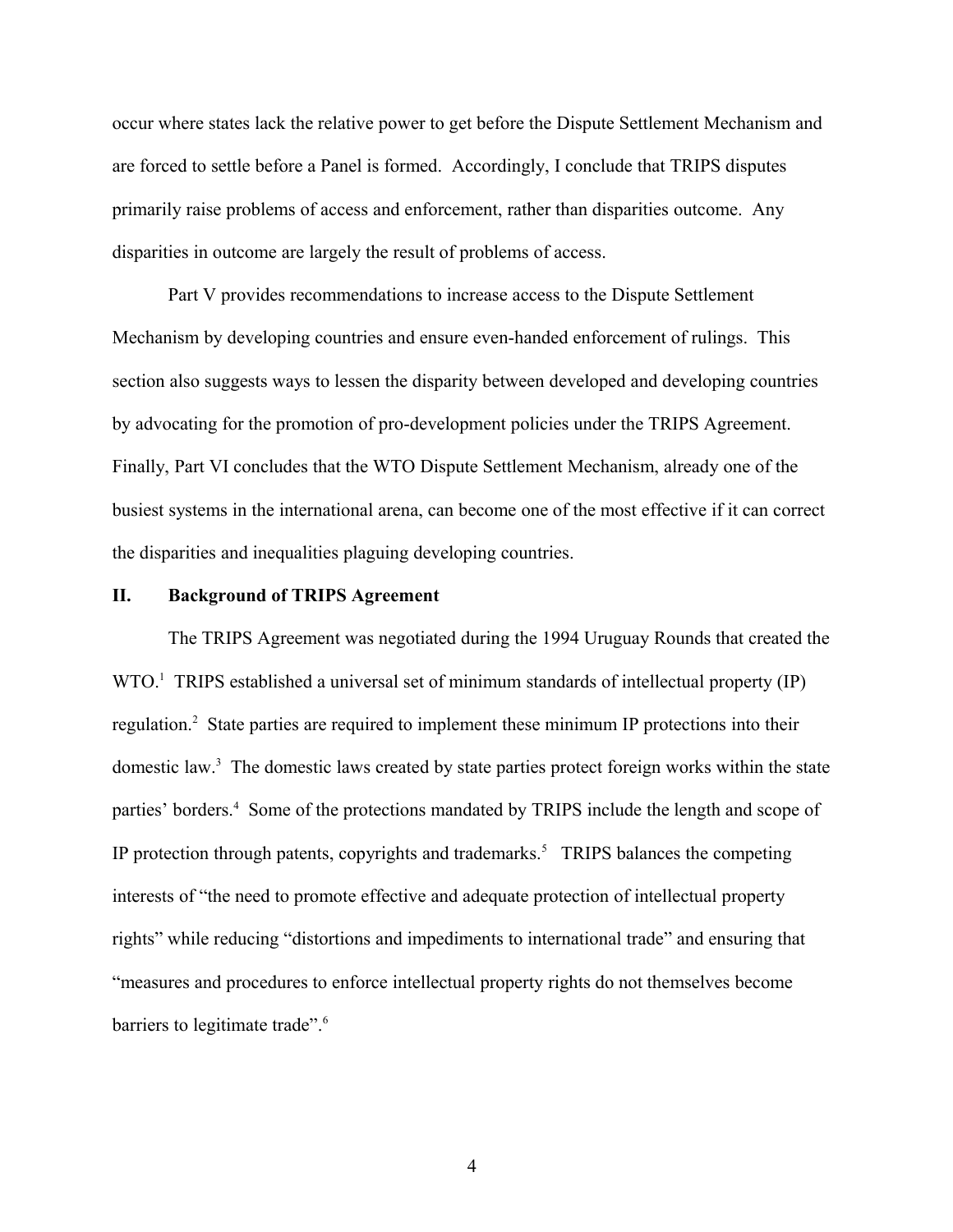The TRIPS Agreement was intended to remedy the problems in prior multilateral IP treaties.<sup>[7](#page-41-6)</sup> The 1883 Paris Convention for the Protection of Industrial Property failed to provide a dispute settlement mechanism, limiting adequate enforcement of the treaty.<sup>[8](#page-41-7)</sup> The Berne Convention for the Protection of Literary and Artistic Works created no private right of action for violations.<sup>[9](#page-41-8)</sup> Furthermore, it was considered non-self-executing by the United States (US) Congress, and therefore the US would adhere to it only through applicable provisions of its own domestic law.<sup>[10](#page-41-9)</sup> This created not only problems of protection, but also enforcement.<sup>[11](#page-41-10)</sup> The TRIPS Agreement's mandatory provision for resolution of disputes through the WTO Dispute Settlement Mechanism was designed to solve these problems of IP enforcement.<sup>[12](#page-41-11)</sup>

#### **III. WTO Dispute Settlement Mechanism**

Disputes arising under the TRIPS agreement must be settled by the WTO Dispute Settlement Mechanism.<sup>[13](#page-41-12)</sup> The WTO Dispute Settlement Mechanism serves two major functions. First, it facilitates negotiations.<sup>[14](#page-41-13)</sup> WTO Dispute Settlement "forces nations to the negotiation table through international peer pressure."[15](#page-41-14) Second, it provides recourse against violators for parties to trade agreements.<sup>[16](#page-41-15)</sup> WTO Dispute Settlement "legitimizes trade sanctions" though a process of "independent validation of trade sanctions' appropriateness."<sup>[17](#page-41-16)</sup> By requiring all WTO members to submit to this process of dispute settlement, the WTO ensures a legitimate multilateral forum for resolution of trade disputes and enforcement of its decisions through its member states.

### **A. Process for Settling Disputes in the WTO**

The WTO Dispute Settlement Mechanism aims to promote cooperation in resolving disputes. The Understanding on Rules and Procedure Governing the Settlement of Disputes evinces a preference for "amicable resolution to a dispute without resorting to the establishment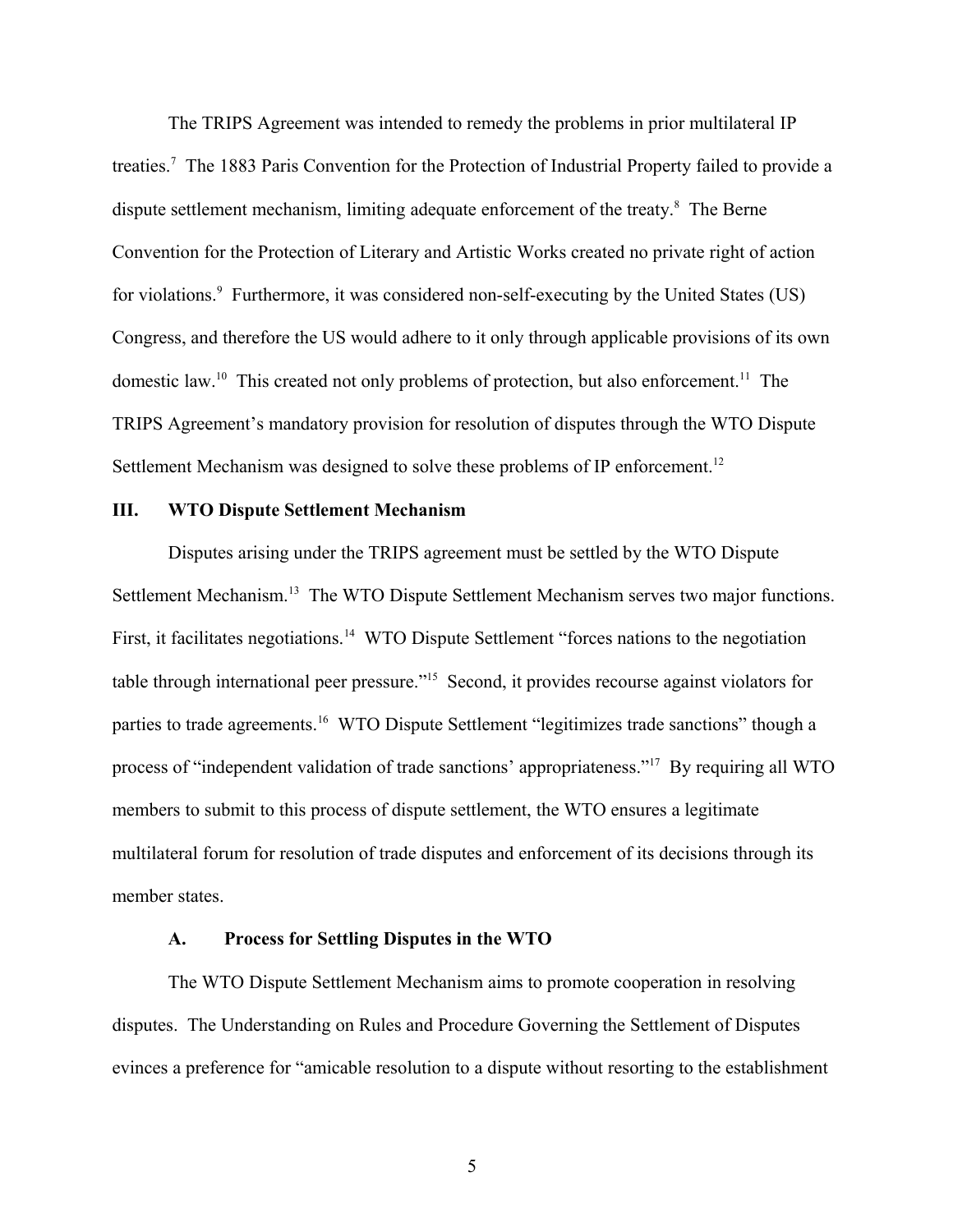of a panel."<sup>[18](#page-41-17)</sup> To that end, disputing parties must first consult among themselves.<sup>[19](#page-41-18)</sup> If they fail to resolve the dispute during consultations, the disputing parties may request mediation or the establishment of a panel of members of the Dispute Settlement Body.<sup>[20](#page-41-19)</sup>

#### **1. Dispute Settlement Panels**

Dispute Settlement Panels hear the complaint, gather evidence, and find facts.<sup>[21](#page-41-20)</sup> Unlike domestic common law courts, the Panel operates more akin to a civil law court, possessing "broad powers to seek any information relevant to the dispute, including independently consulting experts."[22](#page-41-21) Disputing parties submit written arguments and are entitled to two opportunities for oral argument.<sup>[23](#page-41-22)</sup> Here again, the process promotes cooperative solutions by allowing disputing parties to comment on the factual findings of the Panel.<sup>[24](#page-41-23)</sup> Based on these comments, the Panel disseminates an interim report, which includes legal findings and preliminary recommendations.<sup>[25](#page-41-24)</sup> Disputing parties then have another opportunity to provide comments to the Panel before the report is submitted to the Dispute Settlement Body.<sup>[26](#page-41-25)</sup> Thus, the WTO dispute mechanism process provides ample opportunity for the Panel to "work[] directly with the parties at multiples stages of the judicial process in order to arrive at an appropriate and amicable resolution."[27](#page-41-26)

### **2. Permanent Appellate Body**

The Panel's final report automatically becomes a ruling unless a consensus of Dispute Settlement Body members objects.<sup>[28](#page-41-27)</sup> Disputing parties can appeal the ruling to the permanent WTO Appellate Body.<sup>[29](#page-41-28)</sup> The appellate ruling will stand unless it is rejected by a consensus of the Dispute Settlement Body.<sup>[30](#page-41-29)</sup> Upon final disposition, the losing party must take corrective measures within a "reasonable period of time" to bring domestic laws and actions into compliance with the Treaty.<sup>[31](#page-41-30)</sup>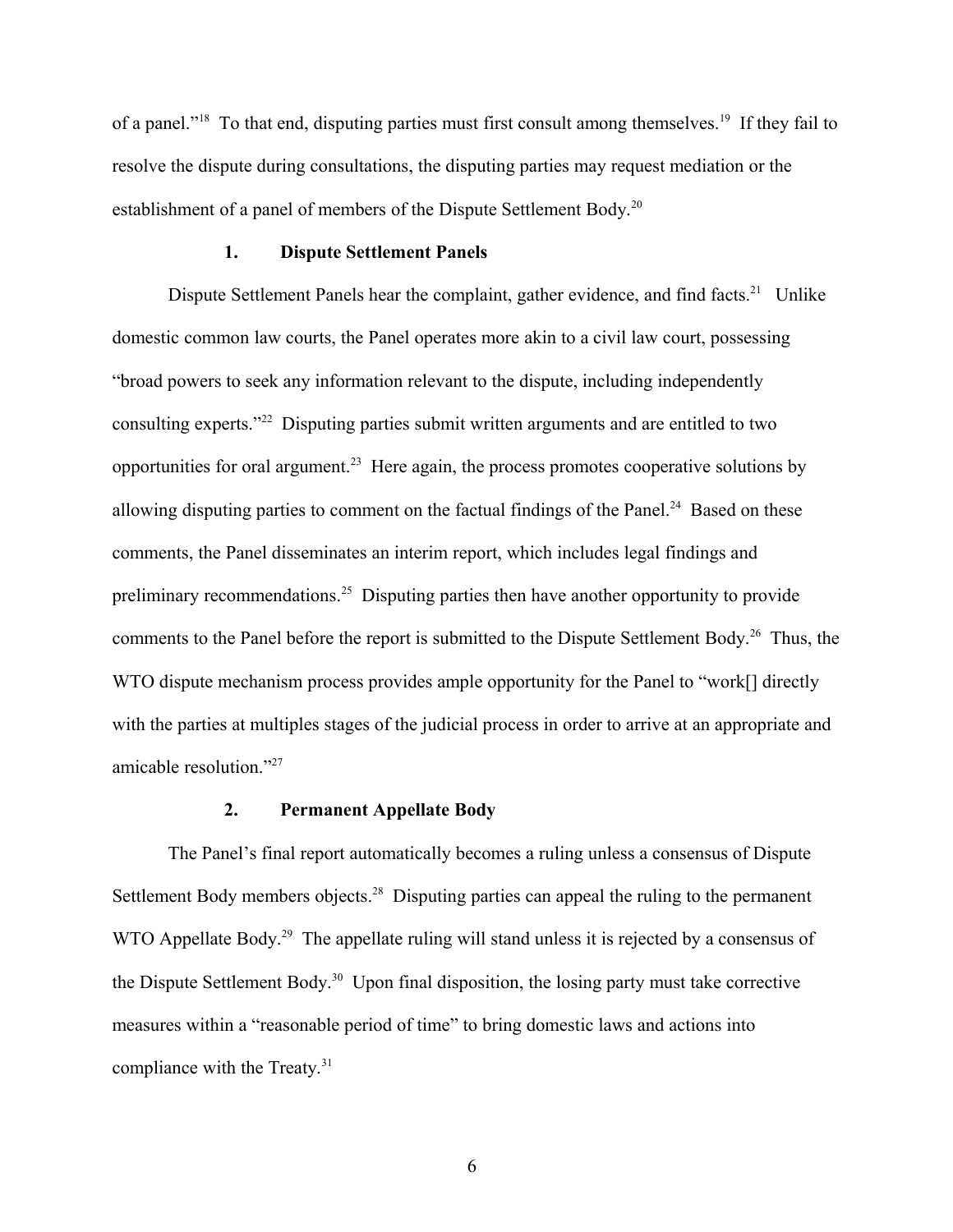### **3. Enforcement of Rulings**

The WTO provides several methods of enforcement where the losing state fails to take measures to ensure compliance. The winning party can negotiate for compensation from a losing party that fails to comply with a ruling.<sup>[32](#page-41-31)</sup> The Dispute Settlement Body can ensure payment of compensation by suspending the winning party's obligations under the treaty vis-à-vis the losing party.<sup>[33](#page-41-32)</sup> For example, if the US fails to take remedial steps to protect the copyrighted music from the European Community (EC), the EC is not obligated to protect the copyrights of US works with in the European Economic Area.<sup>[34](#page-41-33)</sup>

The winning state can petition the WTO to permit it to impose sanctions against the losing state.<sup>[35](#page-41-34)</sup> Sanctions may encompass sectors of the losing state's economy not in dispute where necessary to enforce a ruling.<sup>[36](#page-41-35)</sup> For example, if India loses a dispute brought by the US concerning pharmaceutical patents, Indian exports of computer software or textiles may be subjected to punitive tariffs.<sup>[37](#page-41-36)</sup> Cross-sectorial sanctions can have a crippling effect on the losing state's economy and provide an effective mechanism to force compliance of WTO decisions. Thus, the WTO Dispute Settlement Mechanism, through compensation, suspension of obligations and cross-sectorial sanctions, provides a "truly effective dispute resolution mechanism which would compel member-states – through sword or shield – to fully comply with international agreements" on trade.<sup>[38](#page-41-37)</sup>

#### **4. Timing**

The WTO Dispute Settlement Mechanism corrected one of the primary problems of its predecessor. Under the General Agreement on Tariffs and Trade (GATT), cases often "languished indefinitely in the system" due in large part to a consensus requirement.<sup>[39](#page-41-38)</sup> The WTO eliminated the requirement that dispute rulings be approved by a consensus of Dispute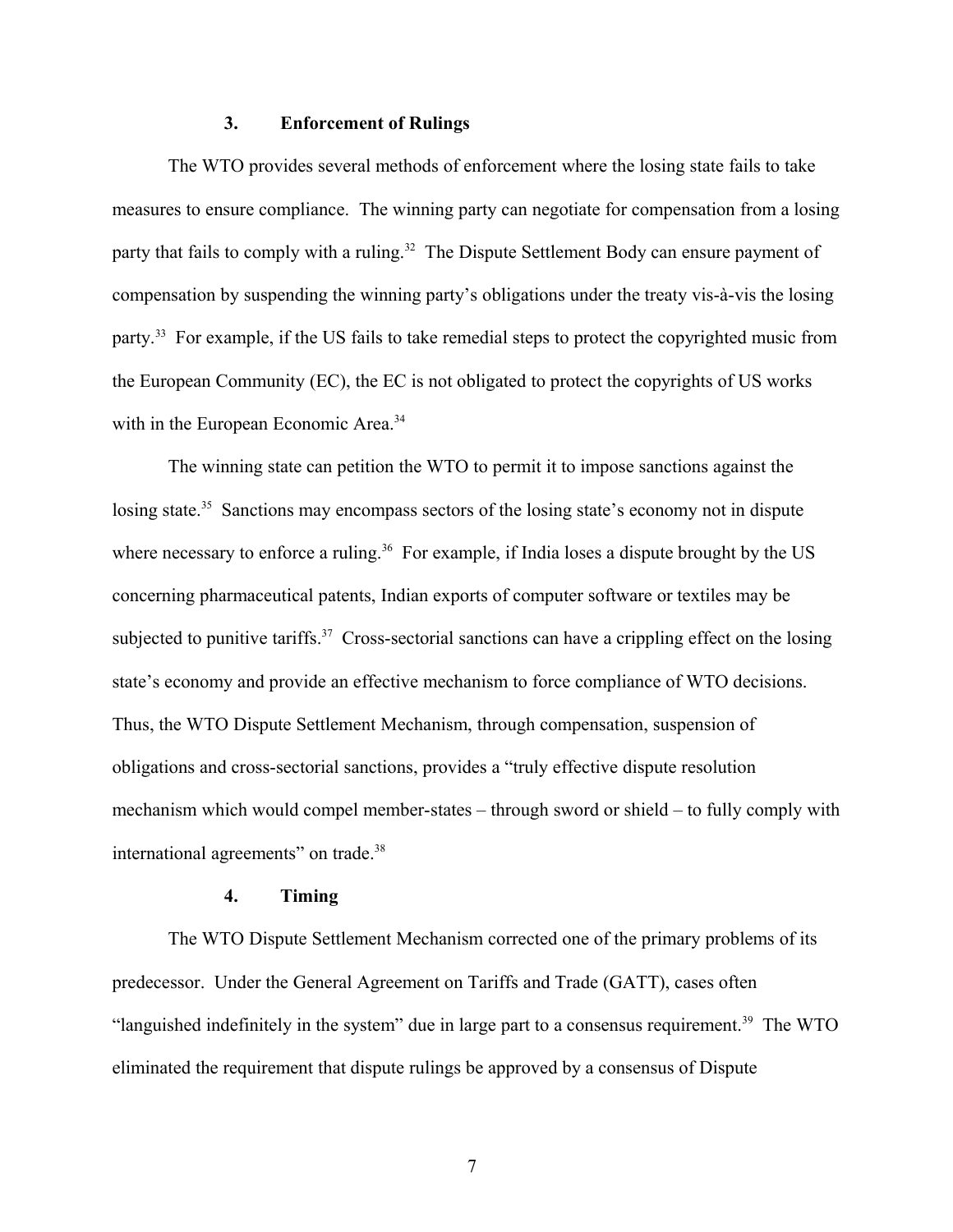Settlement Body members, and instead required a consensus to *overturn* a ruling.<sup>[40](#page-42-0)</sup> By changing this procedure, the WTO could control the length of proceedings and create an optimal timetable of fifteen months for the settlement of disputes.<sup>[41](#page-42-1)</sup> The efficiency of the Dispute Settlement Mechanism made state parties more likely to engage in the WTO process than they were under GATT.

#### **B. Criticisms of the WTO Dispute Settlement Mechanism**

Judging by the frequent use of the WTO Dispute Settlement Mechanism by member states, it is arguably a success. Indeed, member states requested 185 consultations involving 125 disputes during the first five years of the WTO.<sup>[42](#page-42-2)</sup> Many of the earliest cases resolved were particularly controversial, having been "carried over" without resolution from the GATT system.<sup>[43](#page-42-3)</sup> Despite the increased efficiency of and frequent resort to the WTO Dispute Settlement Mechanism, however, it has been the subject of significant criticism.

### **1. Problems of Access**

Looking behind the numbers of consultation requests, a problem of access by developing countries becomes clear. Of the 185 consultation requests initiated during the first five years, roughly three-quarters were by developed countries, with the United States responsible for one-third, the EC responsible for another third, and Canada an additional 12.5%.<sup>[44](#page-42-4)</sup> Thus, developing countries were responsible for initiating only one-quarter of the requests for consultations, despite outnumbering developed countries by a substantial margin.

The disparity in access between developed and developing countries can be attributed to a number of systemic factors. First, bringing a dispute before the WTO is a luxury many developing countries cannot afford; it is expensive and time-consuming.<sup>[45](#page-42-5)</sup> Second, the system is complex, requiring "sophisticated legal expertise" that is less prevalent in developing countries.<sup>[46](#page-42-6)</sup>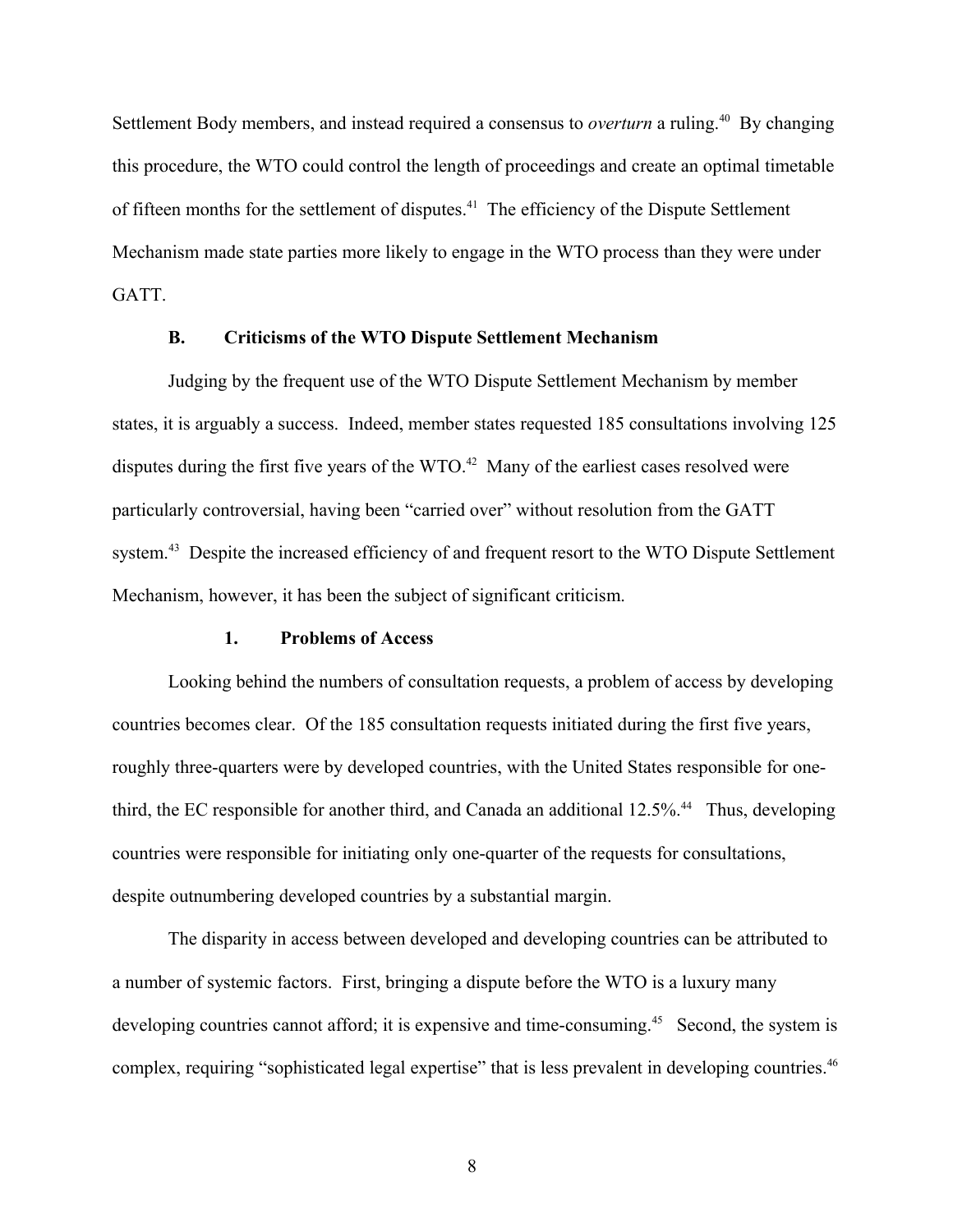Third, the imbalance of power between developed and developing nations put "defiant" developing countries at risk of retaliation by embittered developed countries, which could have grave consequences on the fragile economy of a developing countries.<sup>[47](#page-42-7)</sup> Finally, in terms of enforcement, developed countries with larger economies are in a better position to withstand sanctions than developing countries, and will not face the same pressure to comply with rulings as developing countries do.<sup>[48](#page-42-8)</sup> Indeed, observers of the WTO process of dispute resolution have noted "non-compliance is a strong possibility for developed nations."<sup>[49](#page-42-9)</sup> For all of these reasons, developing countries often find that any resolution that might be provided by the WTO Dispute Settlement Mechanism would not be worth the relative costs of obtaining it.

# **2. Undemocratic Nature of Decision-Making Process**

In addition to disparities in access, observers have criticized the undemocratic design of the decision-making process in the WTO Dispute Settlement Mechanism. A Panel or a permanent Appellate Body, both composed of members appointed by the Dispute Settlement Body, make the decisions.<sup>[50](#page-42-10)</sup> The Dispute Settlement Body operates as a governing council, comprised of high-level ministers of WTO member states.<sup>[51](#page-42-11)</sup> The lack of broad inclusion of the general WTO membership results in accusations of a pro-developed country bias.

This perceived bias against developing countries has been further compounded by a lack of transparency in the decision-making process. Despite the participation of the disputing parties in reviewing the fact-finding and interim reports, the panel deliberations occur almost entirely "behind closed doors".<sup>[52](#page-42-12)</sup> Parties may not attend panel meetings unless specifically invited by the panel.<sup>[53](#page-42-13)</sup> The lack of transparency of the decision-making process only increases the perception of bias and impropriety in the WTO Dispute Settlement Mechanism.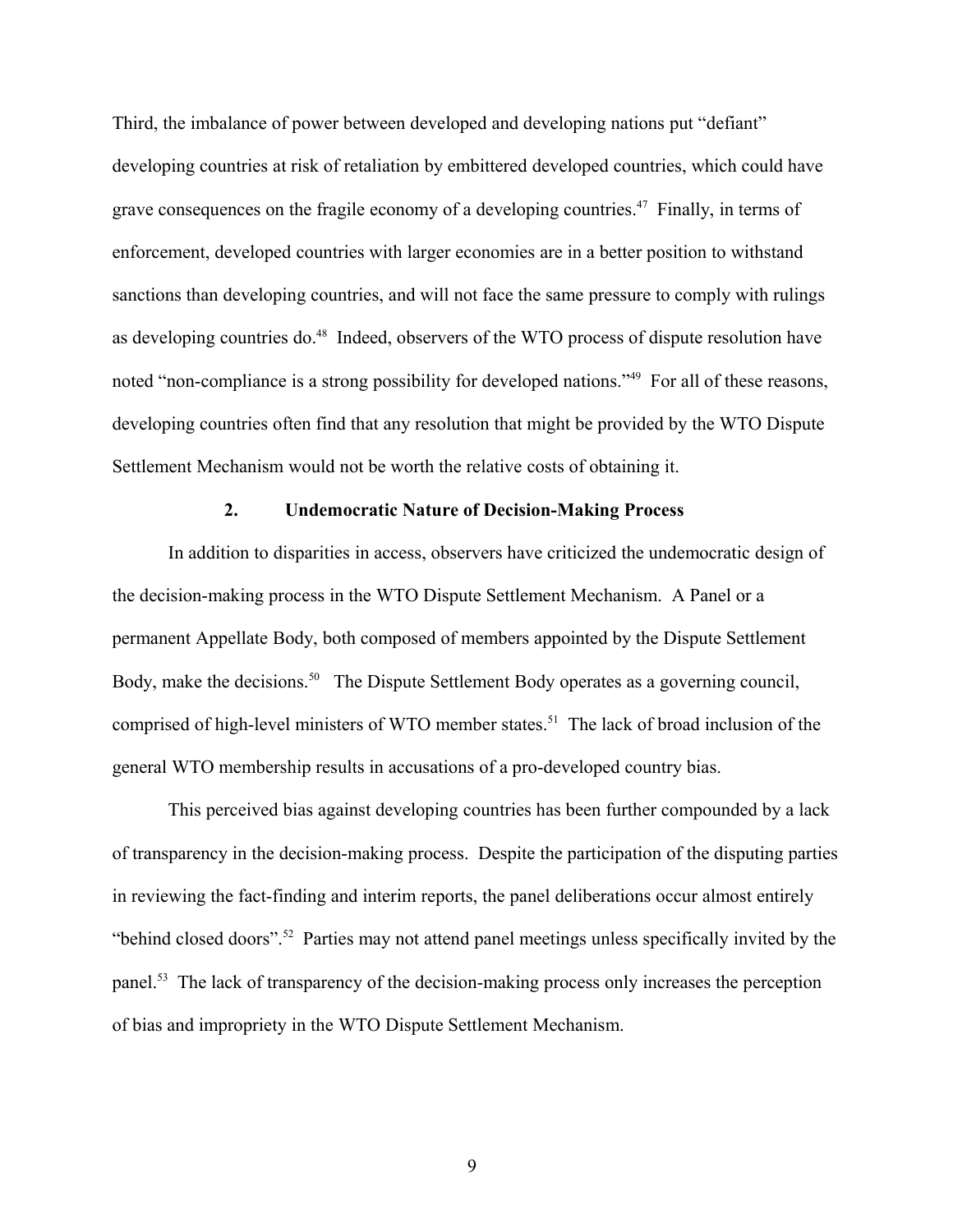### **3. Problems of Enforcement**

Observers frequently criticize the WTO's provisions for enforcing Dispute Settlement Mechanism rulings. On one hand, some critics claim that the enforcement mechanism is too weak. They argue that the reliance on retaliation to enforce rulings is too unpredictable to be effective, especially in cases of significant disparity in the disputing parties' economies.<sup>[54](#page-42-14)</sup> These critics favor provisions for collective retaliation to strengthen the enforcement mechanism.<sup>[55](#page-42-15)</sup>

On the other hand, some critics argue that the enforcement mechanism is too strong. These critics contend that the enforcement mechanism's retaliatory nature is inflexible and coercive.<sup>[56](#page-42-16)</sup> They see an implicit heavy-handedness in requiring states to change laws enacted by democratically elected governing officials, and subjecting innocent businesses to higher tariff rates.<sup>[57](#page-42-17)</sup> These critics advocate for methods of enforcement with fewer "teeth".<sup>[58](#page-42-18)</sup>

Despite the contrary criticisms of WTO enforcement measures, it seems clear that at least some criticism is justified. Roughly one-third of disputing parties do not comply with WTO rulings at all, and only two-fifths achieve full compliance.<sup>[59](#page-42-19)</sup> While it is arguable whether the WTO enforcement mechanism is too weak or too strong, it is clear that current enforcement measures fail to achieve broad compliance with WTO Dispute Settlement Mechanism rulings.

#### **IV. TRIPS Disputes**

Disputes under the TRIPS agreement are submitted to the WTO Dispute Settlement Mechanism for resolution. As this section will show, TRIPS disputes exacerbate many of the systemic problems of the Dispute Settlement Mechanism. Indeed, IP disputes bring another tension to the forefront. Developed nations generally favor increased protection of IP rights to guard domestic industries from suffering substantial economic loss through global piracy and counterfeiting.<sup>[60](#page-42-20)</sup> Developing countries, however, prefer relaxing global IP protection in order to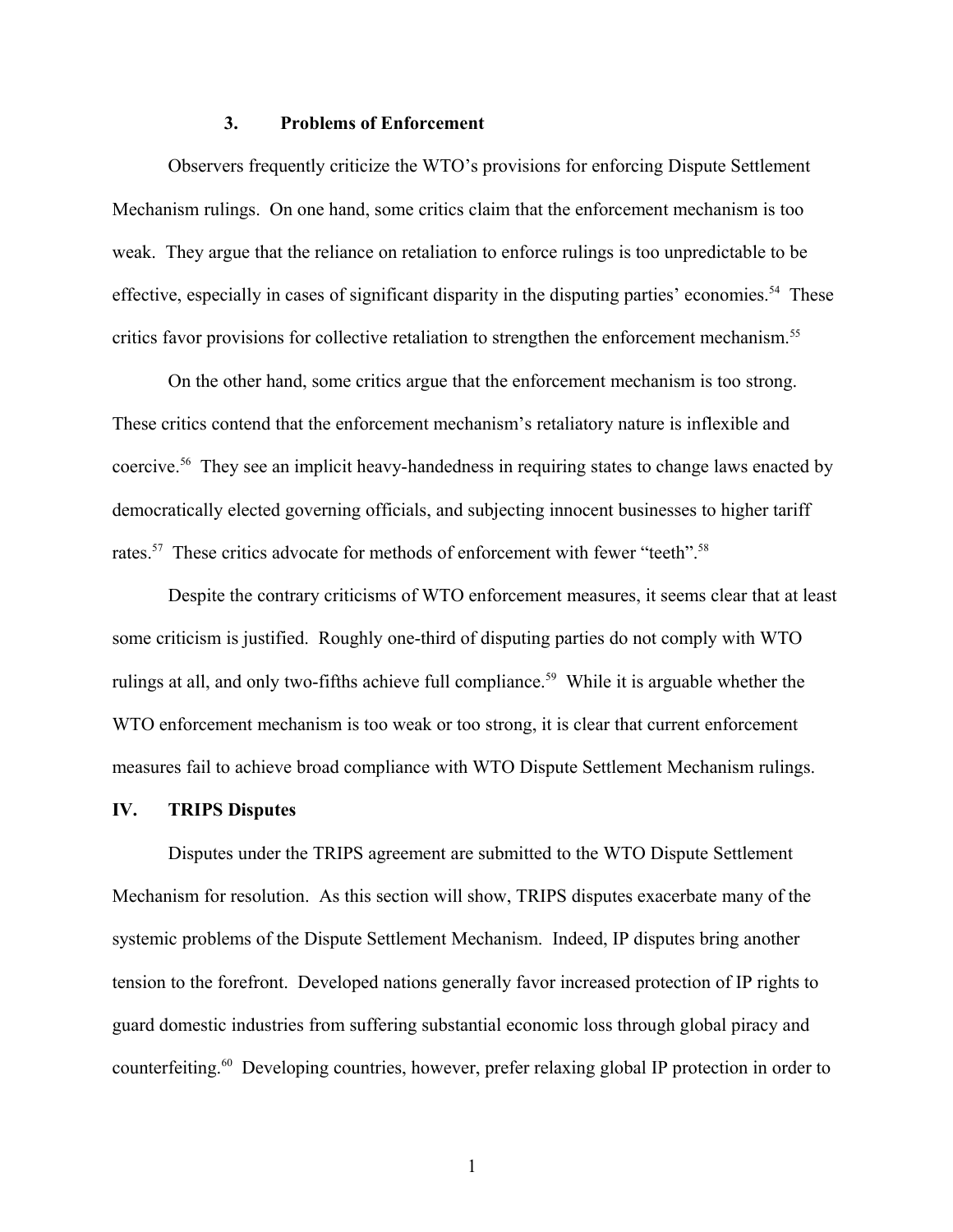spur development and economic growth through technological advances.<sup>[61](#page-42-21)</sup> This tension between the right to exclusive enjoyment and the right to develop is an inherent feature of IP disputes involving developed and developing nations.

#### **A. India Patents Case**

The India Patents Case is instructive for many reasons. It was one of the first TRIPS disputes considered by the WTO Dispute Settlement Mechanism. It showcases the full range of dispute settlement operations, from consultations to appeals. It concerns issues of treaty interpretation and the scope of the Panel's fact-finding power. It follows a pattern that would be repeated in many TRIPS disputes to follow: a developed country uses the WTO Dispute Settlement Mechanism against a developing country to secure IP protection for its private sector industries abroad. Finally, it provides a basis for comparison of outcomes with patent cases between developed countries.

# **1. Facts**

In the India Patents Case, the US complained that India failed to provide patent protection for foreign agricultural chemical products and pharmaceuticals in India.<sup>[62](#page-42-22)</sup> Specifically, the US alleged that India failed to implement Articles 70.8 and 70.9 of the TRIPS agreement.<sup>[63](#page-42-23)</sup> Article 70.8 requires parties to protect applications for patents during the transition period when a state is in the process of implementing TRIPS standards into its domestic law.<sup>[64](#page-42-24)</sup> The US argued that India failed to establish this transitional "mailbox" system, intended to store patent applications for review once the permanent patent laws were enacted, since it allowed the executive ordinance providing for the system to lapse.<sup>[65](#page-42-25)</sup> Article 70.9 requires parties to establish a system that grants "exclusive marketing rights" when a patent application has been filed for a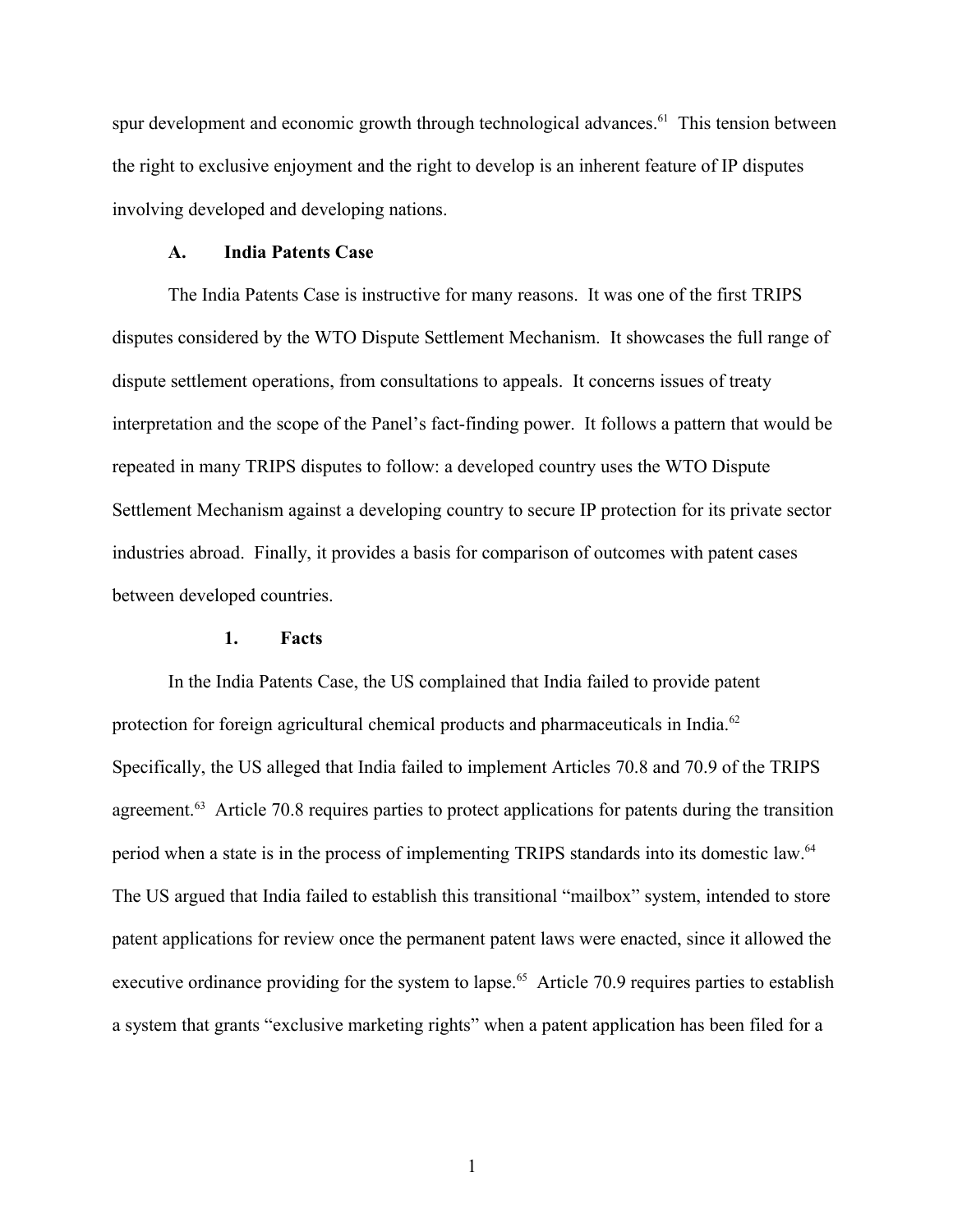product granted patent rights and marketing approval in another WTO member state. **[66](#page-42-26)** The US contended that India categorically failed to implement an exclusive marketing rights system.<sup>[67](#page-42-27)</sup>

Once the US presented sufficient evidence to show that India acted inconsistently with its obligations under the TRIPS Agreement, the burden shifted to India to present evidence disproving the claim.<sup>[68](#page-42-28)</sup> India argued that it was not required under Article 70.8 to take legislative action to correct the lapse of the ordinance for two reasons.<sup>[69](#page-42-29)</sup> First, India argued that TRIPS allows member states to implement the provisions in the agreement by means it determines most appropriate for its legal system.[70](#page-42-30) Accordingly, it was not required to implement legislation at all, and the ordinance, though lapsed, was sufficient.<sup>[71](#page-42-31)</sup> Second, India argued that taking legislative action to implement the treaty requirements would obviate the purpose of the transitional period for developing countries to bring their laws into compliance.<sup>[72](#page-42-32)</sup> According to India, TRIPS would not intend a temporary transitional measure like the mailbox rule to be implemented through legislative measures, where the treaty otherwise provides a ten-year period for India to enact the necessary legislation to protect patents.<sup>[73](#page-42-33)</sup> In effect, it would be forcing India to do now what it was not required to do until 2005.<sup>[74](#page-42-34)</sup> India further argued that Article 70.9 did not require it to legislatively provide for five years of exclusive marketing rights as a transitional measure until 2000, to fill the gap until its permanent patent measures would be enacted in 2005.<sup>[75](#page-42-35)</sup> Since no party had requested exclusive marketing rights yet, India did not violate Article 70.9 by neglecting to provide a process to acquire them.<sup>[76](#page-42-36)</sup>

#### **2. Panel Ruling**

The Panel noted that customary law of treaty interpretation, as codified in the Vienna Convention on the Law of Treaties, posits that a treaty should "be interpreted in good faith in accordance with the ordinary meaning to be given to the terms of the treaty in their context and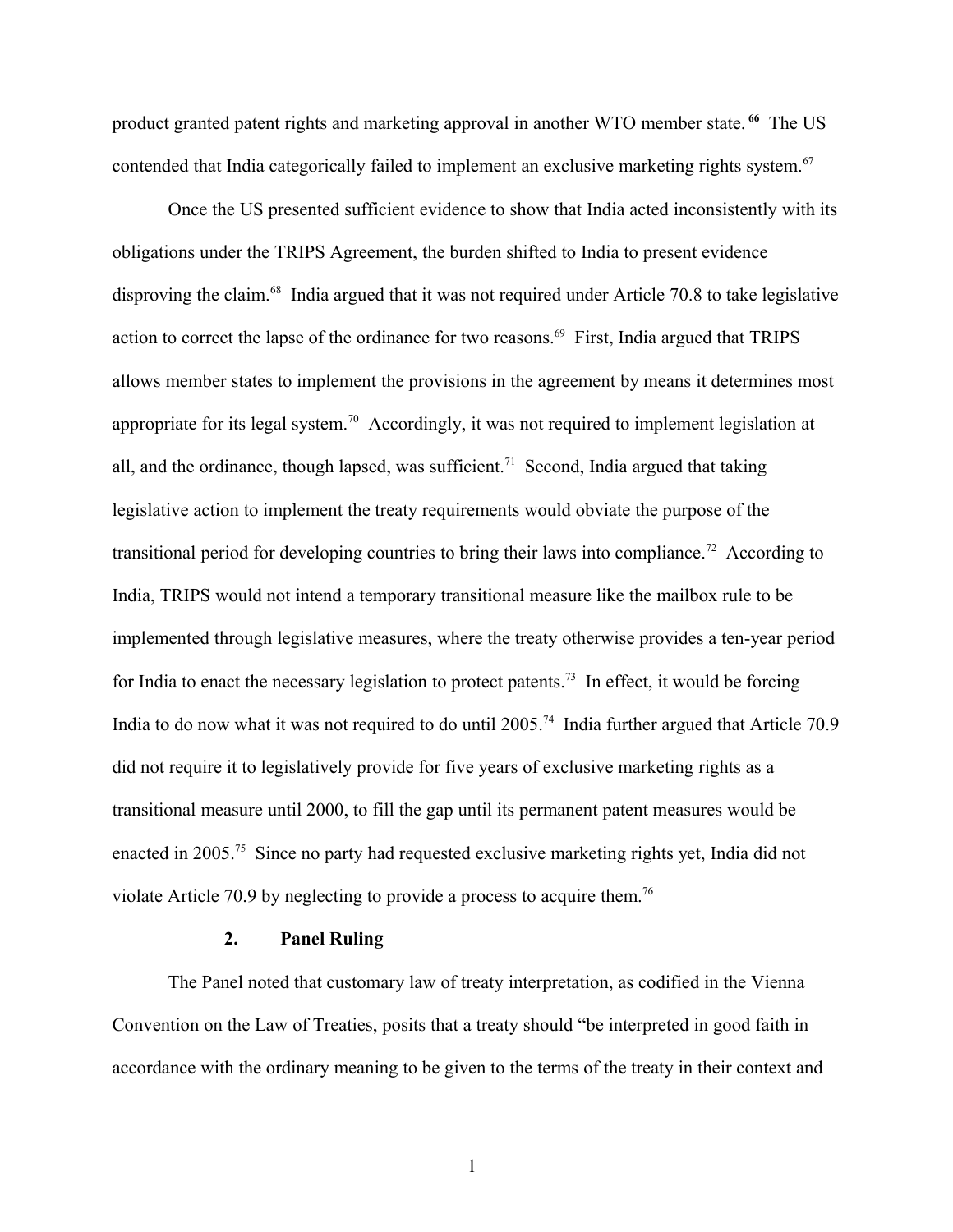in light of its object and purpose."<sup>[77](#page-43-0)</sup> In the Panel's opinion, good faith interpretation of trade agreements requires protection of the "legitimate expectations" created by the treaty.<sup>[78](#page-43-1)</sup> Accordingly, the Panel found that the legitimate expectations of WTO state parties must be considered in interpreting the TRIPS Agreement.<sup>[79](#page-43-2)</sup> The Panel concluded that they needed to determine "whether the current Indian system for the receipt of mailbox applications can sufficiently protect the legitimate expectations of other WTO members as to the competitive relationship between their nationals and those of other members, by ensuring the preservation of novelty and priority" of the mailbox application products.<sup>[80](#page-43-3)</sup> The Panel found that India did not implement its obligations under Article 70.8 because the lapsing ordinance, while not a *prima facie* violation of the treaty, created a "lack of legal security" for the mailbox patent applicants, frustrating the legitimate expectations of the WTO membership.<sup>[81](#page-43-4)</sup>

In analyzing whether India failed to implement its obligations under Article 70.9, the Panel applied the same "legitimate expectations reasoning." Finding it irrelevant whether any parties actually requested exclusive marketing rights, the Panel held that India breached its TRIPS obligations when it failed to enact a process for providing such rights.<sup>[82](#page-43-5)</sup> Failing to enact procedures in itself frustrated the legitimate expectations of WTO members regarding competitive conditions of their products.<sup>[83](#page-43-6)</sup> To comply with Article 70.9 requirements, a mechanism must be in place for patent applicants to apply for exclusive marketing rights.<sup>[84](#page-43-7)</sup> Accordingly, India breached it duties under Article 70.9 of TRIPS.

India's argument that Article 70.9 obligations did not automatically inure to India was unavailing. The absence of the phrase "provide as from the date of entry into force of the WTO Agreement" included in Article 70.8 could not be interpreted to provide an extended period of time for implementation, especially since Article 70.8 is incorporated by reference into Article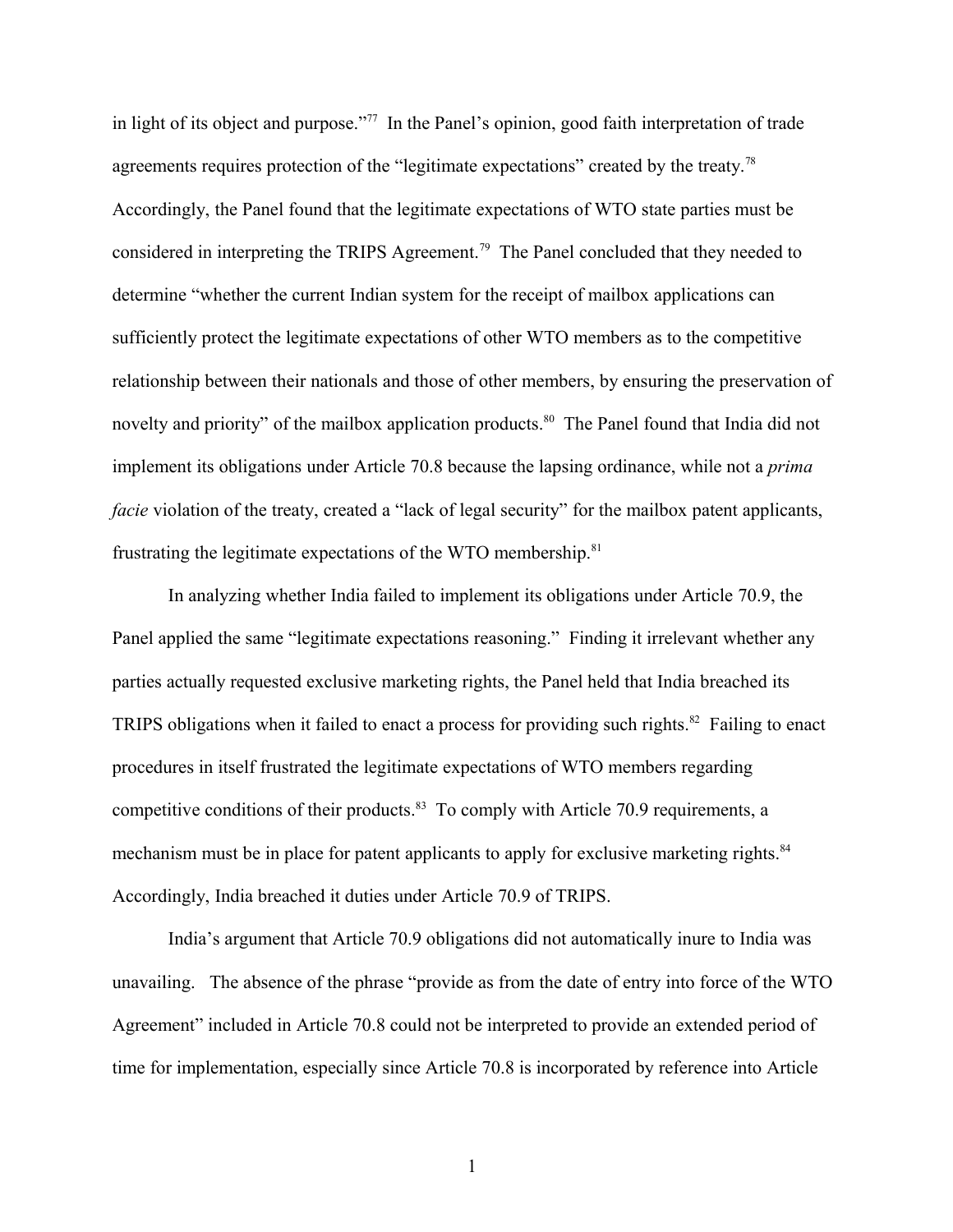70.9.[85](#page-43-8) Article 70.9 only applies to products for which a patent application was filed under Article 70.8.<sup>[86](#page-43-9)</sup> The Panel found that it would be unreasonable to presume that different frameworks of implementation apply to these interconnected articles and that if Article 70.8 must be implemented when the treaty enters into force, so must Article 70.9.<sup>[87](#page-43-10)</sup>

Thus, the Panel concluded that India was not in compliance with its affirmative obligations under Articles 70.8 and 70.9 of TRIPS.<sup>[88](#page-43-11)</sup> The Panel also concluded that India did not make its systems of protection of IP rights public and transparent because of its failure to provide clear procedures for patent applications, thus violating Article 63.1.[89](#page-43-12) The Panel recommended that India take steps to ensure future compliance by enacting the appropriate legislation, to preserve the rights of those that had already applied for patents and exclusive marketing rights while the necessary systems were not in place. $90$ 

### **3. Appellate Ruling**

India appealed the Panel's ruling on several grounds. First, India contended that the Panel incorrectly read the "legitimate expectations" standard into the good faith interpretation of the TRIPS agreement.<sup>[91](#page-43-14)</sup> Second, India claimed that the Panel misinterpreted the Article 70.8 requirement that states must provide "means" for patent applications to be filed by requiring a legislative framework to be put in place.<sup>[92](#page-43-15)</sup> Third, India claims that the Panel incorrectly applied Indian law and the applicable burden of proof in considering whether India met its obligations under Article 70.8 when it required a legislative framework for compliance.<sup>[93](#page-43-16)</sup> Fourth, India argued that the Panel erred in requiring a "mechanism" to be in place in order for a party to satisfy its obligation to provide for exclusive marketing rights under Section 70.9. $94$  Finally, India argued that the Panel should not have ruled on the Article 63 point, since the US raised it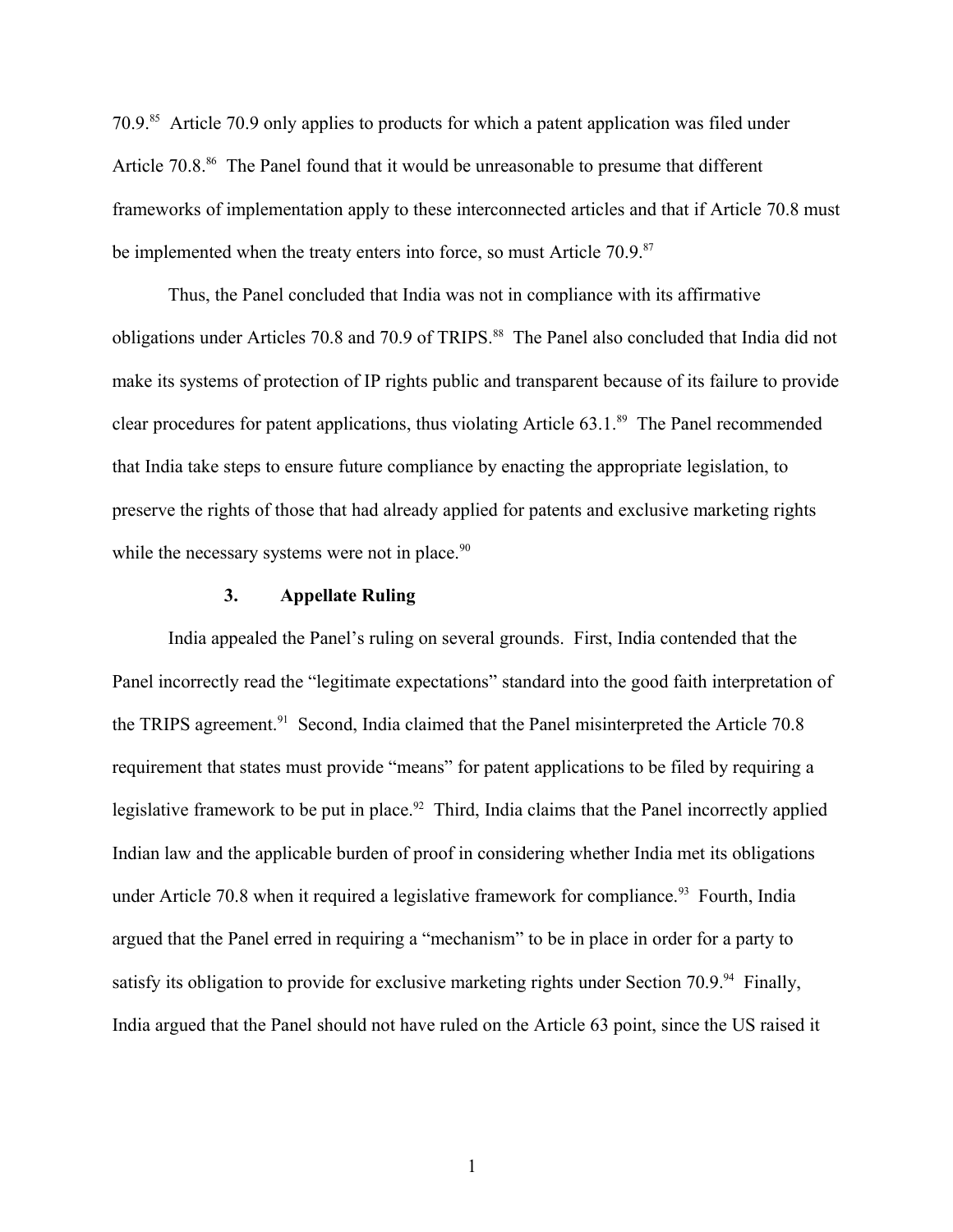only if India was not found in violation of Article  $70.8<sup>95</sup>$  $70.8<sup>95</sup>$  $70.8<sup>95</sup>$  Accordingly, as an alternative argument, India should not have been found liable under both articles.<sup>[96](#page-43-19)</sup>

#### **a. Legitimate Expectations Standard**

The Appellate Body agreed with India's argument that the Panel incorrectly applied the "legitimate expectations" standard of treaty interpretation. The Appellate Body rejected the Panel's reliance on treaty interpretation to justify its use of the legitimate expectations standard, noting that principles of treaty interpretation "neither require nor condone the imputation into a treaty of words that are not there or the importation into a treaty of concepts that were not intended."[97](#page-43-20) Rather, the legitimate expectations of the party were to be inferred only from the words of the treaty.<sup>[98](#page-43-21)</sup>

In applying the legitimate expectations standard, the Appellate Body concluded that the Panel conflated two separate practices that derived from GATT: first, the protection of "expectations of contracting parties as to the competitive relationship between their products and the products of other contracting parties" and second, the protection of "reasonable expectations of contracting parties relating to market access concessions."[99](#page-43-22) Under the GATT regime, the "reasonable expectations" doctrine derived from the provision for "non-violation complaints" allowing members to bring a claim if "the negotiated balance of concessions between [m]embers is upset by the application of a measure, whether or not this measure is inconsistent with the provisions of the covered agreement."<sup>[100](#page-43-23)</sup> The TRIPS Agreement, in contrast, does not allow complaints to be made within the first five years after the entry into force unless it derives from an actual violation of the agreement.<sup>[101](#page-43-24)</sup> Article 64.2 specifically states that the "non-violation" provision of GATT does not apply to dispute settlement under TRIPS until after five years from the entry into force.<sup>[102](#page-43-25)</sup> Thus, the Panel incorrectly applied the "legitimate expectations"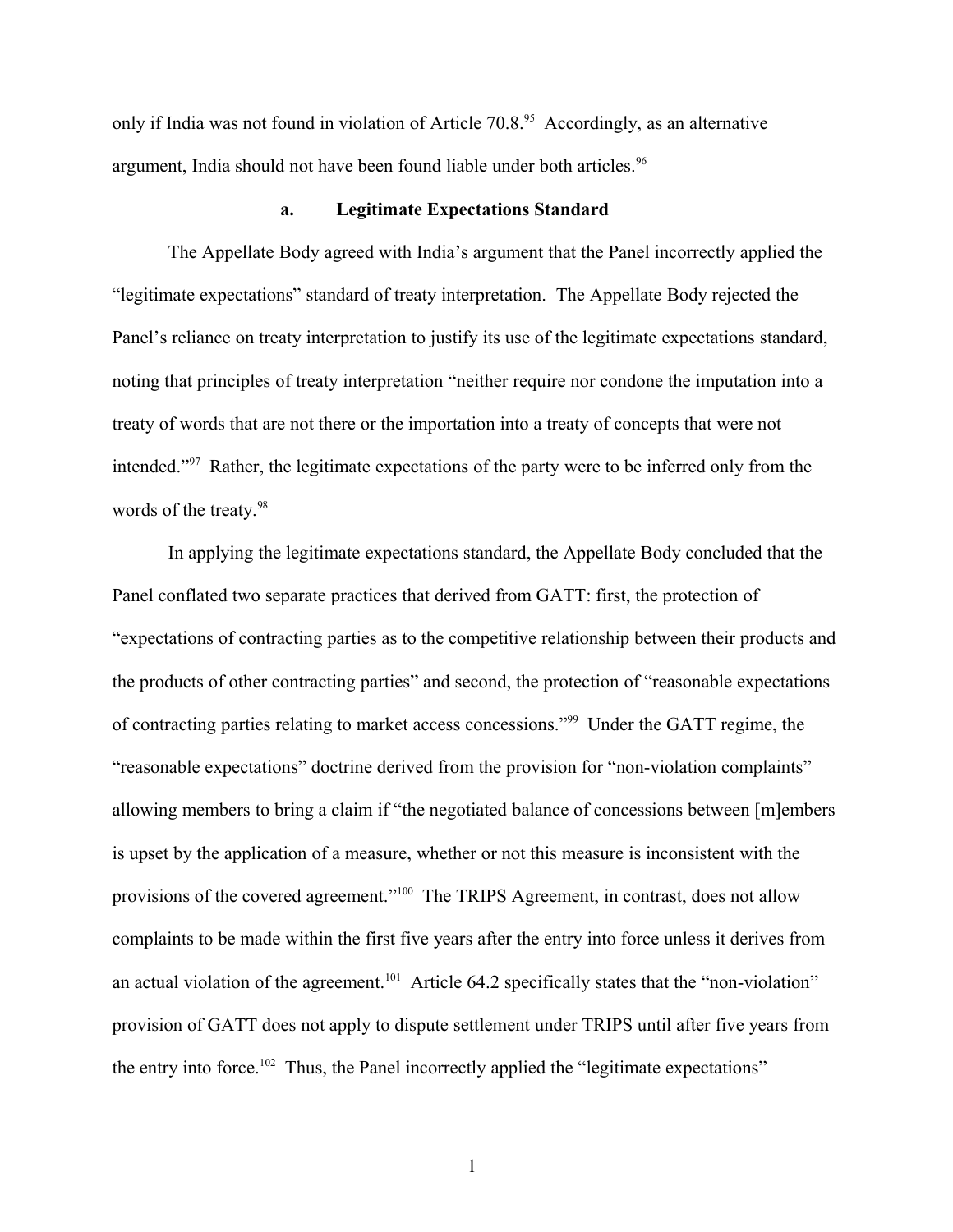interpretation of treaty requirements to determine whether India had violated its obligations under TRIPS. By applying this reasoning, the Panel impermissibly merged the basis for violation complaints with the separate basis for non-violation complaints into a single cause of action.<sup>[103](#page-43-26)</sup>

# **b. "Means" Under Article 70.8**

The Appellate Body agreed with the Panel that "means" as used in Article 70.8 does not include an explicit definition and therefore must be interpreted in connection with the treaty's object and purpose.[104](#page-43-27) The Appellate Body affirmed the Panel's ruling that in the present context, "means" would require a system to receive mailbox applications and record filing and priority dates for the patent applications received though the mailbox system,<sup>[105](#page-43-28)</sup> finding that these requirements "flow inescapably from the necessary operation" of Article 70.8.<sup>[106](#page-43-29)</sup>

The Appellate Body did not agree with the Panel's conclusion that parties are required under Article 70.8 to eliminate doubt as to the future patentability of the product that was subject to the mailbox patent application.<sup>[107](#page-43-30)</sup> Such a system would require India to implement its full patent review system now and obviate the purposes behind the transitional period provided to developing countries.<sup>[108](#page-43-31)</sup> Accordingly, the Appellate Body found that filing a mailbox application and obtaining filing and priority dates does not mean that the product must be found patentable upon later review.[109](#page-43-32)

#### **c. Applying Indian Law and the Burden of Proof**

Although Article 70.8 does not require a preliminary review of patentability, it nevertheless does require a mailbox mechanism for filing patent applications that "provides a sound legal basis to preserve both the novelty of the inventions and the priority of the applications as of the relevant filing and priority dates."[110](#page-43-33) The Appellate Body found that it was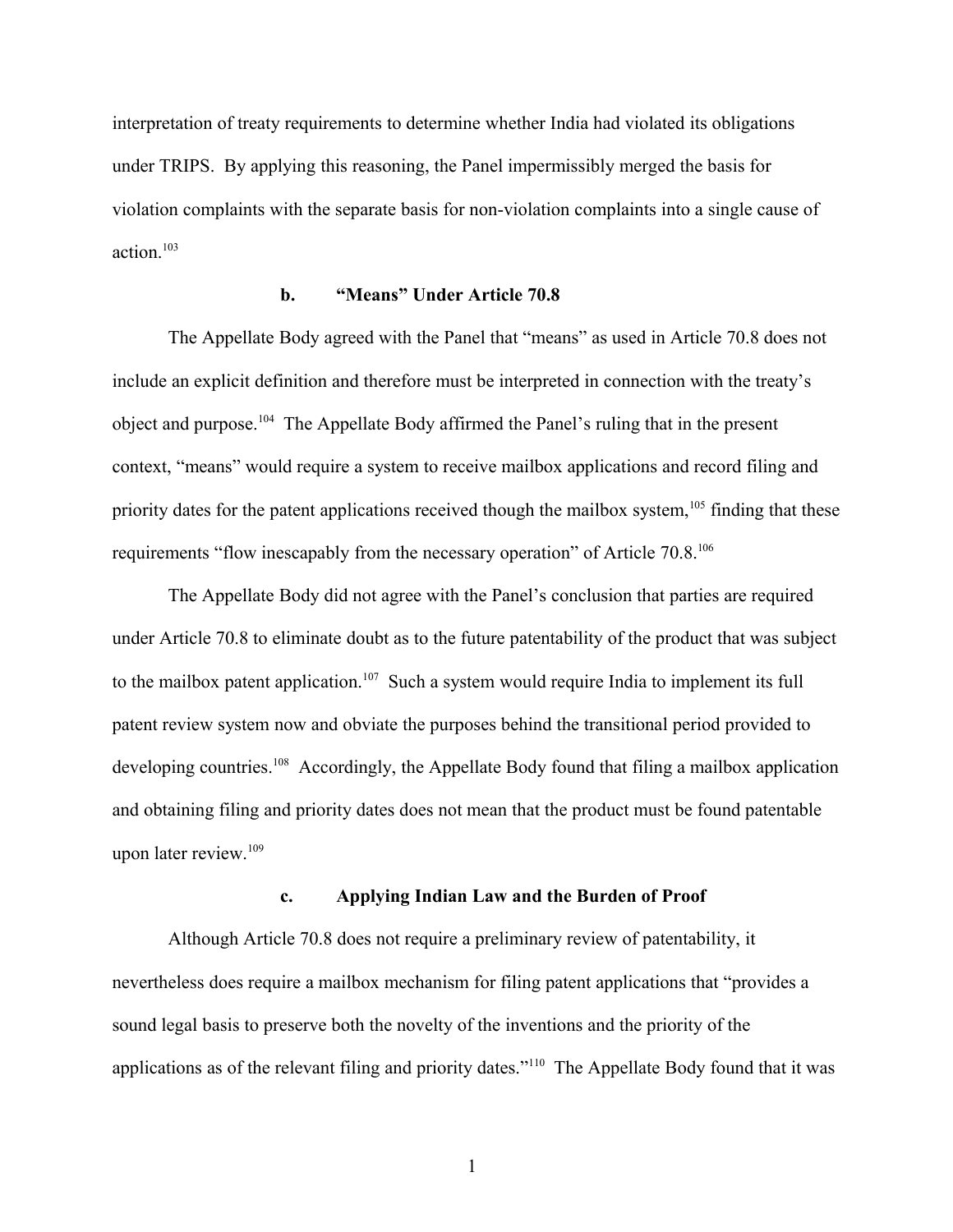necessary and appropriate for the Panel to conduct a "detailed examination" of relevant Indian law.[111](#page-43-34) The Appellate Body refuted India's argument that an international body is ill equipped to examine the municipal law of a state party.<sup>[112](#page-43-35)</sup>

In examining India's municipal law, the Appellate Body agreed with the conclusion of the Panel that the lapsed administrative ordinance would be unlikely to prevail over contradictory legislation in the Indian Patents Act.<sup>[113](#page-43-36)</sup> The lapsed administrative ordinance does not provide the requisite "sound legal basis" to preserve the patentability of the subjects of the applications nor the appropriate filing and priority dates.<sup>[114](#page-43-37)</sup> Thus, India failed to take steps to meet its affirmative obligations under Article 70.8.

India's burden of proof argument was similarly unavailing. India claimed that the Panel incorrectly allowed the US to introduce "reasonable doubts" about India's implementation of its obligations under Article 70.8 and then shifted the burden to India to dismiss any such doubts.<sup>[115](#page-43-38)</sup> The Appellate Body denied India's claim, finding the Panel's burden-shifting an appropriate characterization of the standard set out in prior WTO judgments.

#### d. **"Mechanism" Under Article 70.9**

India argued that the Panel's conclusion that Article 70.9 required a ready mechanism is incorrect and has the effect of "turn[ing] an obligation to take action in the future into an obligation to take action immediately."[116](#page-43-39) The Appellate Body agreed with the Panel that Article 70.9 incorporated by reference Article 70.8, which included language excluding the section from transitional provisions provided in Part VI of the TRIPS agreement.<sup>[117](#page-43-40)</sup> Because Article 70.9 is excepted from the transitional provision, India had an obligation to set up a mechanism as of the date of the TRIPS Agreement's entry into force.<sup>[118](#page-43-41)</sup> Thus, India's failure to set up a mechanism to grant exclusive marketing rights was a violation of its obligations under Article 70.9.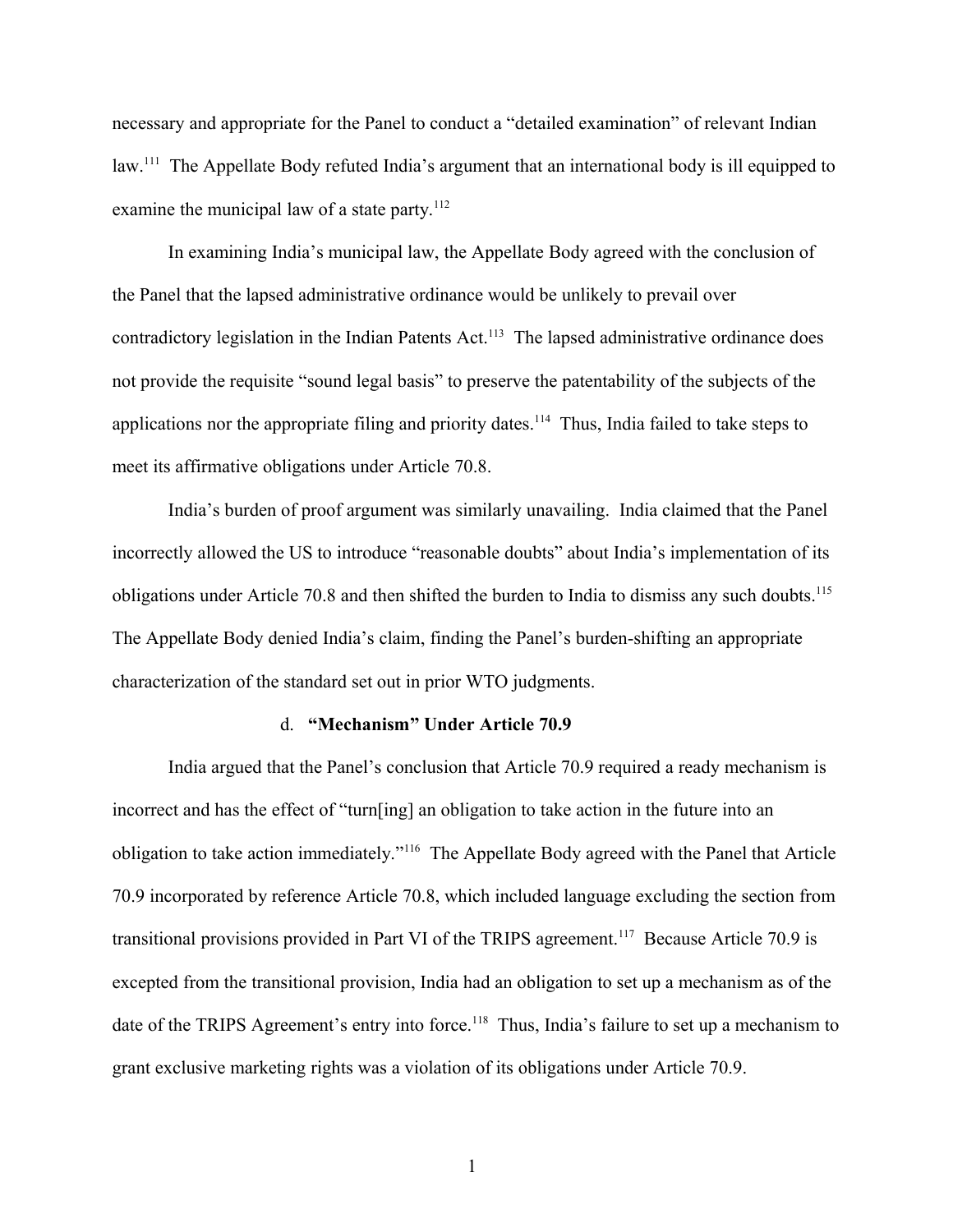### **e. Applicability of Article 63**

India contends that the Panel had no authority to make a finding on the alternative argument that the US submitted under Article 63, since this argument was not submitted in the Request for Consultations.[119](#page-43-42) Despite the discretion granted to the Panel to determine what issues need to be resolved in order to settle the dispute, the Appellate Body held in other WTO disputes that "all claims must be included in the request for establishment of a panel in order to come within the panel's terms of reference" in which they have discretion. Accordingly, the Panel had no discretion to address this issue.<sup>[120](#page-43-43)</sup> The Appellate Body overturned the Panel's ruling, finding Article 63 inapplicable to the dispute.<sup>[121](#page-43-44)</sup>

# **4. Observations from the India Patents Case**

At the outset, several observations can be made about the functioning of the Dispute Settlement Mechanism in the India Patents Case. First, it provides a striking example of the complexity of cases under the WTO Dispute Settlement Mechanism. TRIPS disputes only exacerbate the problem, because many developing countries, like India, lag behind developed countries in the protection of IP rights. Unlike the general trade regime that they have been engaging in for centuries, protection of IP rights requires developing countries to amend their IP laws, usually through a lengthy transitional period, to come into compliance with their TRIPS obligations. As the India Patents Case shows, some immediate steps must be taken regardless of the transitional period. The complexity of the legislation that needs to be implemented often leads to disputes among WTO members on interpretative issues.

The complex litigation in the India Patents Case shows how much expense and time is required to bring a TRIPS claim before the WTO. Since the US won the case, the process was worth its time and expense in bringing the action. However, the "David and Goliath" effect in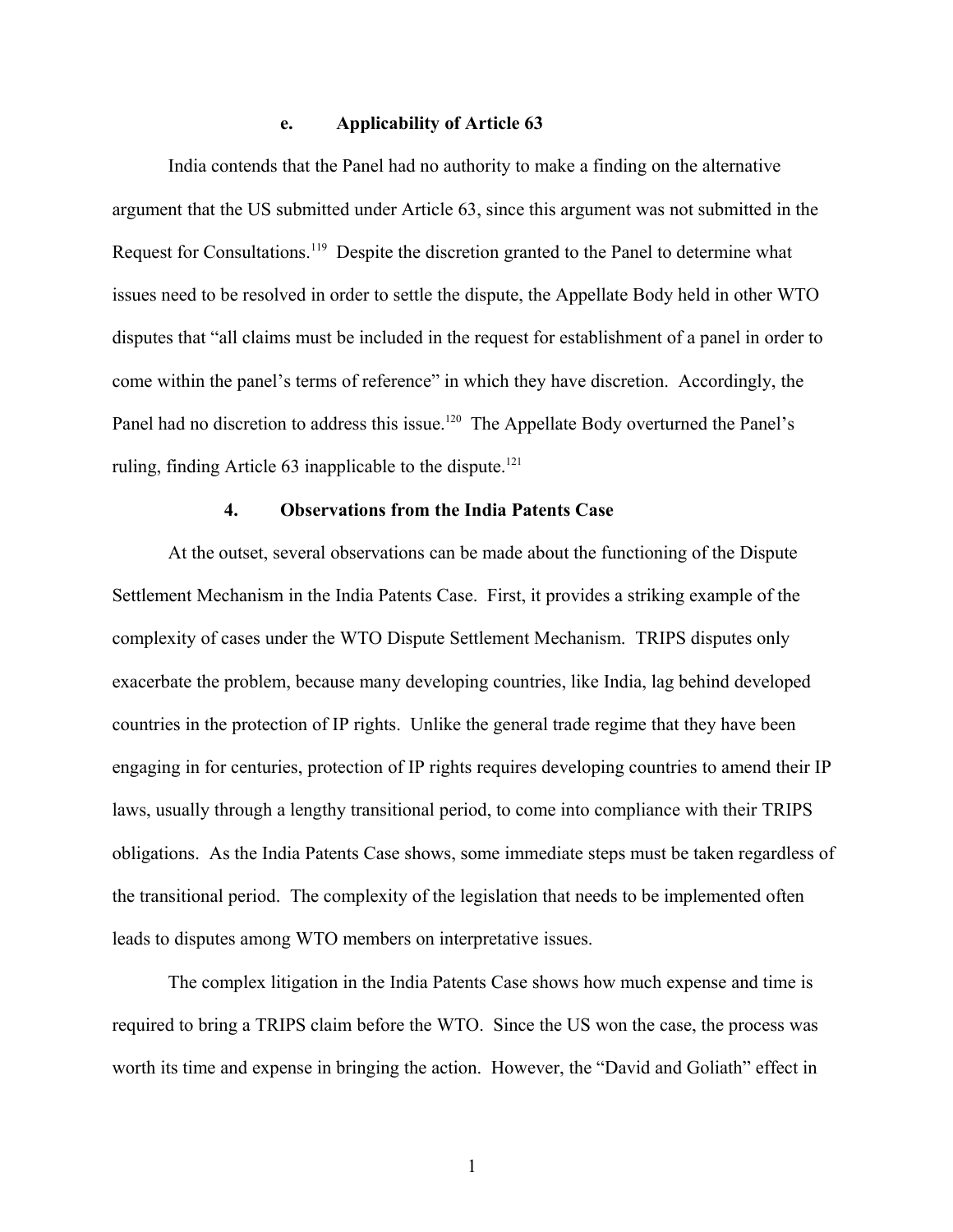WTO disputes is clear: the US, having substantial expertise in IP rights, also has the resources to invest in disputes likely to benefit US corporations. Developing countries, on the other hand, have less expertise in IP protection, and will have to invest more money and time to bring a dispute against a developed country. While this is a problem that occurs in any developeddeveloping country dispute before the WTO, it is more pronounced under TRIPS because of the technical complexity of IP rights protection.

The India Patents Case shows the broad scope of review of both the Panel and the Appellate Body. The Panel engaged in a significant fact-finding, especially with regard to the operation of Indian law and the workings of its executive and legislative branches. The Appellate Body did not rubber stamp the Panel's decision, but rather engaged in a *de novo* style review of the issues entered on appeal. The Appellate Body's activism is clear in its holding: although it upheld several overarching conclusions reached by the Panel, it rejected much of the reasoning behind them. As one of the earliest TRIPS disputes, addressed by the still-nascent WTO Dispute Settlement Mechanism, the Appellate Body's scrutiny may be an effort to establish a tradition of appellate activism. Furthermore, although WTO cases generally do not set precedent or have persuasive weight for later disputes between different parties, the Appellate Body may have interpreted treaty terms in the India Patents Case in an attempt to limit the stream of future cases. By interpreting terms like "means" and "mechanism" narrowly to create a high standard and holding that some measures may not be delayed through the transitional period, the Appellate Body foreclosed the option of similar suits in the future. Arguably, both the Panel and the Appellate Body are sending a message to WTO members that obligations under TRIPS should be taken seriously.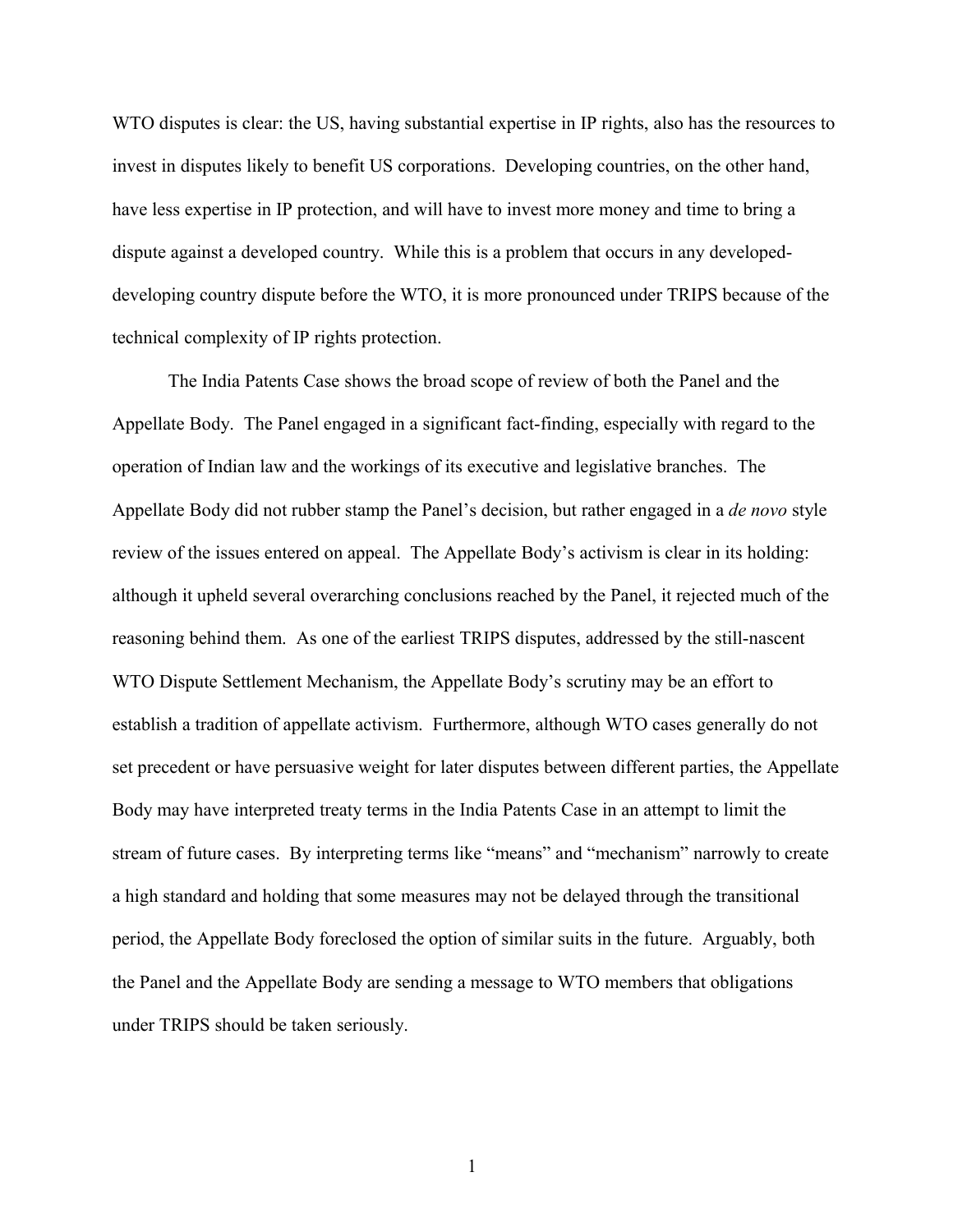#### **B. Comparing the Canada Patent Term Case to the Indian Experience**

In the Canada Patent Term Case, the US claimed that Canada did not implement its obligations under Article 33 of the TRIPS Agreement, which requires WTO members to provide patent protection for a twenty-year term.<sup>[122](#page-43-45)</sup> The US contended that under Article 70.2, Canada was obligated to grant this twenty-year term to all "subject matter" protected at the time it joined the treaty.[123](#page-43-46) However, under the Canadian Patent Act, patents granted before October 1989 would only be entitled to seventeen years of protection.<sup>[124](#page-43-47)</sup> The US argued that Canada is required to extend the term of all patents that were valid when it joined TRIPS on January 1, 1996, but whose term would expire after seventeen years under the Canadian Patent Act.<sup>[125](#page-43-48)</sup>

Canada argued that under Article 70.1, it is not required to extend the length of those patents because TRIPS "does not give rise in respect of acts which occurred before the date of [its] application."<sup>[126](#page-43-49)</sup> In other words, TRIPS requirements are not retroactive. Canada further argued that even if they were retroactive, its Patent Act complied with Article 33 because the protection granted under Section 45 of its Patent Act is more comprehensive than the protection under Article 33 of TRIPS, even if the term is shorter.<sup>[127](#page-43-50)</sup> Additionally, nothing in the Canadian Patent Act precludes terms from lasting as long as twenty years.<sup>[128](#page-43-51)</sup> Therefore, since twenty-year terms of protections equivalent or better than those in Article 33 of TRIPS are possible under the Canadian Patent Act, Canada had met its obligations under TRIPS.<sup>[129](#page-43-52)</sup>

#### **1. Panel Ruling**

The Panel sided with the US and held that Article 70.2 required Canada to extend patent terms of all patents in force when it joined TRIPS on January 1, 1996.<sup>[130](#page-44-0)</sup> The Panel interpreted "subject matter" under Article 70.2 to include inventions, and therefore, the provisions would apply to all inventions protected by patents at the time of TRIPS entry into force in Canada.<sup>[131](#page-44-1)</sup>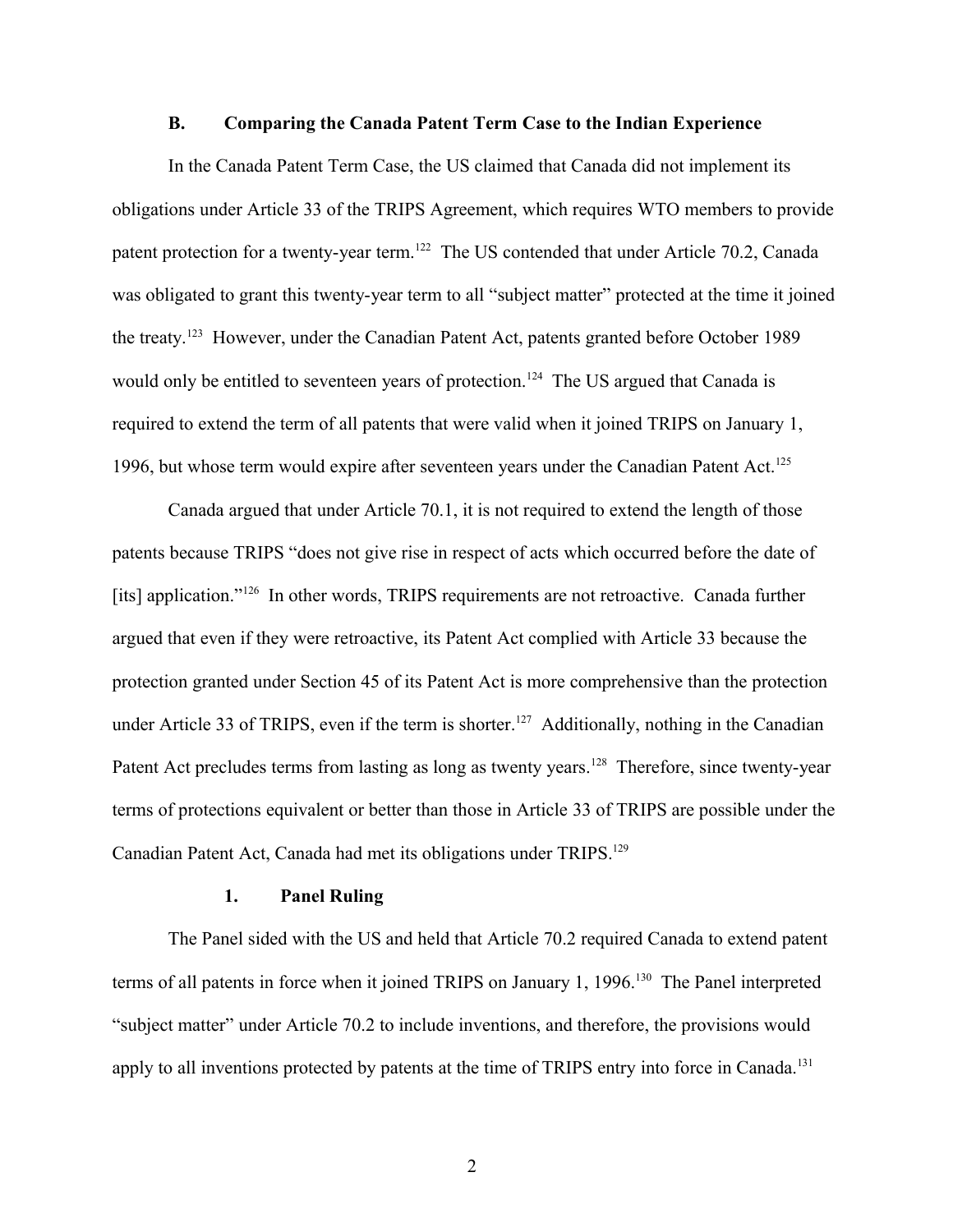The Panel rejected Canada's argument that "acts" under Article 70.1 of TRIPS are protected from retroactive enforcement of TRIPS because the affirmative requirement to protect subject matter in Article 70.2 prevails over the limitations in Article 70.1 with respect to patented "subject matter."[132](#page-44-2) Furthermore, the Panel found that Section 45 of the Canadian Patent Act did not sufficiently make available twenty-year terms merely because the seventeen-year terms were often extended by the three or more years it took to process the application.[133](#page-44-3) The total patent term must be explicitly extended to at least twenty years, in accordance with TRIPS Article 33.[134](#page-44-4)

### **2. Appellate Ruling**

Canada appealed the Panel's decision on the grounds that the protective provisions of Article 70.2 should not have prevailed over the non-retroactivity rule of Article 70.1.<sup>[135](#page-44-5)</sup> Canada argued that Article 70.1 imports the customary law rule, codified in the Vienna Convention on the Law of Treaties, that "a treaty's provisions do not operate to bind a party in relation to any act, fact or situation which pre-dates the treaty's entry into force for that party."<sup>[136](#page-44-6)</sup> Furthermore, Canada argued that the Panel did not properly consider the qualifying language in Article 70.2, which grants protections "except as otherwise provided for in this Agreement."<sup>[137](#page-44-7)</sup> Canada argued that Article 70.1 otherwise provides for preventing retroactive agreements.<sup>[138](#page-44-8)</sup> Therefore, Article 70.2 should not retroactively alter the protections in patents granted before the TRIPS agreement entered into force.

With regard to the Canadian Patent Act, Canada argued that although stated different, the protections offered in Section 45 of its Patent Act are substantially equivalent to the protections required by Article 33 of the TRIPS Agreement.<sup>[139](#page-44-9)</sup> Canada reiterated its argument that twenty-year terms of protection from the date of filing are "available" in Canada.<sup>[140](#page-44-10)</sup> Since the seventeenyear term attaches once the patent is granted, and it could take up to three years from filing to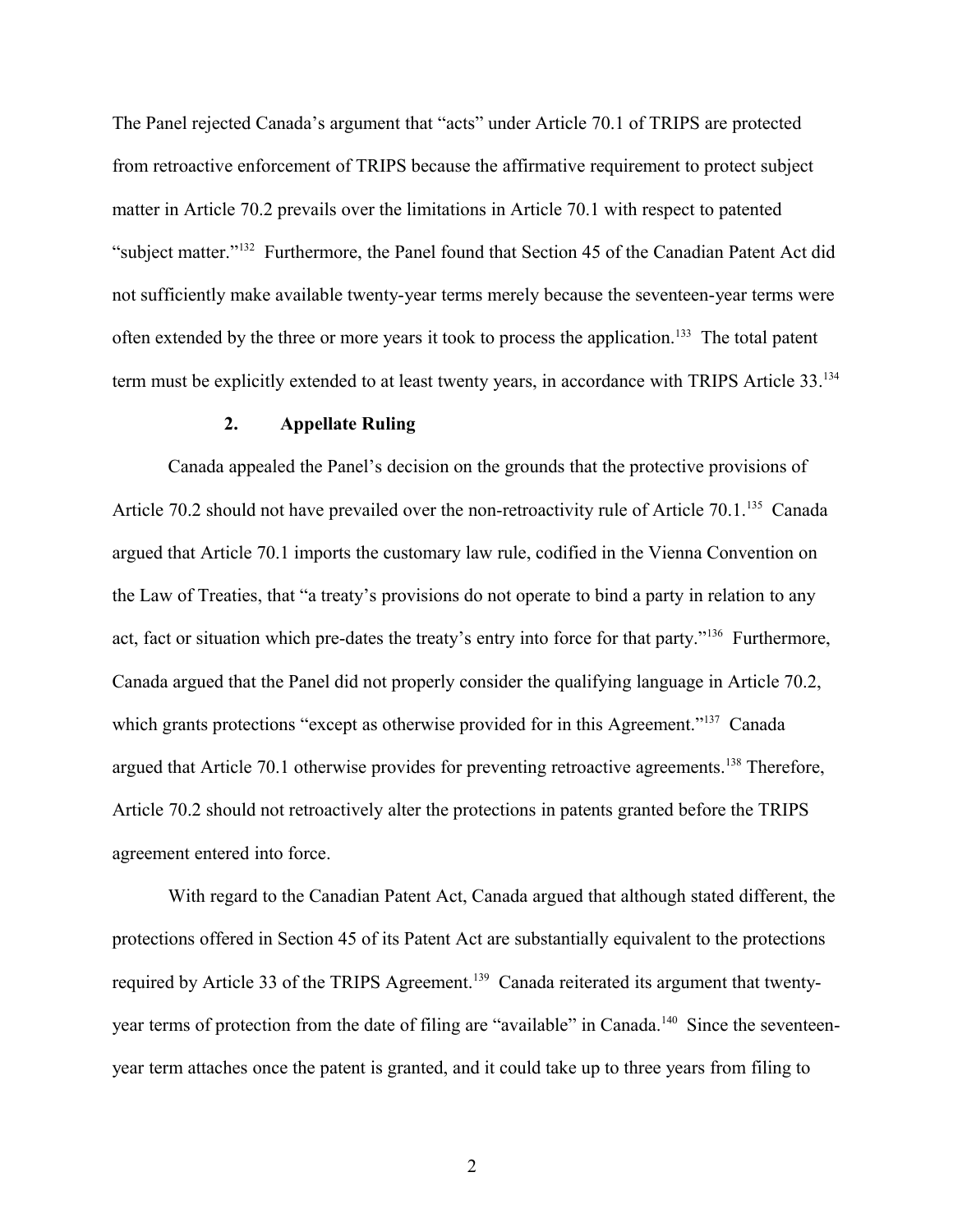grant of patent, inventions are protected for at least twenty years.<sup>[141](#page-44-11)</sup> Canada also contended that its Patent Act protections comport with the object and purpose of TRIPS: to provide "effective ad adequate protection" of IP rights. $142$ 

The Appellate Body upheld the Panel's ruling in its entirety. In reviewing the Panel's decision with regard to Article 70.1, the Appellate Body noted a distinction between an "act" which occurred before the date of entry and is protected from retroactive rulings, and the rights that attach to that act, which may carry on even after the act is completed.<sup>[143](#page-44-13)</sup> Thus, while the act of granting a patent may have ended before TRIPS entry into force for Canada, the rights deriving from that patent continued.<sup>[144](#page-44-14)</sup> The enduring patent rights are more appropriately considered protected "subject matter" than an "act."<sup>[145](#page-44-15)</sup> Accordingly, the Appellate Body found that Article 70.1 does not exclude from TRIPS protection patent rights granted prior to but continuing after TRIPS entry into force.<sup>[146](#page-44-16)</sup> Rather, the Appellate Body agreed with the Panel's analysis that patents of inventions are protected subject matter existing at the time of entry into force under Article 70.2 and are subject to the obligations and rights provided in the TRIPS Agreement.<sup>[147](#page-44-17)</sup> Furthermore, since Articles 70.1 and 70.2, respectively dealing with acts and subject matter, address "two distinct and separate matters," the exclusionary language of Article 70.2 does not incorporate the Article 70.1 prohibition on retroactivity.[148](#page-44-18) The prohibition on retroactivity in the Vienna Convention on the Law of Treaties, allowing for a "different intention" appearing in the treaty, would not change the result. $149$ 

Regarding the substantial equivalence between Section 45 of the Canadian Patent Act and Article 33 of TRIPS Agreement, the Appellate Body agreed with the Panel that Canada did not meet its TRIPS obligations.<sup>[150](#page-44-20)</sup> The Appellate Body rejected the argument that because a patent application could be delayed several years, the seventeen-year term from the date of grant was no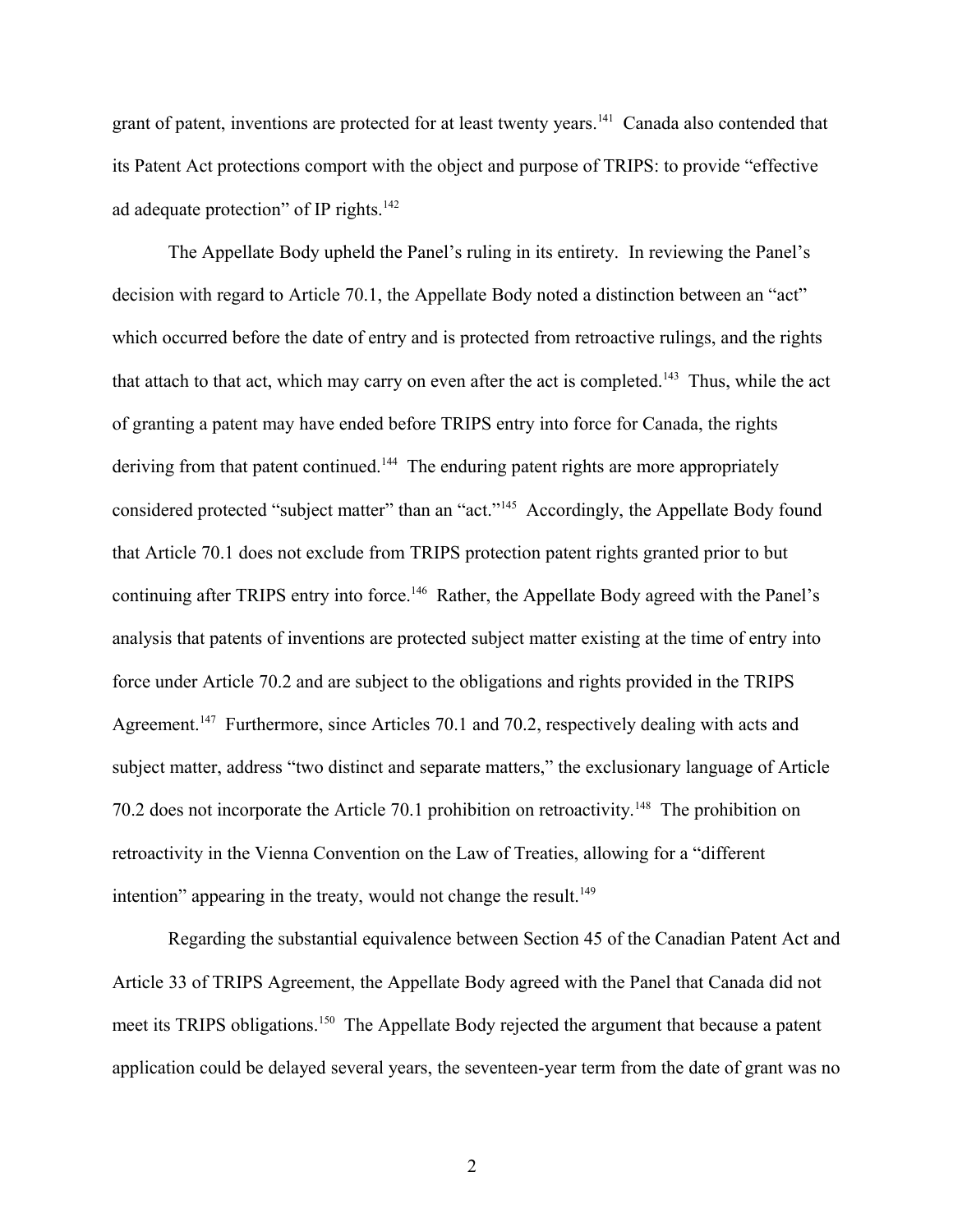different than a twenty-year term from the date of filing.<sup>[151](#page-44-21)</sup> While such discretionary delays may make a twenty-year term possible under Canadian law, they do not make it legally available "as a matter of right."[152](#page-44-22) Accordingly, Canada did not meet its obligations under Article 33 of the TRIPS Agreement.<sup>[153](#page-44-23)</sup>

# **3. Arbitration Ruling**

Unlike the India Patents Case, the Canada Patent Term Case went into arbitration after the Appellate Report when the parties failed to agree on a reasonable timetable for Canada to amend its patent laws to reflect its obligations under TRIPS.<sup>[154](#page-44-24)</sup> Canada argued that most other arbitral awards allowed a standard fifteen months for implementation, and requested fourteen months to make the amendments.<sup>[155](#page-44-25)</sup> The US, concerned about the potential loss American inventors and corporations could suffer if patents expire prematurely, requested a deadline of six months by which time Canada should have amended its patent laws to comport with Article 33 of the TRIPS Agreement.[156](#page-44-26) The US was unconvinced by the lengthy legislative timetable Canada provided and observed that most Canadian laws pass in under four months.[157](#page-44-27) The arbitrator noted that under Article 23.1 of the Dispute Settlement Understanding, a "reasonable period of time" was to be as short as a member's legislative process would allow, but not to exceed fifteen months unless there were exceptional circumstances.<sup>[158](#page-44-28)</sup> The arbitrator decided on an implementation period of ten months.<sup>[159](#page-44-29)</sup>

### **4. Observations from the Canadian Patent Term Case**

In comparison with the outcome in the India Patents Case, the Canada Patent Term Case seems consistent. Criticism of unevenness of access between developed and developing countries notwithstanding, it appears that once parties are before the Dispute Settlement Body, inequalities level out. In both cases, the US brought a claim against another party for failing to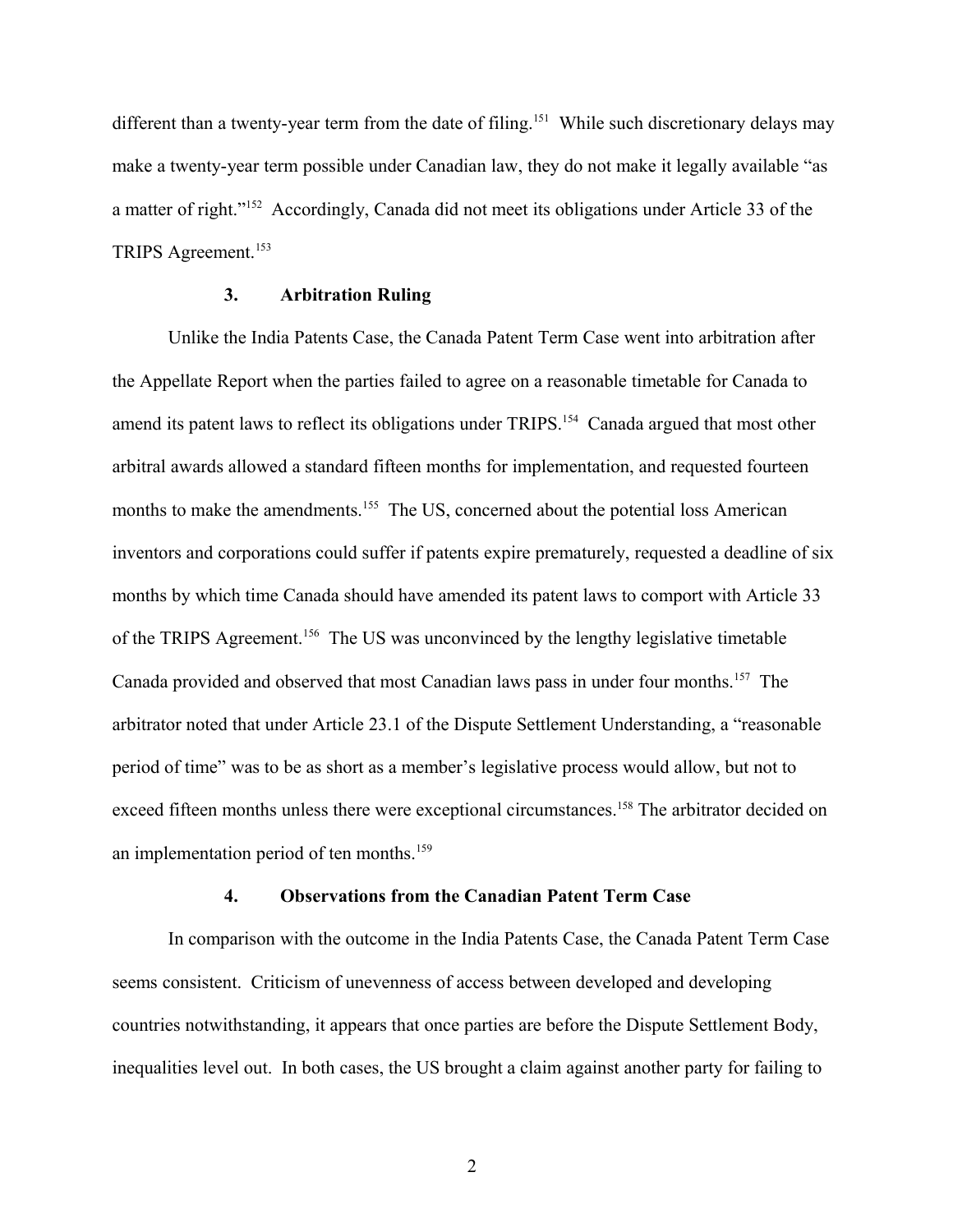implement TRIPS obligations. In both cases, the applicable burden of proof shifted: the US raised a *prima facie* case for violation, and the burden then shifted to the respondent to refute it.[160](#page-44-30) Furthermore, the rules of interpretation used in the Canada Patent Term Case are the same that the Appellate Body applied to India in the India Patents Case: customary public international law rules of treaty interpretation examining the text, context and object and purpose of the treaty, without considering the "legitimate expectations" of parties.<sup>[161](#page-44-31)</sup>

Still, there were significant differences. First, the Appellate Body in the Canada Patent Term Case performed a comparatively deferential review of the Panel ruling. Unlike the *de novo* style review employed by the Appellate Body in the India Patents Case, the Appellate Body in the Canada Patent Term Case reviewed the Panel decision on the points of appeal only for what amounted to substantial error. Without such a finding, the Appellate Body affirmed the Panel ruling without particularly probing scrutiny. Thus, it seems that in the five years since the India Patents Case, the Appellate Body has minimized its activist role and begun to substantially defer to the Panel's judgment in resolving TRIPS disputes.

Second, the US and Canada resorted to arbitration to agree on a reasonable time period for implementing the necessary legislation. Unlike the India Patents Case, where the Appellate Body set the timetable for implementation, the US and Canada took advantage of the binding arbitration clause in the Dispute Settlement Understanding to resolve their disagreement as to a reasonable time for implementation. This disparity again raises the issue of access. After lengthy litigation before the Dispute Settlement Mechanism, India was not inclined to expend resources to negotiate a timetable for implementation. In light of the fact that implementation is required, negotiating a timetable for implementation seems a comparatively minor issue. It has significant implications, however. As we saw in the Canada Patent Term Case, Canada was able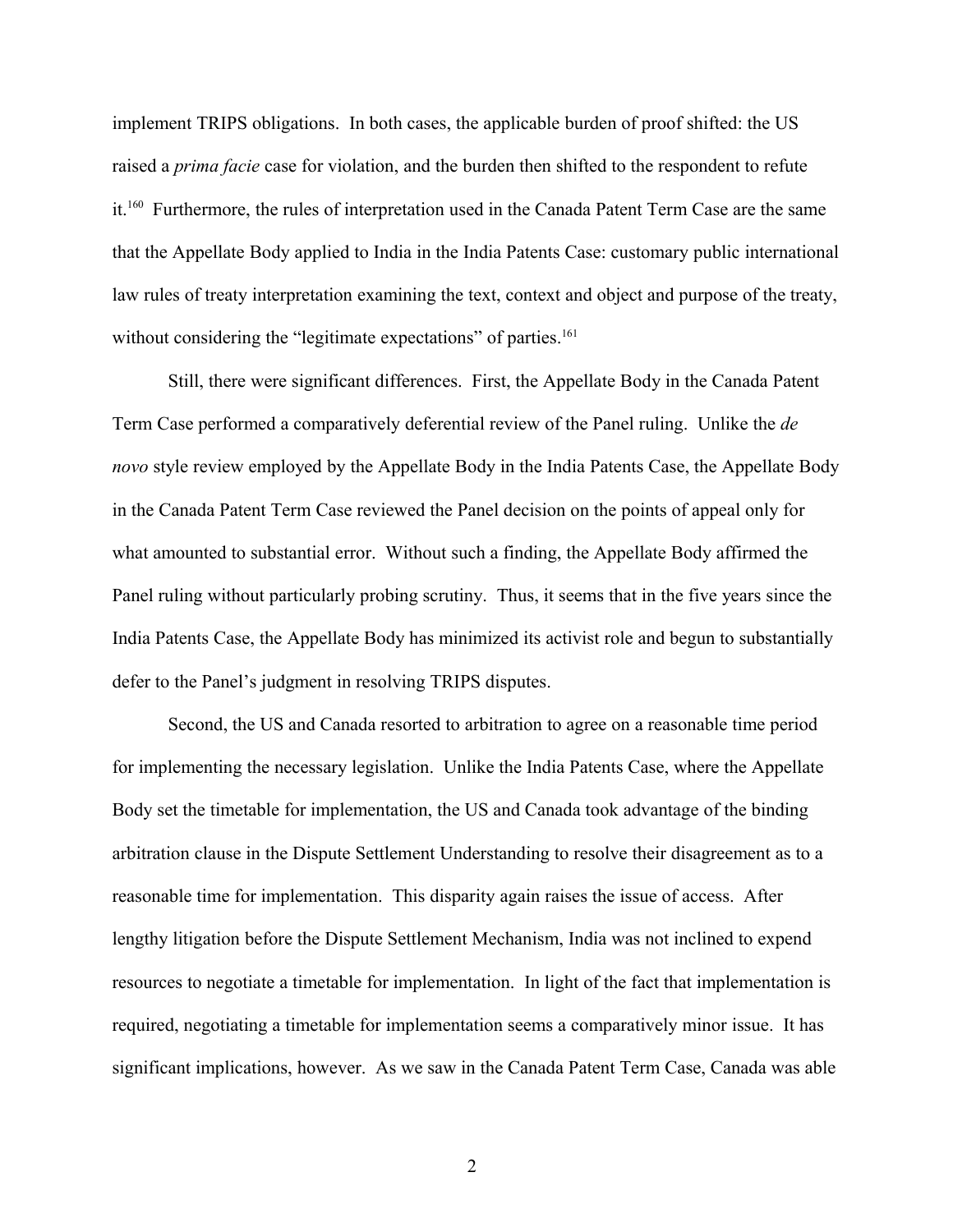to use its weight to negotiate a more favorable implementation period despite the US argument that immediate implementation was essential. As we will see in the US Copyright Case, powerful parties like the US may use their weight to delay implementation indefinitely. In addition to the inequality in access between the developed and developing countries, there is inequality in enforcement and implementation between developed and developing countries.

Nevertheless, there was not a significant difference in outcome between the India and Canada patent cases. This suggests that the inequality plaguing the WTO Dispute Settlement Mechanism has more to do with access than the outcomes resulting once parties get before the Panel. Of course, disparities in access are significant. The US dominates the process. The more technologically advanced a state is, and the stronger its economy, the better it can fight claims against it. Accordingly, many states settle on Mutually Agreed Solutions with the US rather than fight the Goliath in an expensive and lengthy process before the Dispute Settlement Body.

### **C. Mutually Agreed Solutions**

Both of the cases in this section were brought by the US and resolved during consultations by Mutually Agreed Solution without a formal request for panel adjudication. This section examines whether the outcomes were fair to the developing country respondents or if they may have been pressured to accept a resolution because adjudication before the Dispute Settlement Body would be impractical. This section focuses on another aspect of access: whether developing countries tend to "settle before trial" to avoid costly and lengthy litigation, especially when facing an adversary that may retaliate or coerce compliance.

#### **1. Argentina Protection of Patents and Test Data Case**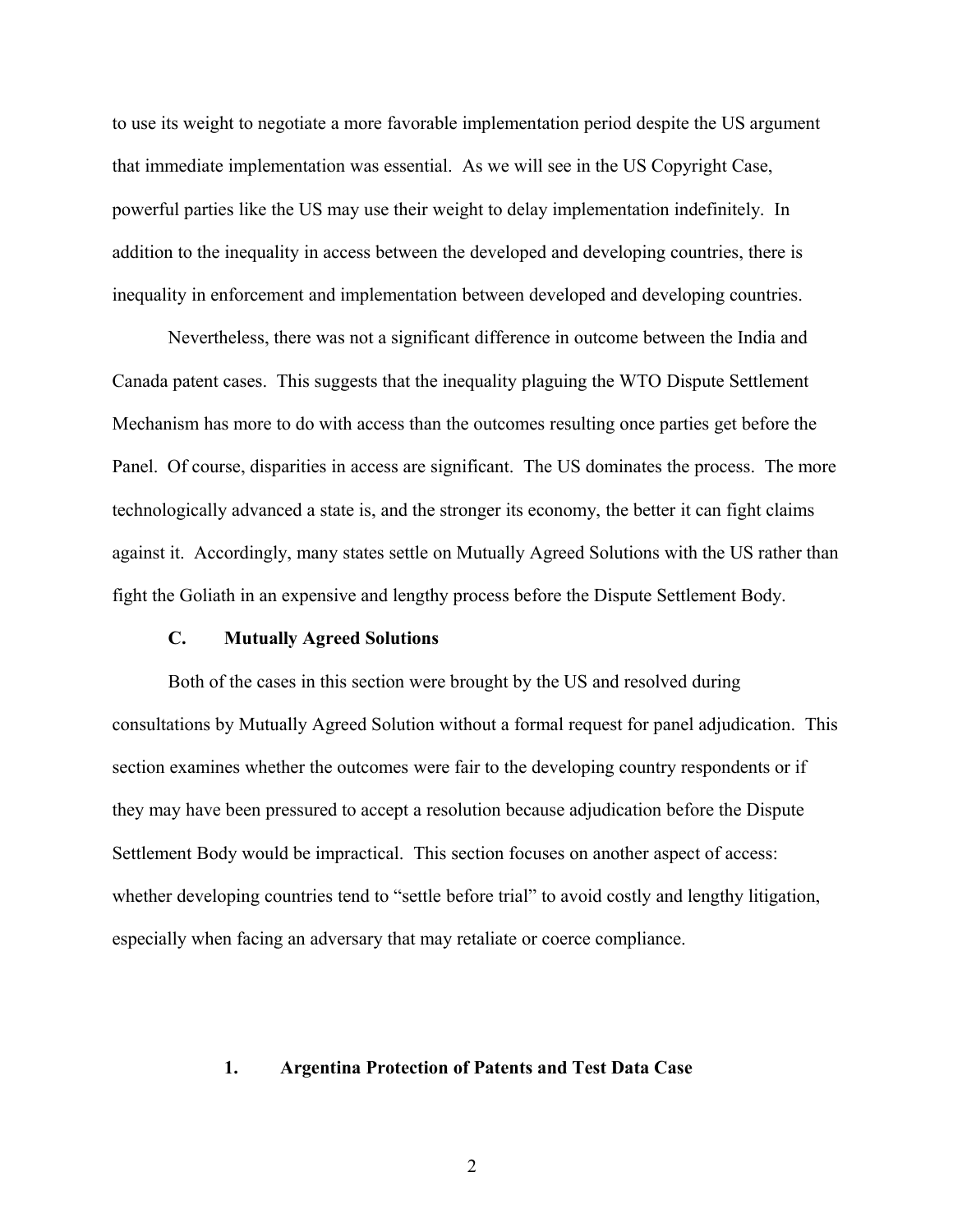The US brought two separate claims against Argentina related to patent and test data protection. In 1999, the US requested consultations to address a perceived lack of patent protection and exclusive marketing rights for pharmaceuticals.<sup>[162](#page-44-32)</sup> The US argued that Argentina violated TRIPS by allowing marketing rights to third parties where exclusive marketing rights had already been granted and failing to protect the patent of pharmaceutical inventions.<sup>[163](#page-44-33)</sup> The US further alleged that Argentina allowed changes to its law during the transitional period that were inconsistent with the protections provided in TRIPS.<sup>[164](#page-44-34)</sup> The US argued that Argentina, by revoking its protections against unfair commercial use of test data, failed to provide protections mandated by TRIPS.<sup>[165](#page-44-35)</sup>

In 2000, the US brought another set of claims against Argentina related to various Argentinean laws governing patents.<sup>[166](#page-44-36)</sup> The US alleged that Argentina: continued to allow unfair commercial use of test data; unlawfully excluded patentable subject matter from patenting; failed to provide provisional measures to protect against patent infringement; refused protection of some exclusive rights of patents; neglected to provide appropriate safeguards for granting compulsory licenses; limited its judiciary's authority to shift burdens of proof as necessary in process patent infringement cases; and enacted improper restrictions on transitional patents denying patent applicants the opportunity to amend applications to request protections under TRIPS.[167](#page-44-37) The US claims that these Argentinean laws violate a number of TRIPS provisions, such as Articles 27, 28, 31, 34 39, 50, 62, 65, and 70.<sup>[168](#page-44-38)</sup>

The Mutually Agreed Solution between the US and Argentina consisted in large part of agreements to alter Argentinean domestic law and processes to bring them into compliance with obligations under the TRIPS Agreement.[169](#page-44-39) Three issues raised by the US resulted in specific legislative language to be sent to the Argentinean National Congress for enactment.<sup>[170](#page-44-40)</sup> Five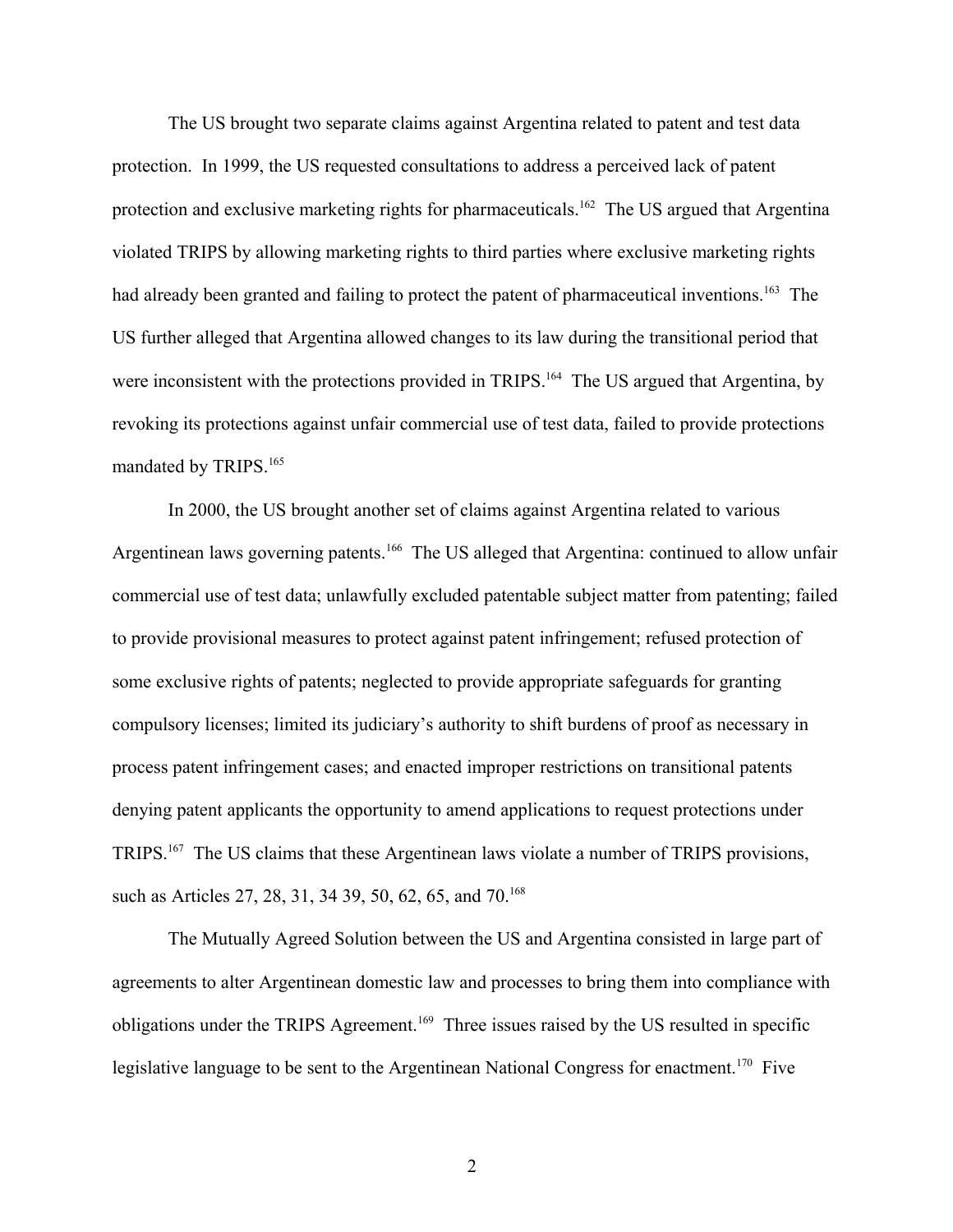issues raised by the US resulted in an affirmative statement by Argentina that its law would be interpreted a specific way by its agencies or that agencies would follow a revised procedure in order to comport with TRIPS obligations.<sup>[171](#page-44-41)</sup> In one of the issues raised by the US regarding transitional patents under Article 70.4 of the TRIPS Agreement, Argentina affirmed that it would "fulfill its WTO obligations on this matter through its legal system and practices, including decisions of the Supreme Court of Justice."[172](#page-44-42)

The Mutually Agreed Solution between the US and Argentina is striking for a number of reasons. First, through consultation and subsequent agreement, the US had a substantial role in the domestic affairs of Argentina. Undoubtedly, the TRIPS Agreement entails some relinquishment of sovereignty by requiring that states implement certain obligations in their domestic law. However, states have agreed to relinquish that sovereignty by ratifying the agreement. Furthermore, state parties are free to choose the most appropriate means by which to implement treaty obligations. Consequently, it would be unusual for another state to have such a dramatic role in the specific way an agreement is implemented.

By way of comparison, the US requested that the India Patents Case Panel recommend that India implement its obligations in a way substantially similar to Pakistan.<sup>[173](#page-45-0)</sup> The Panel in the India Patents Case refused to adhere to the US suggestion, finding that members must adjudge for themselves the appropriate means to implement TRIPS obligations within their domestic law.[174](#page-45-1) This decision withstood appeal.

Thus, while the WTO Dispute Settlement Mechanism declined to recommend how India should implement TRIPS obligations in its own law, the US dictated how Argentina could implement TRIPS obligations into its domestic law. This is particularly unnerving because it emphasizes the disparity in power between the two parties. Argentina, threatened with Panel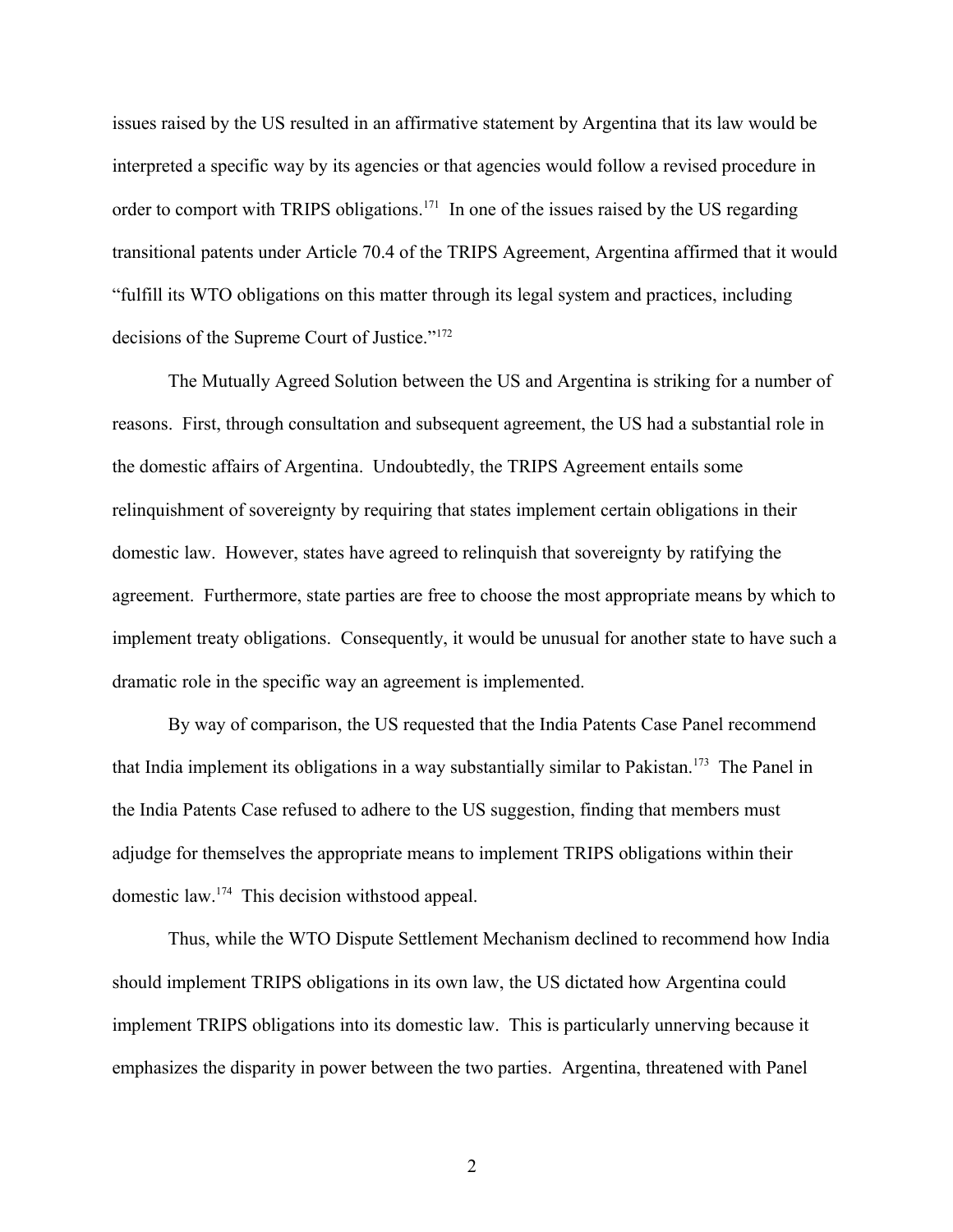adjudication and facing retaliatory measures, allowed the US to influence the specific language of Argentinean legislation and direct the operation of Argentina's domestic political affairs.<sup>[175](#page-45-2)</sup>

The US, on the other hand, is traditionally protective of the sovereignty of its domestic affairs.[176](#page-45-3) The US would be unlikely to tolerate a similar level of involvement by another country in its own domestic governing institutions. Indeed, the US has earned a reputation as ratifying treaties only to the point that they require little actual change in domestic US law: where such a change is required, the United States generally offers reservations to keep additional obligations from inuring to it.<sup>[177](#page-45-4)</sup> Furthermore, the US discourages the use foreign law as persuasive authority in its court system, and shares a similar aversion to letting domestic courts be controlled by the decisions of international organizations.<sup>[178](#page-45-5)</sup> In contrast, Argentina agreed to implement the Mutually Agreed Solution through its legal process, including decisions of the Argentinean Supreme Court.<sup>[179](#page-45-6)</sup>

In this case, the Mutually Agreed Solution resulted in substantial disparity in outcome, based in large part on the relative power of the parties. Thus, without access to the full Dispute Settlement Mechanism proceedings, Mutually Agreed Solutions can exacerbate the inequalities between developed and developing countries. The lack of transparency and oversight by the Dispute Settlement Mechanism may lead to coercive bargaining during consultations. Accordingly, access to the full dispute settlement procedure must be promoted to ensure that the consultative process does not disfavor developing countries that do not have the requisite means for Panel adjudication.

#### **2. Brazil Patent Protection Case**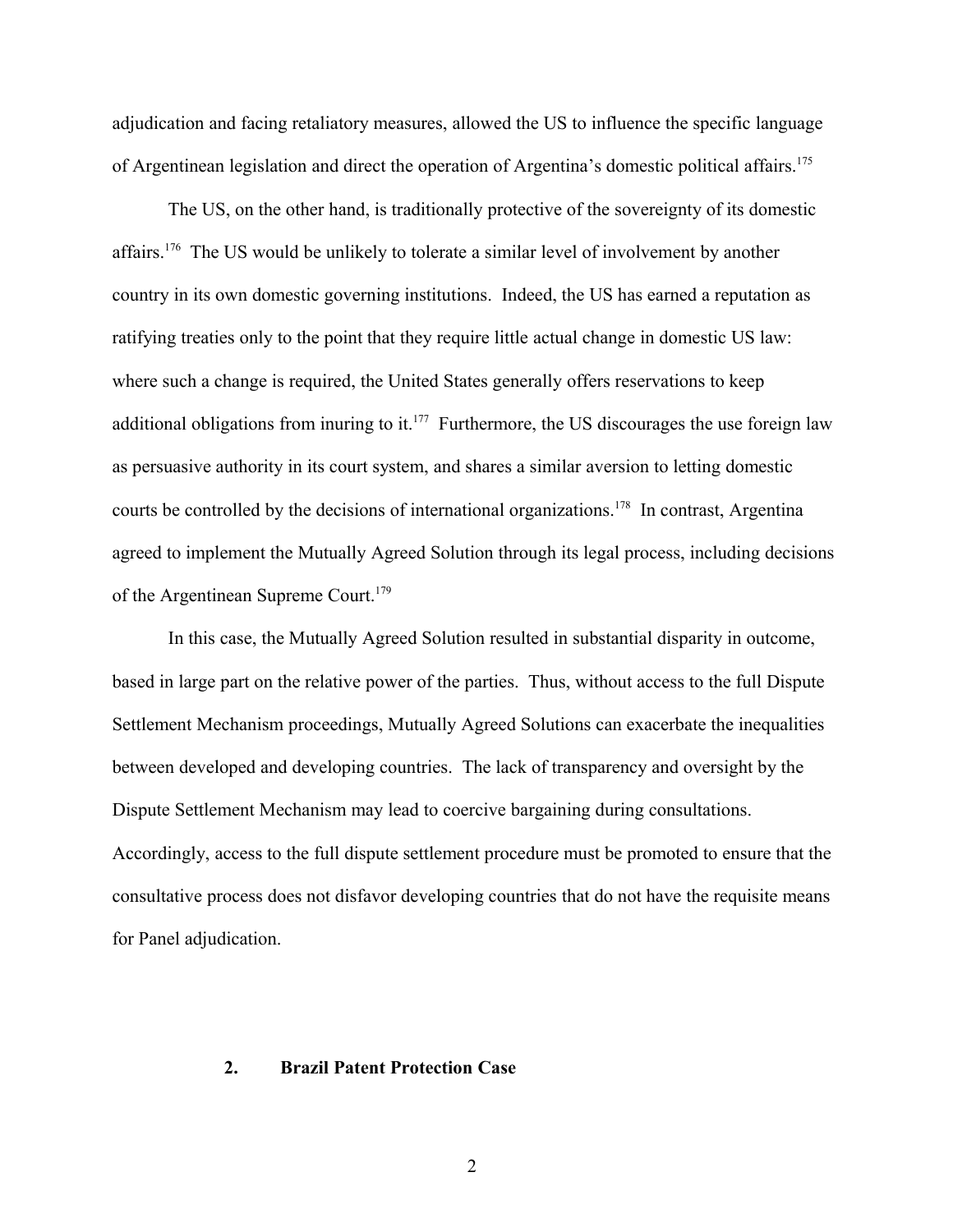The US brought a claim against Brazil in 2000 alleging that the "local working rule" in Brazilian Industrial Property Law violates the TRIPS agreement because it allows exclusive marketing rights to patented subject matter that has been imported, not just patented subject matter that is produced locally.<sup>[180](#page-45-7)</sup> Accordingly, the US argued that Brazil was improperly granting compulsory licensing for subject matter not "worked" in Brazil.<sup>[181](#page-45-8)</sup>

The Mutually Agreed Solution between Brazil and the US was a marked departure from the Mutually Agreed Solution in the Argentina Protection of Patents and Test Data Cases. Brazil, while noting that it believes Article 68 of its Industrial Property Law to be in compliance with its obligations under TRIPS, agreed that when the Brazilian government "deems it necessary to apply Article 68 to grant compulsory license on patents held by the U.S. companies," it would consult first with the US.<sup>[182](#page-45-9)</sup> The US agreed to withdraw its request for panel adjudication based on Brazil's "commitment to hold prior talks with the United States with sufficient advance notice to permit constructive discussion."<sup>[183](#page-45-10)</sup> In another words, without determining whether Brazil was in compliance or implementing specific changes to domestic legislation, the parties agreed to consult when compulsory licensing issues in Brazil arise.<sup>[184](#page-45-11)</sup>

The disparity in outcome between the Argentina and Brazil solutions is due to a shift in relative bargaining power. The compulsory licensing legislation in Brazil was a measure to secure access to HIV/AIDS anti-retroviral medicines at a lower cost.<sup>[185](#page-45-12)</sup> Brazil harnessed the power of public opinion, which was overwhelmingly in favor of access to anti-retroviral medicines at a cost not prohibitively expensive to developing countries. [186](#page-45-13) The US was facing a public relations disaster perceived by much of the world as an attempt to protect the profits of the pharmaceutical industry at the expense of the AIDS-stricken population of developing countries.<sup>[187](#page-45-14)</sup>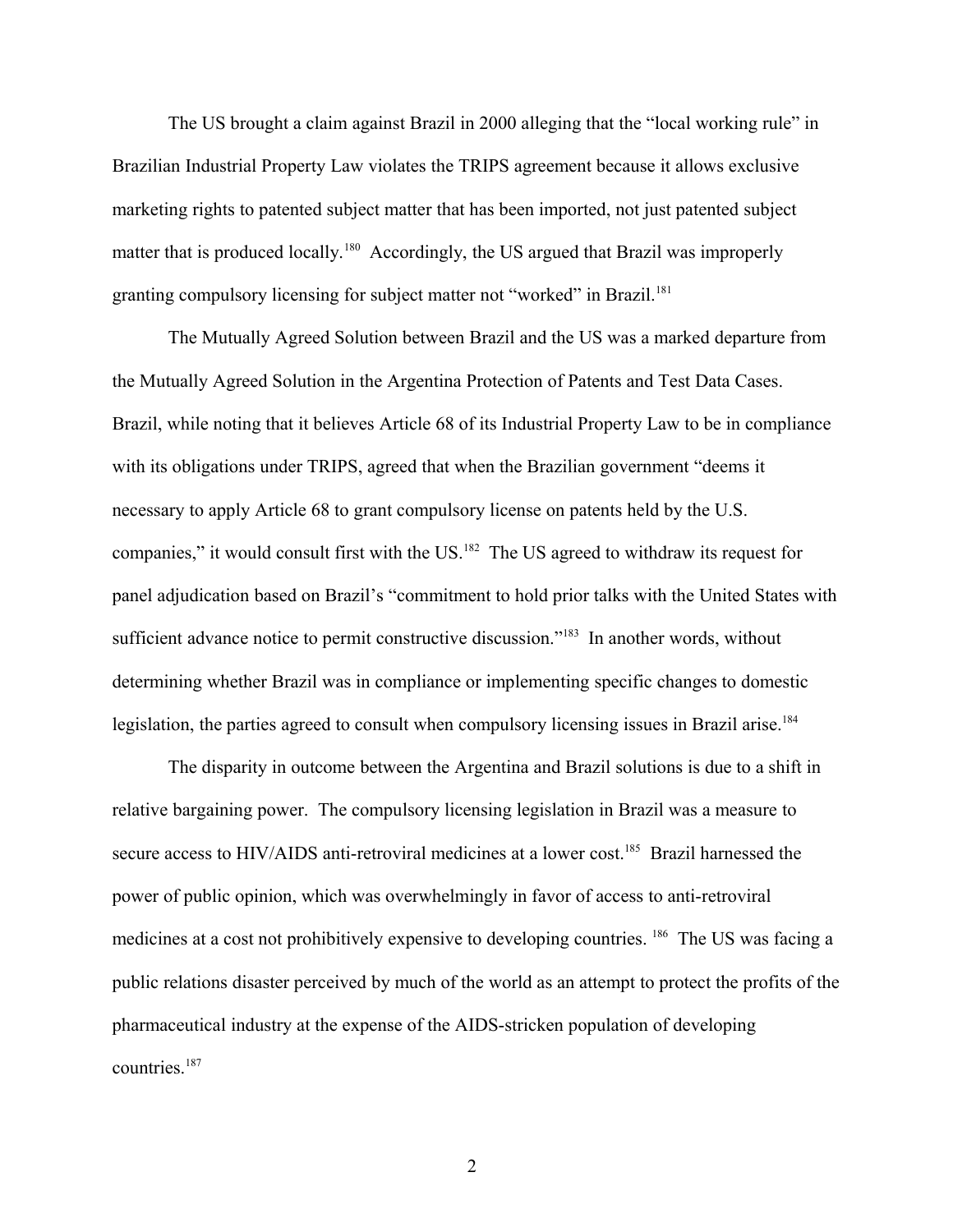The dispute with Brazil was initiated shortly after a similar dispute between the US and South Africa.<sup>[188](#page-45-15)</sup> The US, declaring South Africa in violation of its obligation to protect pharmaceutical patents under TRIPS, placed South Africa on a watch list and threatened trade sanctions.<sup>[189](#page-45-16)</sup> At the same time, pharmaceutical companies brought suit in South African courts.[190](#page-45-17) A political firestorm ensued, as AIDS activists launched a public campaign directed at the developed world's refusal to ameliorate the AIDS crisis in Africa.<sup>[191](#page-45-18)</sup> Ultimately, the US removed South Africa from its watch list and the pharmaceutical companies dropped the suit.<sup>[192](#page-45-19)</sup> As a result of the South African incident, the WTO adopted the Doha Declaration, to clarify that a WTO member will not be liable under TRIPS when it takes measures inconsistent with the international IP regime to prevent a public health crisis in an emergency situation.<sup>[193](#page-45-20)</sup>

After the "global public uproar" against the US and the pharmaceutical industry, culminating in the Doha Declaration's statement announcing a global intent to assist developing countries in times of crisis, the US was vulnerable.<sup>[194](#page-45-21)</sup> Brazil capitalized on power of public opinion and took advantage of the US vulnerability to negotiate a more favorable solution than Argentina.

#### **3. Observations on Mutually Agreed Solutions**

Mutually Agreed Solutions are prevalent in disputes between developed and developing countries, where a powerful country is bringing suit against a weaker developing country. While intended to provide an opportunity for compromise and cooperation, the Mutually Agreed Solution has instead become a forum of power politics. The developing country, intimidated by the risk of Panel adjudication that it is ill equipped to afford, and coerced by the threat of sanctions from a powerful country, is more likely to settle for a Mutually Agreed Solution.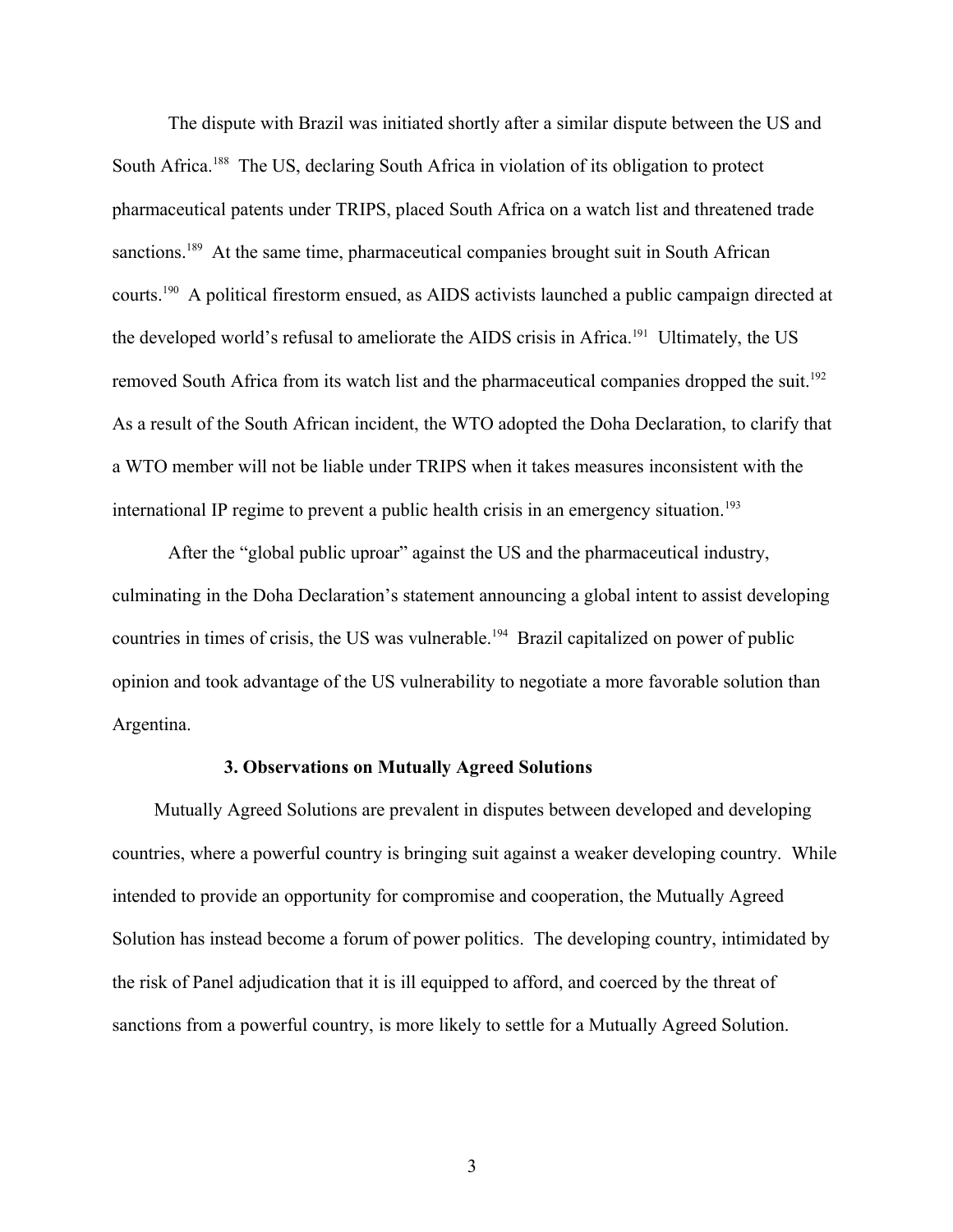Thus, powerful countries like the US use the Mutually Agreed Solutions, as it did in the Argentina Case, to enforce its own IP laws in the international arena.

In addition to being to prone to power politics, the Mutually Agreed Solution is more susceptible to coercion than Panel adjudication. When two states engage in direct consultation where there is a significant imbalance of power, the weaker state often negotiates under the threat of retaliation by the stronger state. The US watch list is an example of a retaliatory threat. Section 301 of the Trade Act of 1974 provides unilateral actions for the US to employ in order to achieve greater protection of IP rights.<sup>[195](#page-45-22)</sup> In the 1988 Omnibus, Trade and Competitiveness Act, Congress amended Section 301 by adding a "Special 301" section giving the US Trade Representative authority to investigate countries suspected of providing insufficient protection of IP rights and imposing sanctions where necessary.[196](#page-45-23) This section created a public watch list, upon which the US places countries being investigated, providing its opponents warning that sanctions could be forthcoming.<sup>[197](#page-45-24)</sup> Engaging in consultations under the WTO Dispute Settlement Mechanism with countries that are on its "Special 301" watch list, the US can legitimize the use of unilateral trade sanctions through the cloak of multilateralism.<sup>[198](#page-45-25)</sup> In many instances, the threat of such measures forces developing countries to "abandon their policies and agree to unilaterally negotiate with the United States – even when their current policies might very well be in perfect compliance with  $TRIPS -$  than risk being blacklisted by the United States".<sup>[199](#page-45-26)</sup>

### **D. US Copyright Case**

The US Copyright case is instructive for two major reasons. First, it is one of few cases where a claim was brought against the US. Second, it illustrates how powerful countries can avoid enforcement and implementation by paying damages to compensate the complainant without bringing their laws into compliance with TRIPS obligations. Thus, it provides a striking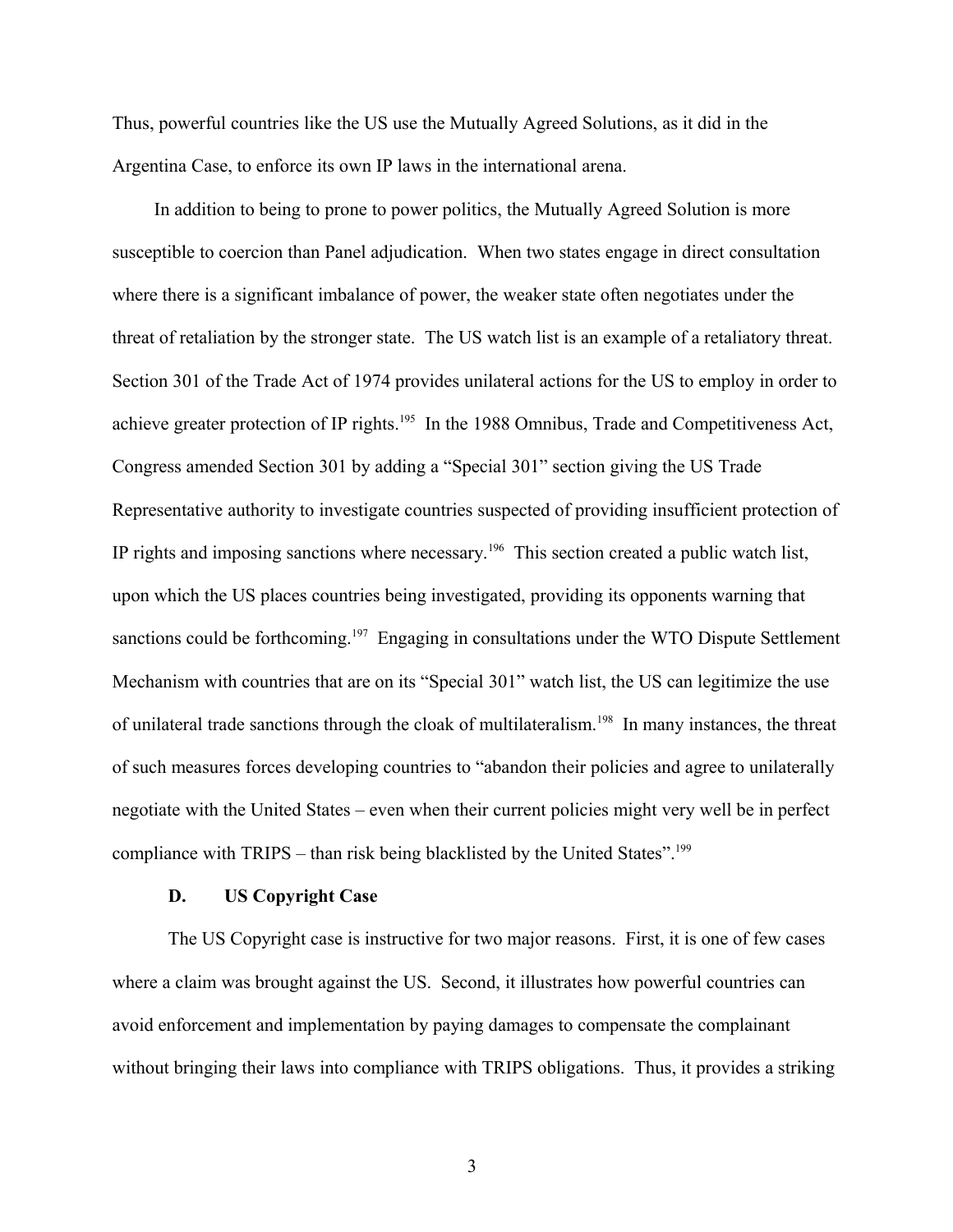example of inequality of enforcement and implementation, as the US and other developed countries, less vulnerable to international pressure, can favor compensation instead of compliance.<sup>[200](#page-45-27)</sup>

#### **1. Facts**

The EC brought a complaint against the US to address Section 110(5) of the US Copyright Act, and its subsequent amendment in the Fairness in Music Licensing Act.<sup>[201](#page-45-28)</sup> The Fairness in Music Licensing Act amends the Copyright Act to allow public rebroadcast of radio and television without requiring an additional royalty payment.<sup>[202](#page-45-29)</sup> The EC argued that the US violated Article 9.1 of the TRIPS Agreement.<sup>[203](#page-45-30)</sup> Article 9.1 incorporates obligations in the Berne Convention by reference.<sup>[204](#page-45-31)</sup>

Article 13 provides for exceptions or limitations to copyright protections under the TRIPS Agreement.[205](#page-45-32) Accordingly, it allows the exclusive rights of copyright holders to be curtailed in certain limited, specific circumstances.<sup>[206](#page-45-33)</sup> The US contended that the two exemptions provided in the amended Copyright Act would not otherwise conflict with the work's typical exploitation and would not prejudice the right holder's legitimate interests in the work.<sup>[207](#page-45-34)</sup> As such, the US continued, it appropriately fits the exception provisions under Article 13 of the TRIPS Agreement.<sup>[208](#page-45-35)</sup>

# **2. Panel Ruling**

The Panel examined in detail the two exemptions provided by Section 110(5) of the US Copyright Act. The Panel first considered the "business exemption" which allows for music broadcasts in small restaurants, bars and retail stores under a specified square footage without authorization or payment.<sup>[209](#page-45-36)</sup> The Panel found the "business exemption" is not excluded from Berne Convention obligations under Article 13, particularly because it would cover a majority of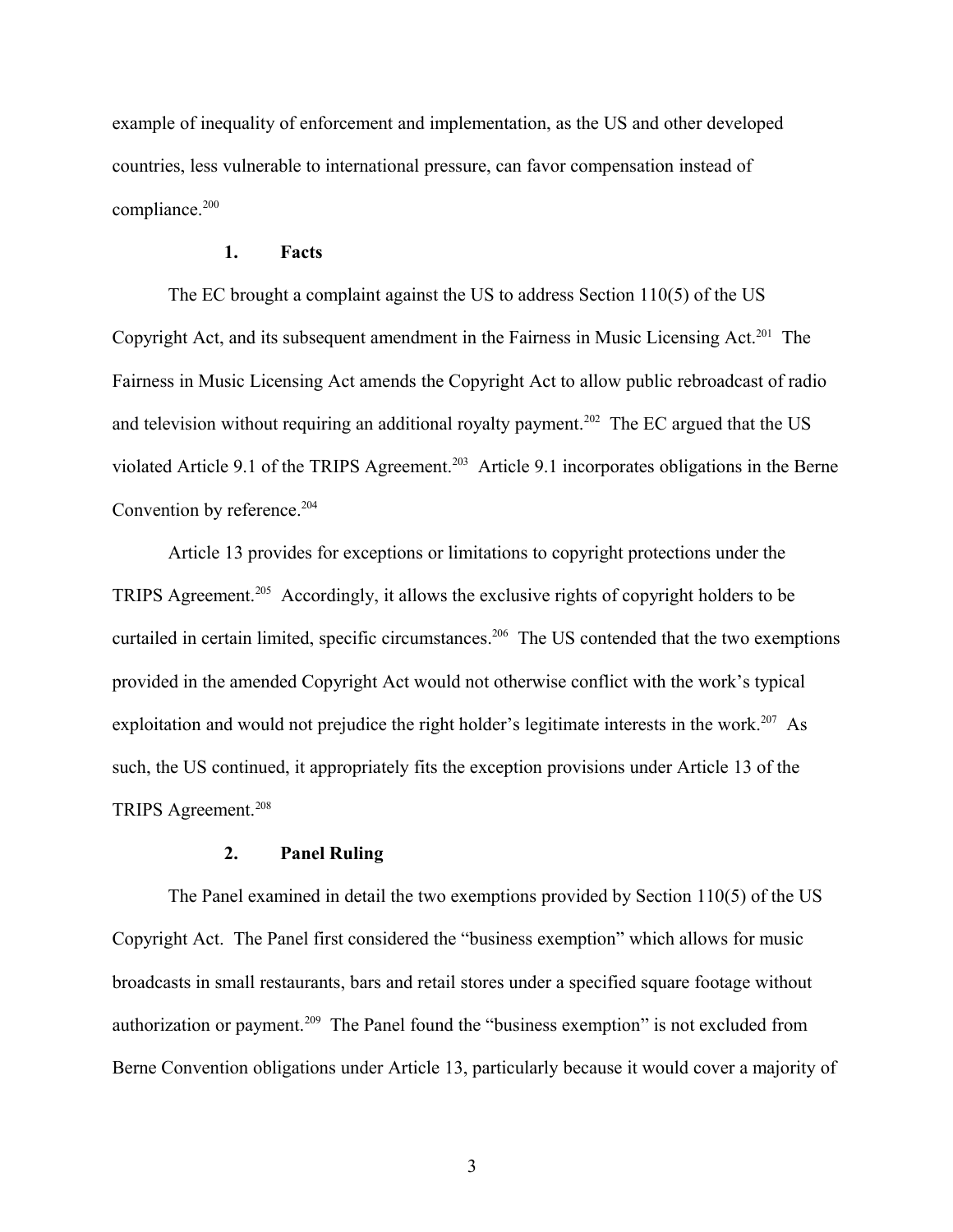restaurants, bars, and retail spaces, violating Article 9.1 of the TRIPS Agreement.<sup>[210](#page-45-37)</sup> The Panel next considered the "homestyle exemption" which allows small restaurants and retail stores to play broadcast music without authorization or payment if they use equipment of the type that is normally used in homes.<sup>[211](#page-45-38)</sup> The Panel found that this "homestyle" exception meets the requirements of Article 13 because it includes adequate limitations by restricting the type of equipment.<sup>[212](#page-45-39)</sup> Accordingly, the "homestyle" exception does not violate obligations under the Berne Convention incorporated by reference in Article 9.1 of the TRIPS Agreement.<sup>[213](#page-46-0)</sup>

#### **3. Arbitration Reports**

The US and the EC sought arbitration under Article 23.1 of the Dispute Settlement Understanding to determine the appropriate period of time for the US to bring Section 110(5)(B) of its Copyright Act into compliance with TRIPS.<sup>[214](#page-46-1)</sup> Despite a US proposal of fifteen months, the arbitrator determined that twelve months would be sufficient.<sup>[215](#page-46-2)</sup> The Dispute Settlement Body agreed to extend this period to the earlier of the end of the year or the end of the current session of Congress.<sup>[216](#page-46-3)</sup>

The parties relied on further arbitration in an effort to resolve their dispute. In addition to seeking arbitration to determine a reasonable period of time for implementation, the EC sought arbitration under Article 25.2 to determine the amount of damages due the Community as a result of the US failure to adequately protect copyrighted European works within its borders.<sup>[217](#page-46-4)</sup> The arbitrator determined damages to amount to  $\epsilon$ 1,219,900 per year of non-compliance.<sup>[218](#page-46-5)</sup>

Although the US complied with the damages award, it remains in violation of TRIPS by failing to amend the business exemption under Section 110(5)(B) of the Copyright Act to adequately protect European copyright interests.<sup>[219](#page-46-6)</sup> In the two and a half years since the twelvemonth implementation timetable was announced on January 15, 2001, the US provided ten status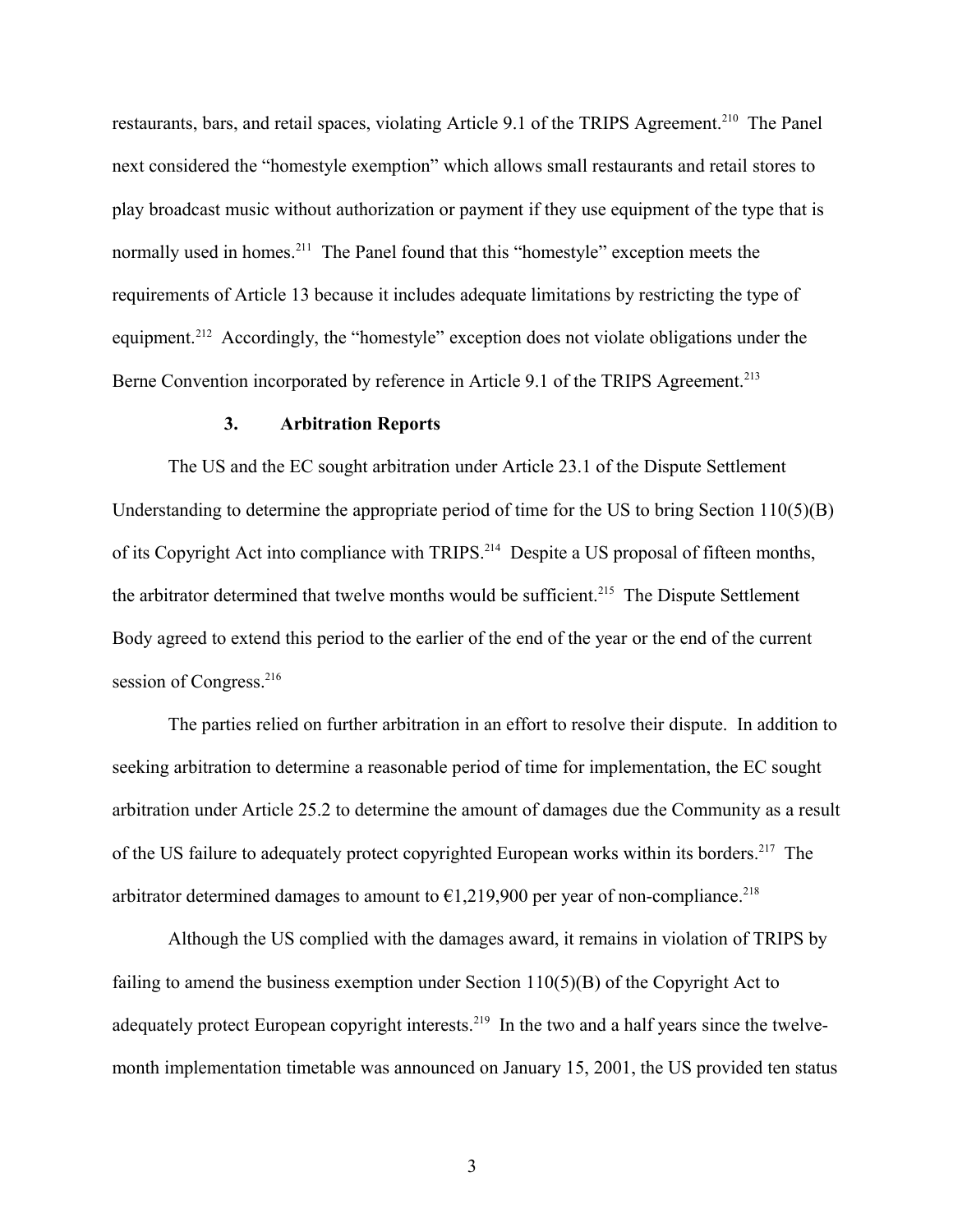reports stating that it is involved in constructive consultations with Congress and the EC and is working to find a mutually agreeable solution.<sup>[220](#page-46-7)</sup> In response, the EC continually expressed its dismay at the failure of the US to implement the appropriate measures to bring its Copyright Act into compliance with its TRIPS obligations.<sup>[221](#page-46-8)</sup> In 2003, the US and the EC reached a temporary arrangement.<sup>[222](#page-46-9)</sup> The US Copyright Act has not been amended.

### **4. Observations from the US Copyright Case**

The US Copyright Case illustrates the disparity in enforcement of TRIPS rulings by the WTO Dispute Settlement Mechanism. Because the US is economically powerful, it can afford to pay damages for violating TRIPS rather than implement the requisite domestic law to comply with TRIPS. The inequality in outcome is obvious; developing countries, barely able to afford the costs of litigating before the WTO Dispute Settlement Mechanism, certainly cannot afford to buy their way out of compliance. Developed countries have the luxury to choose compensation instead of compliance.

# **V. Recommendations**

The WTO's Dispute Settlement Mechanism is one of the busiest dispute resolution systems in the international arena.<sup>[223](#page-46-10)</sup> Despite frequent use in trade disputes, the Dispute Settlement Mechanism has significant flaws, including problems of access and enforcement. These problems are exacerbated by intellectual property disputes under the TRIPS Agreement, where substantial inequality results in how developed and developing countries access the Dispute Settlement Mechanism, and what they derive it.<sup>[224](#page-46-11)</sup> Nevertheless, the increasing use of the Mechanism by developing countries in TRIPS disputes is a reason to be optimistic.<sup>[225](#page-46-12)</sup>

### **A. Encourage Broad Participation in the WTO Dispute Settlement Mechanism**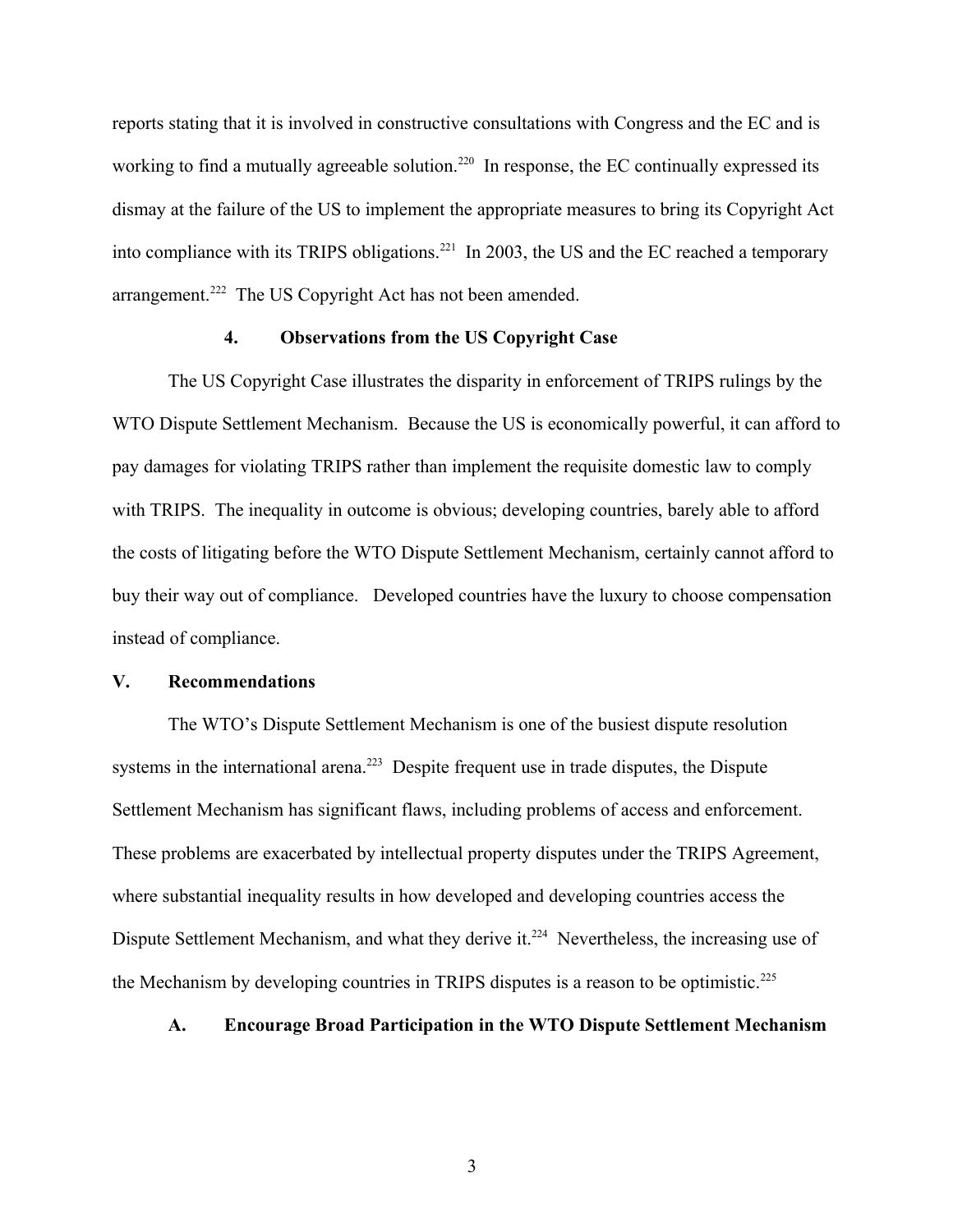Despite a history of reluctant participation by developing countries in the WTO Dispute Settlement Mechanism, there is an emerging willingness by developing countries to use the Mechanism to resolve intellectual property disputes.<sup>[226](#page-46-13)</sup> However, much of the increase in participation by developing countries has been in the context of disputes with other developing countries.[227](#page-46-14) While any increase in the number of disputes brought by developing countries before the mechanism lessens problems of access, it is essential that developing countries can freely bring disputes against developed countries in order to protect their interests. The TRIPS Agreement, in its attempt to protect intellectual property without creating additional barriers to trade, incorporates a number of competing principles and priorities.<sup>[228](#page-46-15)</sup> Whether these competing conceptions are interpreted to promote development will depend on who brings these disputes before the Dispute Settlement Mechanism.<sup>[229](#page-46-16)</sup> Thus, developing countries must find a way to increase participation before the Dispute Settlement Mechanism in order to ensure that their interests are taken into account.

### **B. Facilitate Pooling of Resources and Coordination of Strategies**

One way to increase developing country participation is create a system that pools resources and coordinates strategies among developing countries with similar goals.[230](#page-46-17) Some scholars have suggested that this can be done on several levels of the system by creating regional, national and international trade centers.<sup>[231](#page-46-18)</sup> Another way to achieve the same ends is by creating a Development Council as a subcommittee of the Dispute Settlement Body.

This Development Council, comprised of a rotating membership of trade ministers of developing countries, could be charged with protecting and promoting development in the realm of IP protection and enforcement. Developing countries could alert the Development Council when they dispute IP policies of member states that have a detrimental effect on development.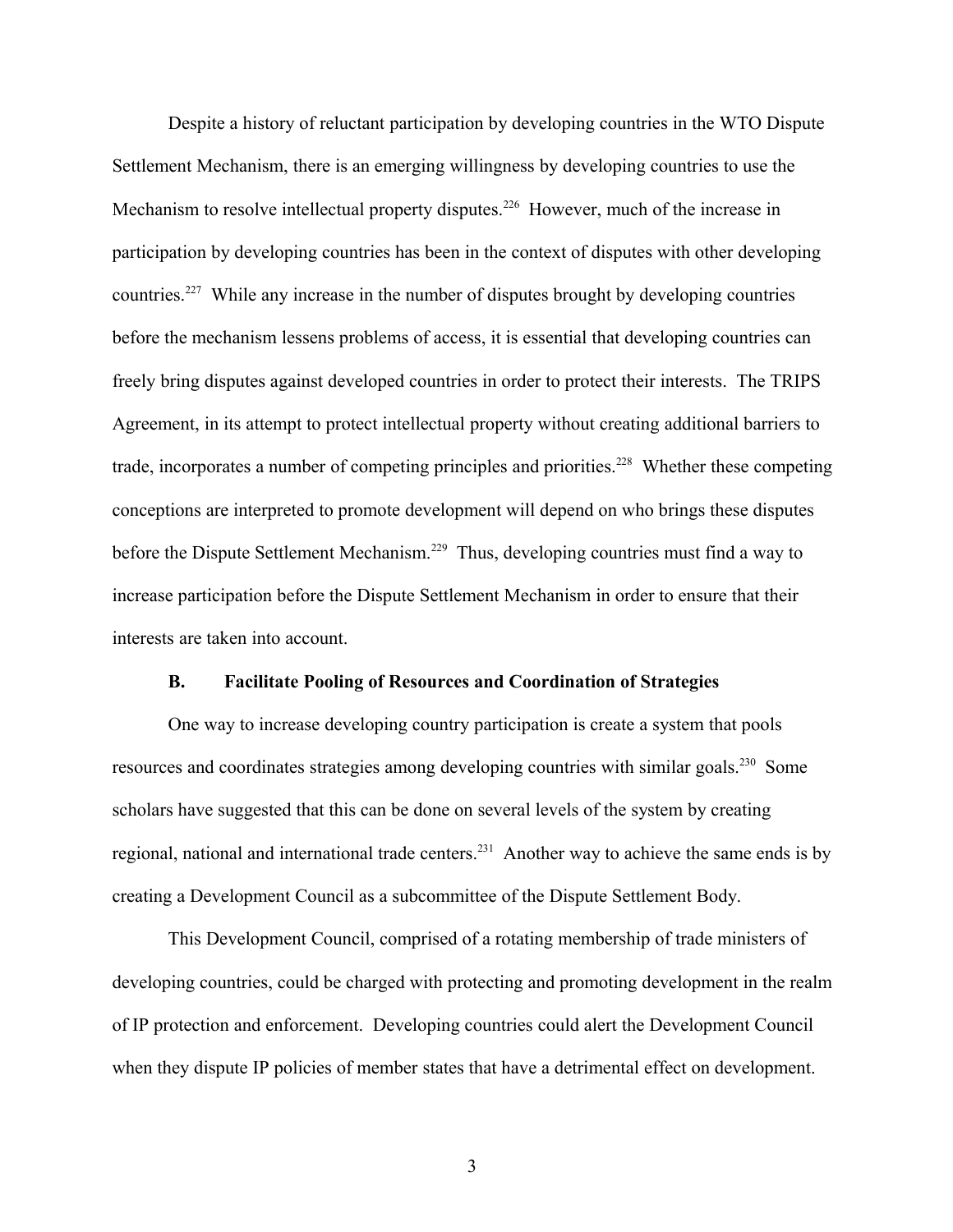Council members can petition domestic trade agencies to garner support from other developing countries that would suffer similar ill effects, and act as a liaison coordinating the response among the participating developing countries. Furthermore, the Council can coordinate sanctions and other enforcement measures among developing nations in order to more severely impact the developed country's economy. Strengthening enforcement measures against developed countries would compel compliance with WTO Rulings.

One of the advantages of creating a Development Council as part of the Dispute Settlement Body, as opposed to relying on national or regional centers, is that the WTO could absorb some of the costs of operating the Council. Otherwise, developing countries would have to bear those costs. Spending additional resources that developing countries already lack in order to coordinate strategy would defeat the purpose of establishing such a system. Not only would most developing countries be incapable of allotting the resources to create such centers, but money spent to create them would lessen the total that could ultimately be pooled. By incorporating the Council into the WTO, costs of overhead would be substantially lower.

#### **C. Harness the Power of Public Opinion**

Like developed countries were slow to support the Doha Declaration, they would be reluctant to support a Development Council or other measures aimed at pooling resources and encouraging broad participation. However, the global civil society movement to make AIDS medicines available to developing countries forced developed countries to take a more pro-development stance or be shamed as insensitive to the plight of the AIDS-stricken poor.<sup>[232](#page-46-19)</sup> In the same way that the Doha Declaration was passed by harnessing the power of public opinion regarding access to medicine, a Development Council could be created by channeling the considerable anti-poverty movement in global civil society.<sup>[233](#page-46-20)</sup>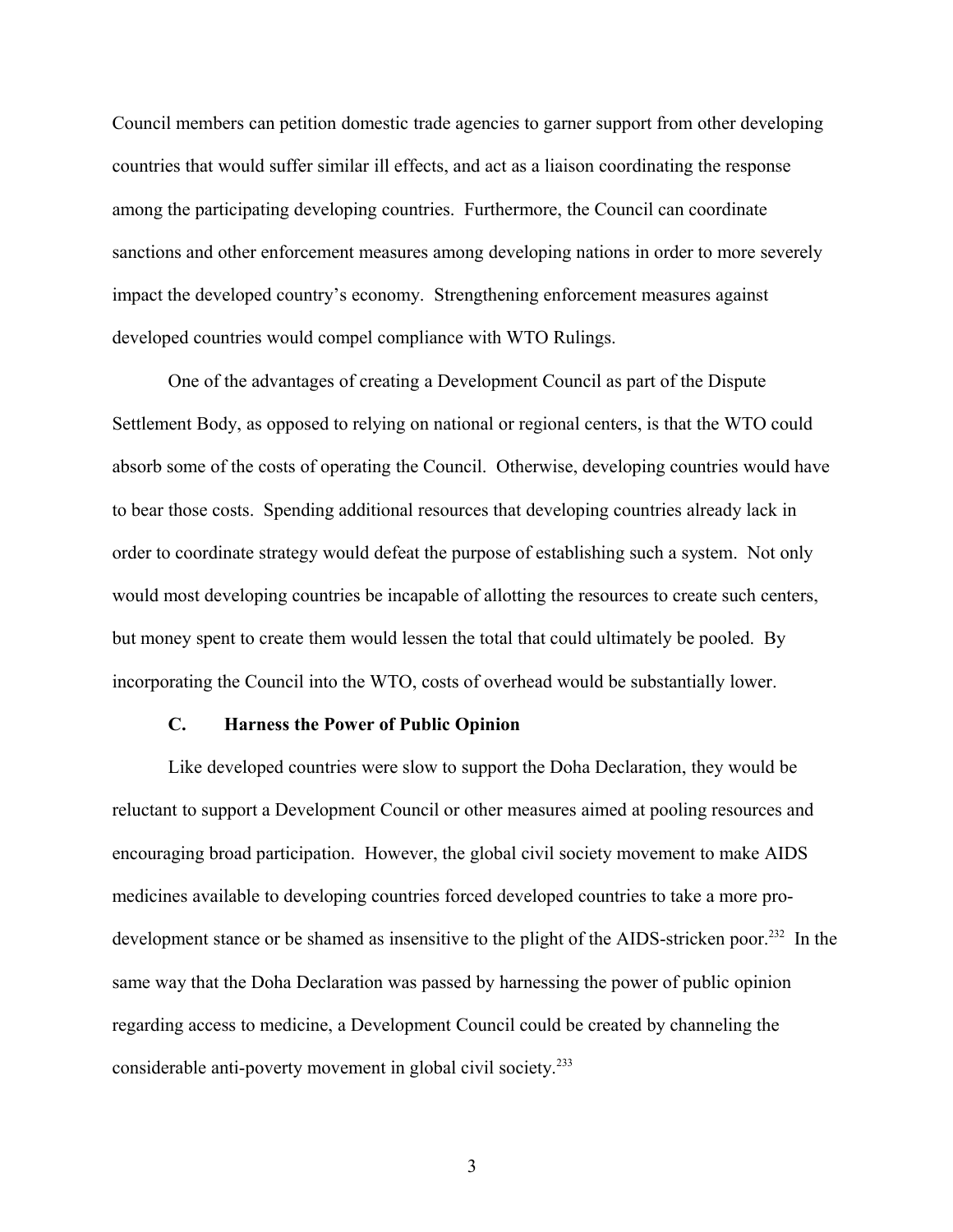#### **D. Prevent Contracting Out of the WTO Dispute Settlement Mechanism**

In order to ensure that developing countries can use the WTO Dispute Settlement Mechanism to resolve disputes with developed countries, it is essential that trade disputes remain within the jurisdiction of the WTO. However, as developing countries increasingly resort to the Dispute Settlement Mechanism, the US has begun putting private dispute settlement and arbitration clauses in bilateral agreements.<sup>[234](#page-46-21)</sup> Developed countries can take advantage of their greater relative bargaining power in negotiating trade agreements to coerce developing countries to agree to private dispute settlement.<sup>[235](#page-46-22)</sup> If other developed countries follow the US example, developing countries will suffer inequality without the benefit of the public proceedings and review procedures of the Dispute Settlement Mechanism.[236](#page-46-23) Without recourse to the Dispute Settlement Mechanism, developing countries will face many of the same problems that they do in Mutually Agreed Solutions, including intimidation and threats of retaliation by the more powerful developing countries. Thus, by empowering developing countries to withstand pressure from developed countries and implementing a WTO resolution that safeguards against such practice, member states can ensure that disputes are not removed from the WTO Dispute Settlement Mechanism

#### **E. Ensure Level Enforcement and Implementation of Rulings**

Without equal enforcement and implementation of Dispute Settlement Mechanism rulings, developed countries can manipulate the system to achieve their own self-interested ends. Developed countries can bring TRIPS disputes before the Dispute Settlement Mechanism where they believe their IP rights have been infringed. Where a ruling supports their argument, developed countries have used the Dispute Settlement Mechanism to enforce their preferred IP regime. Developing countries lack similar access to use the mechanism to protect their interests,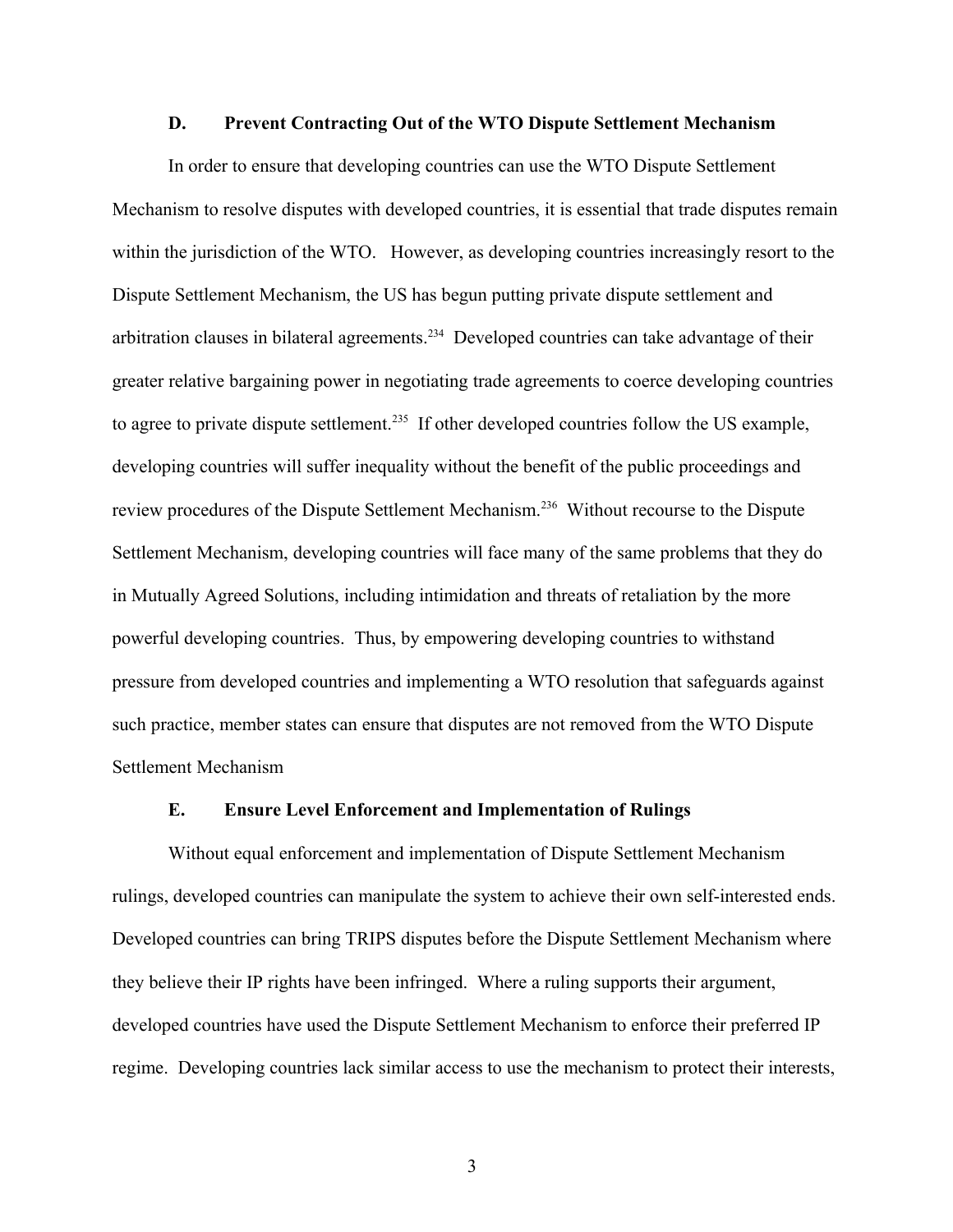and where they are able to bring a dispute, developed countries can ignore the rulings. While increasing access to the Dispute Settlement Mechanism by developing countries will ameliorate some of this disparity, it is important that the TRIPS agreement is interpreted through a "prodevelopment lens" in order to provide increased protection for the interests of developing countries.[237](#page-46-24)

# **F. Interpret TRIPS Agreement to Favor Pro-Development Policies**

Developing countries can ensure that their IP interests are better protected by encouraging the Dispute Settlement Mechanism to interpret the TRIPS Agreement with greater regard to the pro-development language in the treaty.[238](#page-46-25) Because TRIPS was designed to balance the competing interests of protecting IP rights while preventing additional trade barriers, the treaty includes exceptions to the minimum IP protections to be implemented by states. These competing priorities create ambiguities in the TRIPS Agreement, and developing countries should bring disputes before the Dispute Settlement Mechanism that exploit these ambiguities for development-based ends.

 The object and purpose of the TRIPS Agreement support the creation of certain exceptions to the protection of IP rights. Of the three stated goals of the TRIPS Agreement, one emphasizes reducing impediments to international trade, and another focuses on ensuring that IP enforcement does not create additional barriers to legitimate trade.<sup>[239](#page-46-26)</sup> Article 30 of the TRIPS Agreement allows members to create exceptions to IP rights to comport with the object and purpose of the Agreement. Arguably, these two stated purposes, in conjunction with Article 30, create grounds for developing countries to seek exceptions to IP protection measures.<sup>[240](#page-46-27)</sup> Developing countries can argue that a particular measure distorts or impedes trade, and if the Dispute Settlement Body finds that the measure creates a barrier to legitimate trade, it may also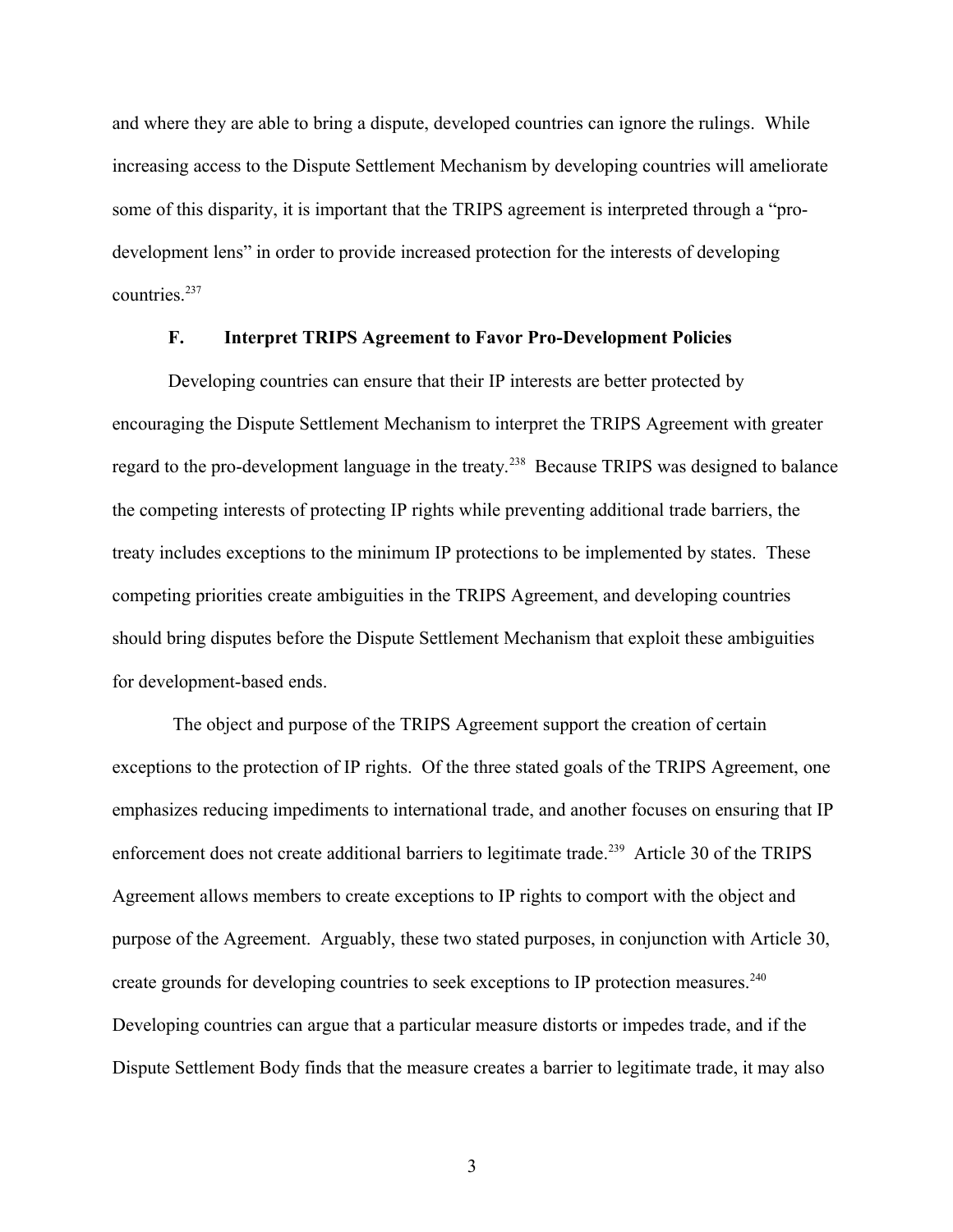find that such a measure does not comply with the object and purpose of the treaty.<sup>[241](#page-46-28)</sup> Such a measure should not be able to stand. Thus, developing countries can exploit the ambiguity created by Article30 and the object and purpose of the treaty to create exceptions where IP protection measures impede trade.

In addition to considering the object and purpose of the Agreement, there are a number of articles that create specific exceptions. TRIPS allows the creation of exceptions to safeguard social and economic welfare, protect public health and order, defend the life and health of people, animals, plants, and shield against damage to the environment.<sup>[242](#page-46-29)</sup> Furthermore, the Agreement provides additional exceptions "in the case of national emergency or other circumstances of extreme urgency."[243](#page-46-30) Once developing countries obtain greater access to the WTO Dispute Settlement Mechanism, there are a number of TRIPS provisions, including the object and purpose of the treaty, with which they can achieve pro-development ends.

### **G. Relax Global IP Protection**

In addition to using the language and ambiguities of the TRIPS Agreement to advocate for pro-development policies before the Dispute Settlement Mechanism, the Dispute Settlement Body should interpret TRIPS flexibly.<sup>[244](#page-46-31)</sup> This flexible approach should take into account state sovereignty and national interests by analyzing the implementation measures by member states on a case-by-case basis.[245](#page-46-32) The Dispute Settlement Body should defer to each state's determination of how IP rights can best be protected within their borders in the context of the welfare of its nationals and the public good.<sup>[246](#page-46-33)</sup> Thus, the Dispute Settlement Body would make an individual determination, based on the particularities of an individual state's circumstances, to determine the necessary and appropriate level of IP protection to be implemented by that state.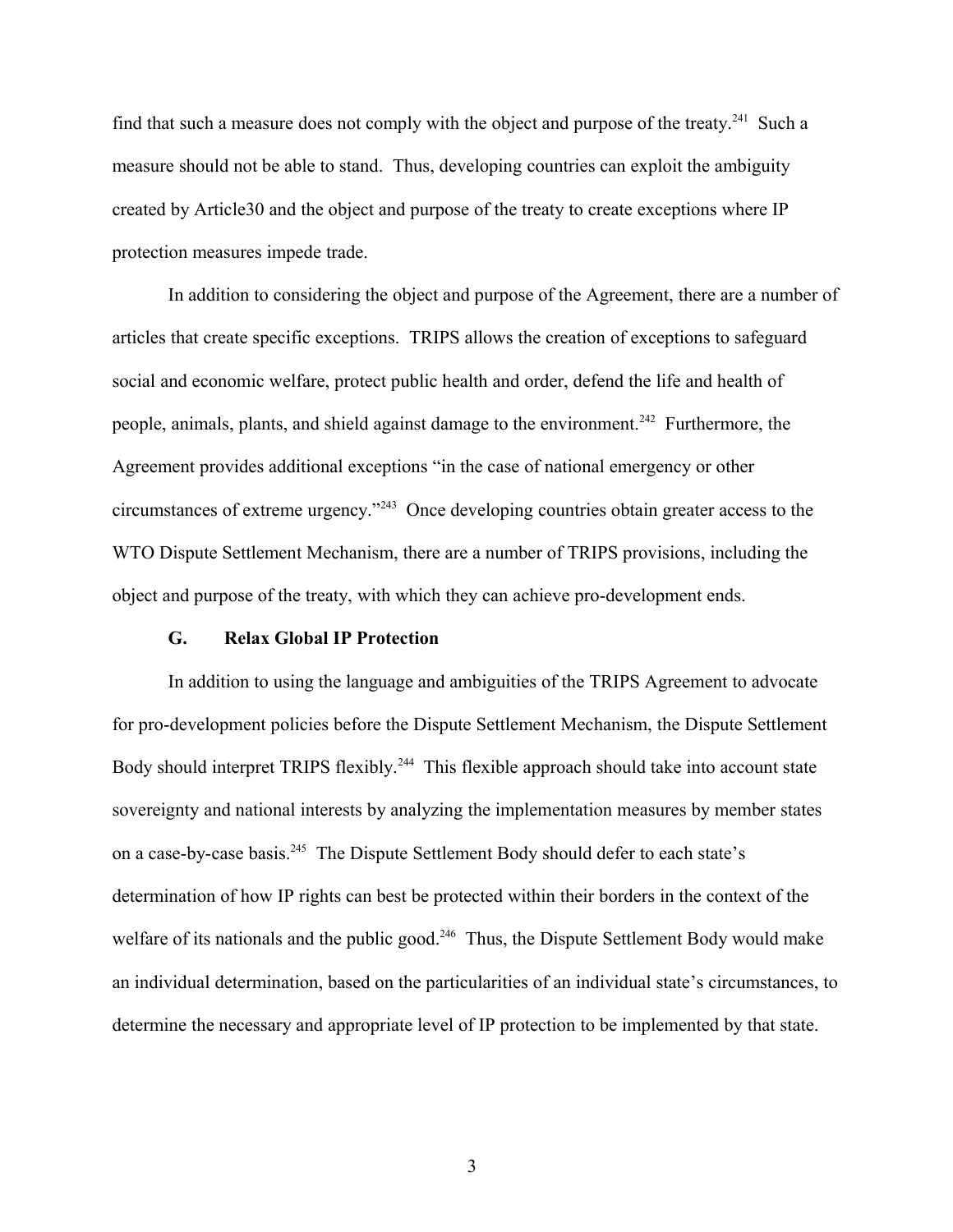Certainly, the high level of IP protection necessary and sufficient to protect IP rights of a US company in the EC would not, and should not, be the same in sub-Saharan Africa.

# **VI. Conclusion**

Despite being one of the busiest dispute resolution bodies in the international arena, the WTO's Dispute Settlement Mechanism does not resolve IP disputes as effectively as it could. Significant disparities in access and enforcement experienced by developing countries exacerbates inequality between developing and developed countries.

As the India Patents Case and Canada Patent Terms Case show, the process of adjudication before the Panel and the Appellate Body does not create a significant disparity in outcome for developing countries. However, examination of the Mutually Agreed Solutions shows significant inequality of access by developing countries from the outset. This disparity in access leads inexorably to substantial differences in outcomes where states lack the relative power to get before the Dispute Settlement Mechanism and are forced to settle before a Panel is formed. The US Copyright Case provides a striking example of the disparity in implementation and enforcement of WTO rulings between developed and developing countries after final adjudication.

If the WTO Dispute Settlement Body can correct the disparities in access and enforcement between developed and developing countries, it will be the most effective dispute resolution system in the international arena. There are a number ways to remedy these problems of access and enforcement. Encouraging broad participation in the WTO Dispute Settlement Mechanism by facilitating resource pooling and strategy coordination can increase access by developing countries and ensure compliance by developed countries. Harnessing the power of public opinion to advocate for pro-development policies to ameliorate the poverty crippling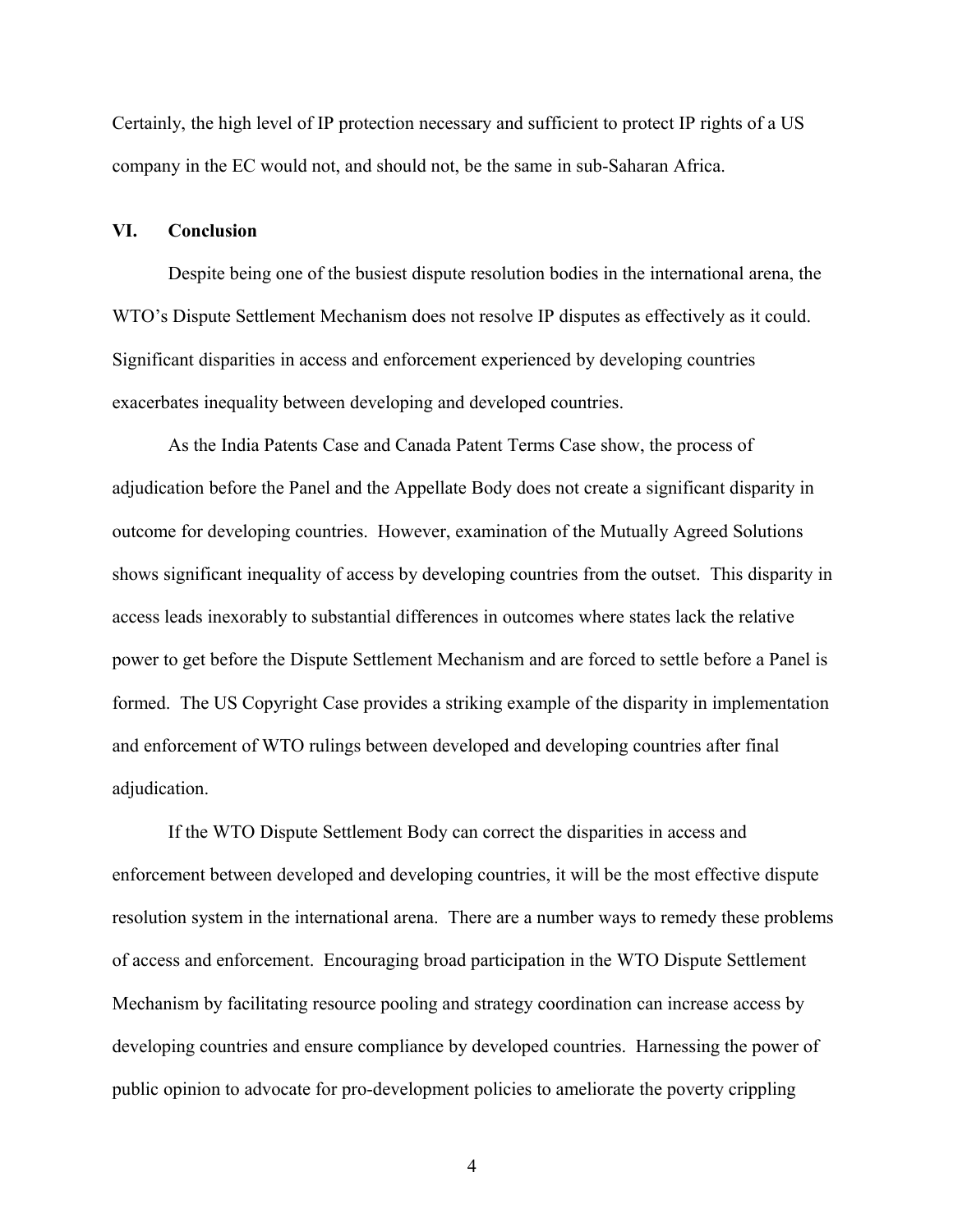many developing countries can advance these efforts. Furthermore, by interpreting the TRIPS agreement to favor pro-development policies and relax global IP protection, the WTO Dispute Settlement Body can ensure that rulings are enforced and implemented fairly and equally.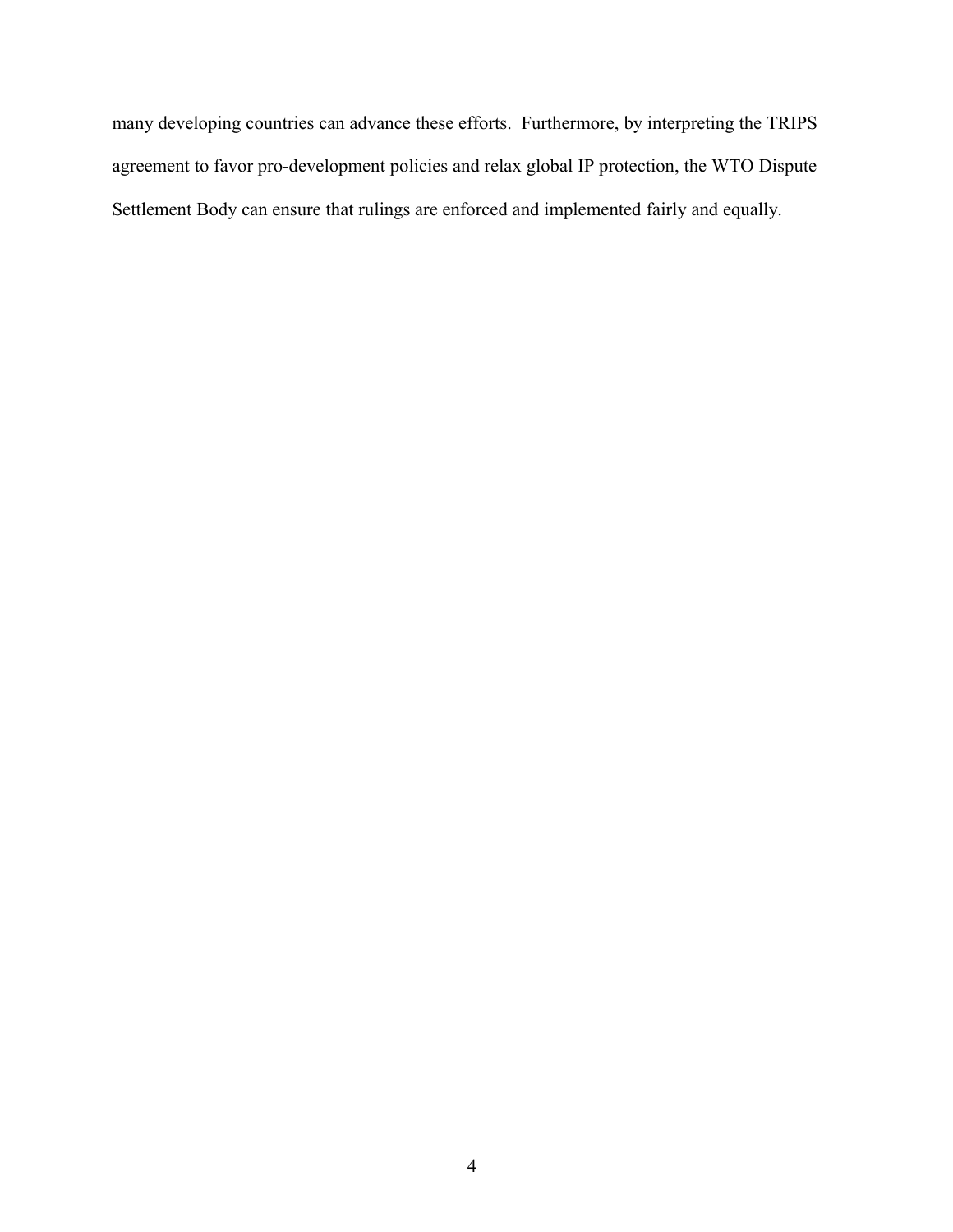<span id="page-41-0"></span><sup>1</sup> See Marrakesh Agreement Establishing the World Trade Organization, GATT Doc. MTN/FA, 33 I.L.M. 1 (Dec. 15, 1993).

<span id="page-41-1"></span> *See* Agreement on Trade-Related Aspects of Intellectual Property Rights, Marrakesh Agreement Establishing the World Trade Organization, Annex 1C, Legal Instruments—Results of the Uruguay Round, 33 I.L.M. 1125, 1197 (Apr. 15, 1994) [hereinafter *TRIPS Agreement*].

<span id="page-41-2"></span>*See TRIPS Agreement*, *supra* note 2, at Part II.

<span id="page-41-3"></span>*See id.*

<span id="page-41-4"></span>*See id.*

<span id="page-41-5"></span>*Id.* at Pmbl.

<span id="page-41-6"></span> *See* Paris Convention for the Protection of Industrial Property, *available at* http://www.wipo.int/export/sites/www/ treaties/en/ip/paris/pdf/trtdocs\_wo020.pdf (1883) [hereinafter *Paris Convention*]; Berne Convention for the Protection of Literary and Artistic Works, available at http://www.wipo.int/export/sites/www/treaties/en/ip/berne/

pdf/trtdocs\_wo001.pdf (1886) [hereinafter *Berne Convention*].

<span id="page-41-7"></span>*See Paris Convention*, *supra* note 7.

<span id="page-41-8"></span>*See Berne Convention*, s*upra* note 7.

<span id="page-41-9"></span><sup>10</sup> See Berne Convention Implementation Act, PUB. L. No. 100-568, 102 STAT. 2853 (1988).

<span id="page-41-10"></span> *See* Alain J. Lapter, *The WTO's Dispute Resolution Mechanism: Does the United States Take it Seriously? A TRIPS Analysis*, 4 CHI.-KENT J. INTELL. PROP. 217, 220-21 (2005) (concluding that despite its reluctance to follow the rulings, the US does take the WTO Dispute Settlement Mechanism seriously).

<span id="page-41-11"></span> *See TRIPS Agreement*, *supra* note 2, at Arts. 63-64; Understanding on Rules and Procedure Governing the Settlement of Disputes, Marrakesh Agreement Establishing the World Trade Organization, Annex 2, Art. 3, para. 7, 33 I.L.M. 1226 (Apr. 15, 1994) [hereinafter *Dispute Settlement Understanding*].

<span id="page-41-12"></span>*See TRIPS Agreement*, *supra* note 2, at Arts. 63-64.

<span id="page-41-13"></span>*See Dispute Settlement Understanding*, *supra* note 12, at 1226.

<span id="page-41-14"></span><sup>15</sup> See Christine Thelen, Note, *Carrots and Sticks: Evaluating the Tools for Securing Successful TRIPS Implementation*, 24 TEMP. J. SCI. TECH. & ENVTL. L. 519, 536.

<span id="page-41-15"></span>*See* Thelen, *supra* note 15, at 536.

<span id="page-41-16"></span>*See id.*

<span id="page-41-17"></span>*See* Lapter, *supra* note 11, at 229; *Dispute Settlement Understanding*, *supra* note 12, at Art. 3.

<span id="page-41-18"></span> *See* Rachana Desai, Note, *Copyright Infringement in the Indian Film Industry*, 7 VAND. J. ENT. L. & PRAC. 259, 262 (2005); World Trade Organization, *Understanding the WTO: Settling Disputes*, *available at* http://www.wto.

org/english/thewto\_e/whatis\_e/tif\_e/disp1\_e.htm (last visited Oct. 20, 2007) [hereinafter *Settling Disputes*].

<span id="page-41-19"></span> *See* Lapter, *supra* note 11, at 227; Peter K. Yu, *Toward a Nonzero-Sum Approach to Resolving Global Intellectual Property Disputes: What We Can Learn From Mediators, Business Strategists, and International Relations Theorists*, 70 U. CIN. L. REV. 569, 643-44 (2002) [hereinafter *Nonzero-Sum Approach*].

<span id="page-41-20"></span> *See* Desai, *supra* note 19, at 262; *Settling Disputes*, *supra* note 18 (describing the step-by-step process for using the WTO Dispute Settlement Mechanism, and discussing common criticism of the Mechanism's operation).

<span id="page-41-21"></span>*See* Lapter, *supra* note 11, at 277.

<span id="page-41-22"></span><sup>23</sup> See id.; William J. Aceves, *Lost Sovereignty? The Implications of the Uruguay Round Agreements*, 19 FORDHAM INT'L L. J. 427, 427-30 (1995).

<span id="page-41-23"></span>*See* Lapter, *supra* note 11, at 228; Aceves, *supra* note 23, at 439.

<span id="page-41-24"></span>*See* Lapter, *supra* note 11, at 228; Aceves, *supra* note 23, at 439.

<span id="page-41-25"></span>*See* Lapter, *supra* note 11, at 228; Aceves, *supra* note 23, at 439-40.

<span id="page-41-26"></span>Lapter, *supra* note 11, at 228.

<span id="page-41-27"></span>*See* Desai, *supra* note 19, at 262; *Settling Disputes*, *supra* note 19.

<span id="page-41-28"></span>*See* Desai, *supra* note 19, at 262; *Settling Disputes*, *supra* note 19.

<span id="page-41-29"></span>*See* Lapter, *supra* note 11, at 227; *Nonzero-Sum Approach*, *supra* note 20, at 583.

<span id="page-41-30"></span>Lapter, *supra* note 11, at 227. *See also Nonzero-Sum Approach*, *supra* note 20, at 583-84.

<span id="page-41-31"></span>*See* Lapter, *supra* note 11, at 228; *Nonzero-Sum Approach*, *supra* note 20, at 584.

<span id="page-41-32"></span>*See* Lapter, *supra* note 11, at 228; *Nonzero-Sum Approach*, *supra* note 20, at 584.

<span id="page-41-33"></span>*See* Lapter, *supra* note 11, at 228.

<span id="page-41-34"></span>*See* Desai, *supra* note 19, at 262; *Settling Disputes*, *supra* note 19.

<span id="page-41-35"></span>*See* Desai, *supra* note 19, at 262; *Settling Disputes*, *supra* note 19.

<span id="page-41-36"></span>7 *See* Desai, *supra* note 19, at 262; David Nimmer, *The End of Copyright*, 48 VAND. L. REV. 1385, 1397 (1995) (discussing the relationship between the Dispute Settlement Mechanism and the International Court of Justice, noting that under the WTO Agreement, no copyright claims are likely to be brought before ICJ, and none have previously been brought).

<span id="page-41-37"></span>Lapter, *supra* note 11, at 229.

<span id="page-41-38"></span>*See* Desai, *supra* note 19, at 262.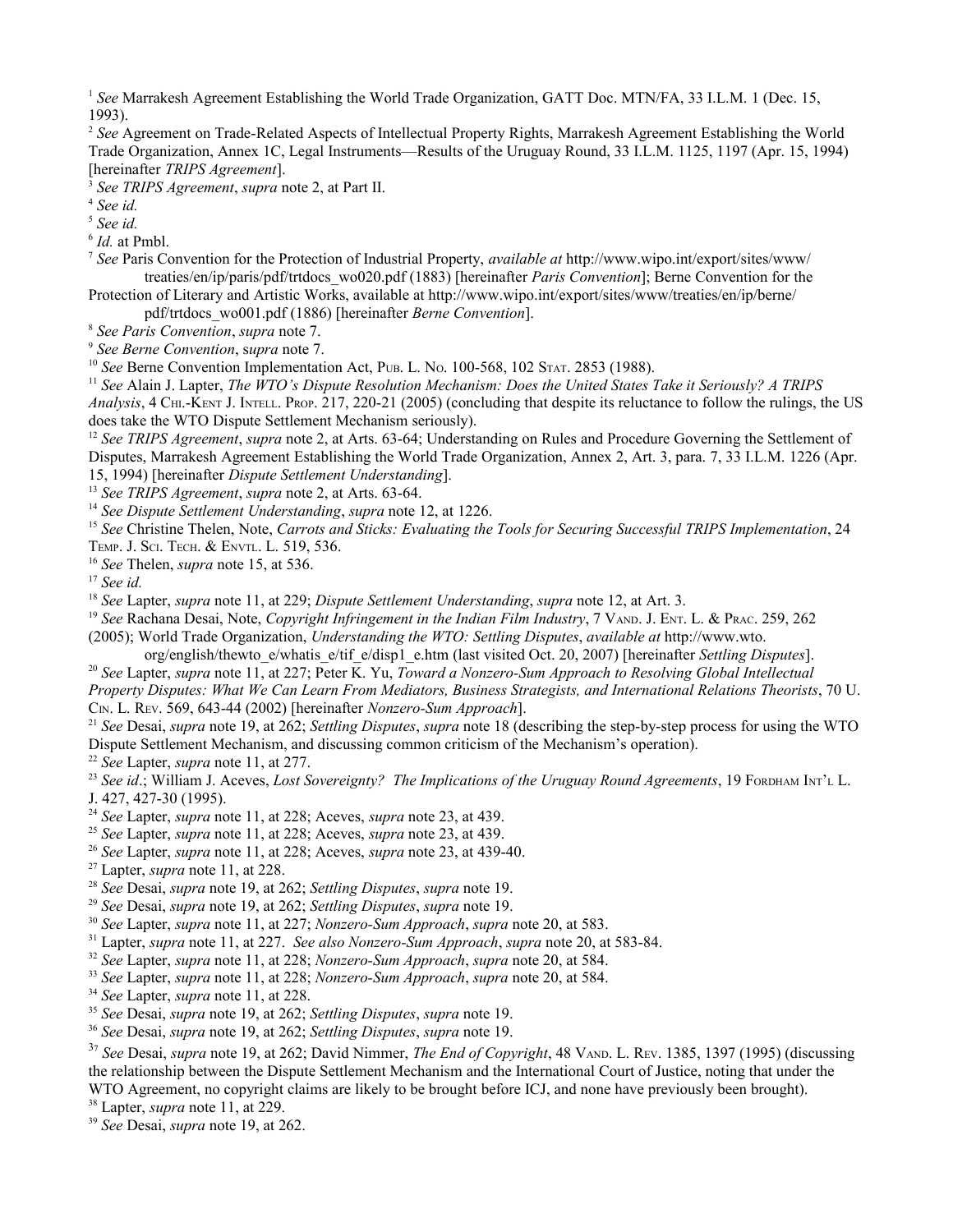<span id="page-42-0"></span>*See id*.*; Settling Disputes*, *supra* note 19.

<span id="page-42-1"></span>*See* Desai, *supra* note 19, at 262; *Settling Disputes*, *supra* note 19.

<span id="page-42-2"></span>2 *See* William J. Davey, *The WTO Dispute Settlement System: The First Ten Years*, 8 J. INT'L ECON. L. 17, 18 (2005) (providing an overview of the mandatory dispute settlement process of the WTO and looking critically at its successes and failures a decade after Marrakesh).

<span id="page-42-3"></span>*Id.*

<span id="page-42-4"></span>*See id.*

<span id="page-42-5"></span> *See* Thelen, *supra* note 15, at 541; Douglas Ierly, *Defining the Factors that Influence Developing Country Compliance* with and Participation in the WTO Dispute Settlement System: Another Look at the Dispute Over Bananas, 33 LAW & PoL'y INT'L BUS. 615, 643-45 (2002).

<span id="page-42-6"></span>*See* Thelen, *supra* note 15, at 541; Ierly, *supra* note 45, at 643.

<span id="page-42-7"></span> *See* Thelen, *supra* note 15, at 541-42; Peter Drahos, *Commission on Intellectual Property Rights, Study Paper 8, Developing Countries and International Intellectual Property Standard-setting* 11-12, available at http://www. iprcommission.org/papers/pdfs/study\_papers/sp8\_drahos\_study.pdf.

<span id="page-42-8"></span>8 *See* Thelen, *supra* note 15, at 542; Mark Movsesian, *Enforcement of WTO Rulings: An Interest Group Analysis*, 32 HOFSTRA L. REV. 1, 17 (2003) (discussing how the WTO Dispute Settlement Mechanism can "legitimiz[e] the use of trade sanctions" against parties).

<span id="page-42-9"></span>Thelen, *supra* note 15, at 538; Ierly, *supra* note 45, at 637-38.

<span id="page-42-10"></span>0 *See* Peter K. Yu, *The First Ten Years of the TRIPS Agreement: TRIPS and its Discontents*, 10 MARQ. INTELL. PROP. L. REV. 369, 394 (2006) [hereinafter *TRIPS Discontents*] (describing the background of the TRIPS Agreement and positing four theories of how the agreement came about: the Bargain Narrative, Coercion Narrative, Ignorance Narrative, and the Self-Interest Narrative).

<span id="page-42-11"></span> *See* DAVID PALMETER & PETROS C. MAVROIDIS, DISPUTE SETTLEMENT IN THE WORLD TRADE ORGANIZATION: PRACTICE AND PROCEDURE 16-17 (1999).

<span id="page-42-12"></span>Lapter, *supra* note 11, at 228; Aceves, *supra* note 23, at 440-43.

<span id="page-42-13"></span>*See* Lapter, *supra* note 11, at 228.

<span id="page-42-14"></span> *See* Movsesian, *supra* note 48, at 2-3 (citing numerous sources criticizing the current provisions for enforcement as being too weak and arguing for stronger measures).

<span id="page-42-15"></span>*See id.* at 3.

<span id="page-42-16"></span> *See id.* (citing numerous sources criticizing the current provisions for enforcement as being too harsh and arguing for softer measures).

<span id="page-42-17"></span>*See id.*

<span id="page-42-18"></span>*See id.* at 4 (citing Steve Charnovitz, *Rethinking WTO Trade Sanctions*, 95 AM. J. INT'L L. 792, 832 (2001)).

<span id="page-42-19"></span>*See* Ierley, *supra* note 45, at 637-38.

<span id="page-42-20"></span> *See* Thelen, *supra* note 15, at 522-23; Randy L. Campbell, *Global Patent Law Harmonization: Benefits and Implementation*, 13 IND. INT'L & COMP. L. REV. 605, 613 (2003).

<span id="page-42-21"></span>*See* Thelen, *supra* note 15, at 520; Drahos, *supra* note 47, at 10-11.

<span id="page-42-22"></span> *See* World Trade Organization, Panel Report, India—Patent Prosecution for Pharmaceutical and Agricultural Chemical Products, WTO Doc. WT/DS50/R (Sept. 5, 1997), *available at* http://www.wto.org/english/tratop\_e

/dispu\_e/cases\_e/ds50\_e.htm [hereinafter *India Patents Panel Report*].

<span id="page-42-23"></span>*See id.* at para. 3.1.

<span id="page-42-24"></span> *See TRIPS Agreement*, *supra* note 2, at Art. 70.8 (requiring state parties to create a mechanism to ensure that applications filed during the transitional period receive the same filing date as they would if a valid patent application system been in place).

<span id="page-42-25"></span>*See India Patents Panel Report*, *supra* note 62, at paras. 3.1(a)-(b).

<span id="page-42-26"></span>*See TRIPS Agreement*, *supra* note 2, at Art. 70.9.

<span id="page-42-27"></span>*See India Patents Panel Report*, *supra* note 62, at paras. 3.1(d)-(e).

<span id="page-42-28"></span>*See id.* at para. 7.40.

<span id="page-42-29"></span>*See India Patents Panel Report*, *supra* note 62, at para. 4.2.

<span id="page-42-30"></span>*See id.*

<span id="page-42-31"></span>*See id.*

<span id="page-42-32"></span>*See India Patents Panel Report*, *supra* note 62, at para. 4.9.

<span id="page-42-33"></span>*See id.*

<span id="page-42-36"></span>*See id.* at para. 4.29.

<span id="page-42-34"></span>*See id.*

<span id="page-42-35"></span>*See India Patents Panel Report*, *supra* note 62, at para. 4.27.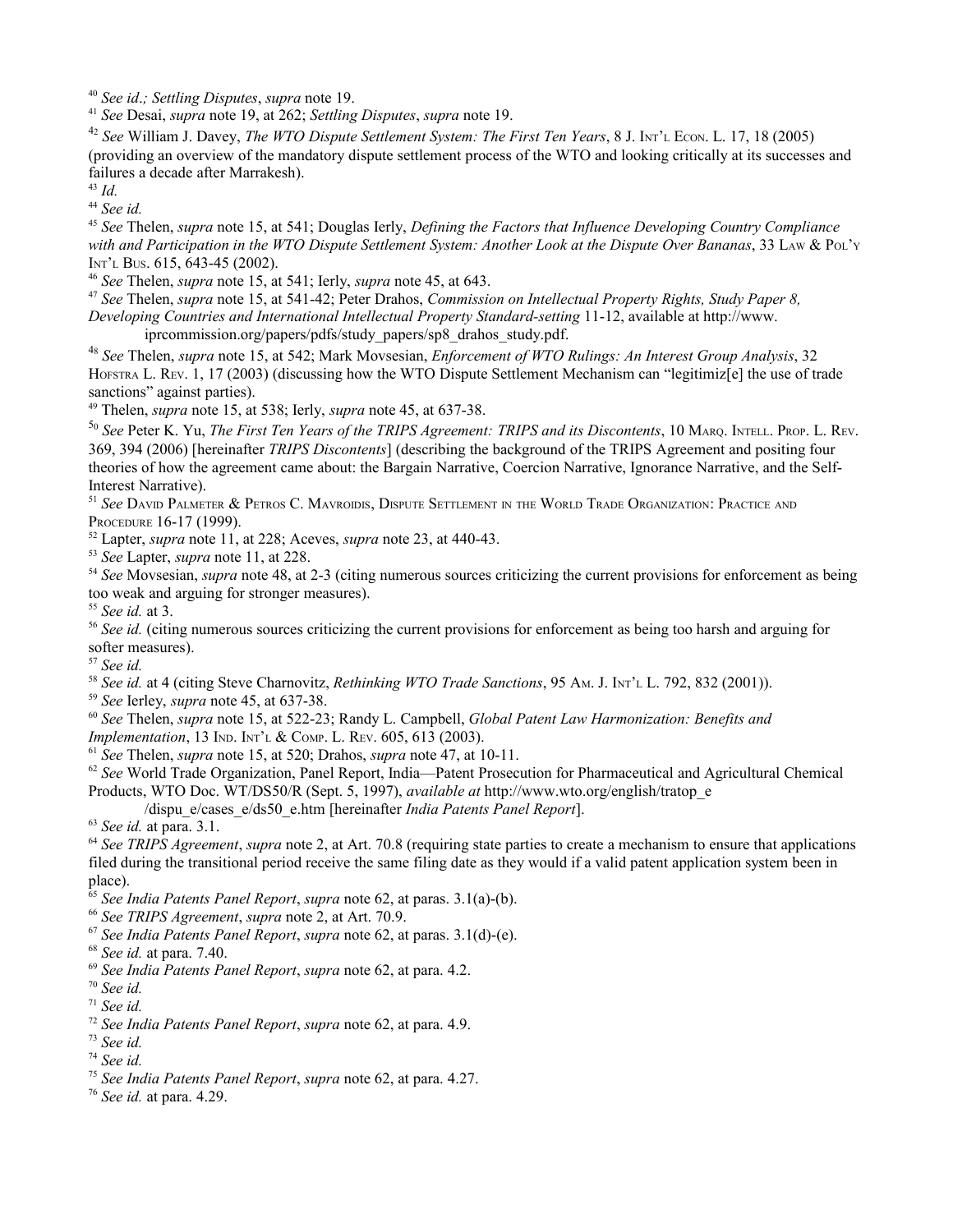<span id="page-43-23"></span><span id="page-43-22"></span><span id="page-43-21"></span><span id="page-43-20"></span><span id="page-43-19"></span><span id="page-43-18"></span><span id="page-43-17"></span><span id="page-43-16"></span><span id="page-43-15"></span><span id="page-43-14"></span><span id="page-43-13"></span><span id="page-43-12"></span><span id="page-43-11"></span><span id="page-43-10"></span><span id="page-43-9"></span><span id="page-43-8"></span><span id="page-43-7"></span><span id="page-43-6"></span><span id="page-43-5"></span><span id="page-43-4"></span><span id="page-43-3"></span><span id="page-43-2"></span><span id="page-43-1"></span><span id="page-43-0"></span> *See id.* at para. 7.18 (citing the Vienna Convention on the Law of Treaties, May 23, 1969, 1155 U.N.T.S. 331, reprinted in 8 I.L.M. 679 (entered into force Jan. 27, 1980), art. 31 [hereinafter *Vienna Convention*]). *See India Patents Panel Report*, *supra* note 62, at paras. 7.18-7.20. *See id.* at para. 7.22. *See id.* at 7.31. *See id.* at paras. 7.42-43. *See id.* at para. 7.53. *See India Patents Panel Report*, *supra* note 62, at para. 7.53. *See id.* at para. 7.60. *See id.* at para. 7.55. *See id. See id. See India Patents Panel Report*, *supra* note 62, at para. 8.1. *See id.* at para. 7.48-49. *See id.* at para. 8.2. *See* World Trade Organization, Appellate Body Report—Patent Protection for Pharmaceutical and Agricultural Chemical Products, WTO Doc. WT/DS50/AB/R (Dec. 19, 1997), *available at* http://www.wto.org/english/tratop \_e/dispu\_e/cases\_e/ds50\_e.Htm, at Sec. V [hereinafter *India Patents Appellate Report*]. *See id.* at Sec. III. *See id. See id. See id. See India Patents Appellate Report*, *supra* note 91, at Sec. III. *See id*. at Sec. V. *See id. See id. See id. See TRIPS Agreement*, *supra* note 2, at Art. 64.2. *See id. See India Patents Appellate Report*, *supra* note 91, at Sec. V. *See id.* at Sec. VI. *See id. See id. See id. See India Patents Appellate Report*, *supra* note 91, at Sec. VI. *See id. See id. See id. See id. See India Patents Appellate Report*, *supra* note 91, at Sec. VI. *See id. See id. See id.* at Sec. VII. *See id. See India Patents Appellate Report*, *supra* note 91, at Sec. VIII. *See id. See id. See id. at Sec.* IX. *See* World Trade Organization, Panel Report, Canada—Term of Patent Protection, para. 6.2, WTO Doc. WT/DS170/R (May 5, 2000), *available at* http://www.wto.org/english/tratop\_e/dispu\_e/cases\_e/ds170\_e.htm [hereinafter *Canada Patent Term Panel Report*]. *See TRIPS Agreement*, *supra* note 2, at Art. 70.2; *Canada Patent Term Panel Report*, *supra* note 122, at para. 6.2. *See Canada Patent Term Panel Report*, *supra* note 122, at para. 6.2.

<span id="page-43-48"></span><span id="page-43-47"></span><span id="page-43-46"></span><span id="page-43-45"></span><span id="page-43-44"></span><span id="page-43-43"></span><span id="page-43-42"></span><span id="page-43-41"></span><span id="page-43-40"></span><span id="page-43-39"></span><span id="page-43-38"></span><span id="page-43-37"></span><span id="page-43-36"></span><span id="page-43-35"></span><span id="page-43-34"></span><span id="page-43-33"></span><span id="page-43-32"></span><span id="page-43-31"></span><span id="page-43-30"></span><span id="page-43-29"></span><span id="page-43-28"></span><span id="page-43-27"></span><span id="page-43-26"></span><span id="page-43-25"></span><span id="page-43-24"></span>*See id.*

- <span id="page-43-49"></span>*See id.* at para.6.16 (quoting *TRIPS Agreement*, *supra* note 2, at Art. 70.1).
- <span id="page-43-50"></span>*See Canada Patent Term Panel Report*, *supra* note 122, at para. 6.3.

<span id="page-43-51"></span>*See id.*

<span id="page-43-52"></span>*See id.* at para. 6.4.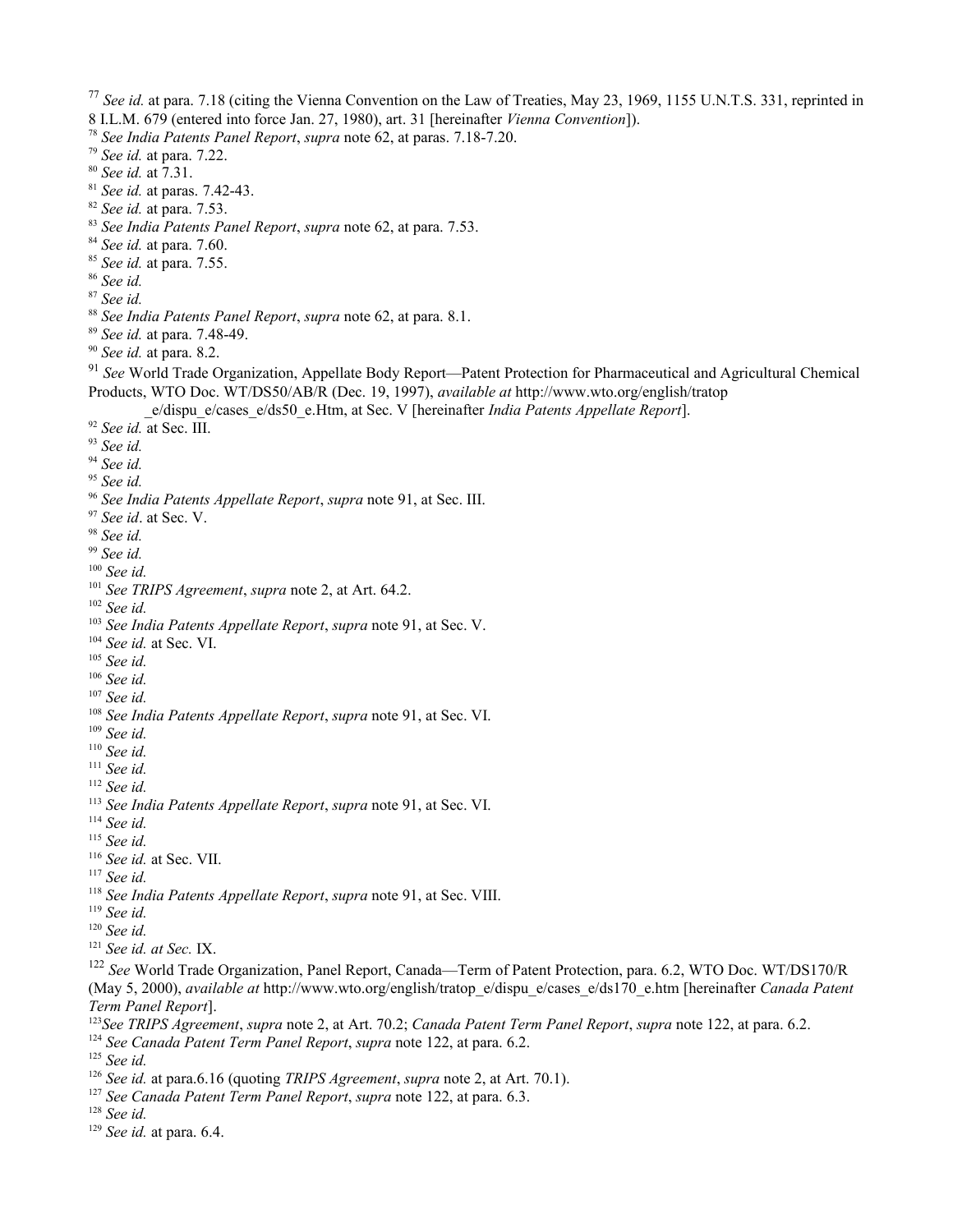<span id="page-44-0"></span>*See id.* at para. 6.36.

- <span id="page-44-1"></span>*See id.*
- <span id="page-44-2"></span> *See Canada Patent Term Panel Report*, *supra* note 122, at para. 6.41.
- <span id="page-44-3"></span>*See id.* at para. 6.111.

<span id="page-44-4"></span>*See id.*

<span id="page-44-5"></span><sup>135</sup> See World Trade Organization, Appellate Body Report, Canada—Term of Patent Protection, para. 10, WTO Doc. WT/DS170/AB/R (Sept. 18, 2000), *available at* http://www.wto.org/english/tratop\_e/dispu\_e/cases\_e/ds170\_e.htm [hereinafter *Canada Patent Term Appellate Report*].

<span id="page-44-6"></span>*See id.* at para. 11, *citing Vienna Convention*, *supra* note 77, at Art. 28.

<span id="page-44-7"></span>*See Canada Patent Term Appellate Report*, *supra* note 135, at para. 13.

- <span id="page-44-8"></span>*See id.*
- <span id="page-44-9"></span>*See id.* at para. 20.
- <span id="page-44-10"></span>*See id.* at para. 27.
- <span id="page-44-11"></span>*See id.* at para. 28.
- <span id="page-44-12"></span>*See Canada Patent Term Appellate Report*, *supra* note 135, at para. 22.
- <span id="page-44-13"></span>*See id.* at paras. 54-55.
- <span id="page-44-14"></span>*See id.* at para. 56.
- <span id="page-44-15"></span>*See id.* at para. 58.
- <span id="page-44-16"></span>*See id.* at para. 60.
- <span id="page-44-17"></span>*See Canada Patent Term Appellate Report*, *supra* note 135, at para. 60.
- <span id="page-44-18"></span>*See id.* at para. 69.
- <span id="page-44-19"></span>*See id.* at para. 74.
- <span id="page-44-20"></span>*See id.* at para. 90.
- <span id="page-44-21"></span>*See id.* at para. 92.
- <span id="page-44-22"></span>*See Canada Patent Term Appellate Report*, *supra* note 135, at para. 91.
- <span id="page-44-23"></span>*See id.* at para. 99.

<span id="page-44-24"></span> *See* World Trade Organization, Article 21.3(c) Arbitration Report, Canada—Terms of Patent Protection, WTO Doc. WT/DS170/10 (Feb. 28, 2001), *available at* http://www.wto.org/english/tratop\_e/dispu\_e/cases\_e/ds170\_e.htm [hereinafter *Canada Patent Term Arbitration Report*].

<span id="page-44-25"></span>*See id.* at paras. 7-10.

<span id="page-44-26"></span>*See id.* at paras. 20-21.

<span id="page-44-27"></span>*See id.*

- <span id="page-44-28"></span>*See id.* at paras. 36-37.
- <span id="page-44-29"></span>*See Canada Patent Term Arbitration Report*, *supra* note 154, at para. 67.

<span id="page-44-30"></span> *Compare Canada Patent Term Panel Report*, *supra* note 122, at para. 6.9, *with India Patents Panel Report*, *supra* note 62, at para. 7.40.

<span id="page-44-31"></span> Compare*Canada Patent Term Appellate Report*, *supra* note 135, at paras. 54-61, *with India Patents Appellate Report*, *supra* note 91, at Sec. V.

<span id="page-44-32"></span><sup>162</sup> See Request for Consultation by the United States, Argentina—Patent Protection for Pharmaceuticals and Test Data Protection for Agricultural Chemicals, WTO Doc. WT/DS171/1 (May 6, 1999), *available at* http://www.wto.

org/english/tratop\_e/dispu\_e/cases\_e/ds171\_e.htm.

<span id="page-44-33"></span>*See id.*

- <span id="page-44-34"></span>*See id.*
- <span id="page-44-35"></span>*See id.*

<span id="page-44-36"></span><sup>166</sup> See Request for Consultation by the United States, Argentina—Certain Measures on the Protection of Patents and Test Data, WTO Doc. WT/DS196/1 (May 30, 2000), *available at* http://www.wto.org/english/tratop\_e/dispu\_e/ cases e/ds196 e.htm.

- <span id="page-44-37"></span>*See id.*
- <span id="page-44-38"></span>*See id.*

<span id="page-44-39"></span> *See* World Trade Organization, Mutually Agreed Solution, Argentina — Certain Measures on the Protection of Patents and Test Data, WTO Doc. WT/DS196/4 (June 20, 2002), *available at* http://www.wto.org/english

/tratop\_e/dispu\_e/cases\_e/ds196\_e.htm; World Trade Organization, Mutually Agreed Solution, Argentina —Patent Protection for Pharmaceuticals and Test Data Protection for Agricultural Chemicals, WTO Doc. WT/DS171/3 (June 20, 2002), *available at* http://www.wto.org/english/tratop\_e/dispu\_e/cases\_e/ds196\_e.htm [hereinafter *Argentina Patents Mutually Agreed Solutions*].

- <span id="page-44-40"></span>*See id.* at paras. 4-6.
- <span id="page-44-41"></span>*See id.* at paras. 1-3, 7, 8.

<span id="page-44-42"></span>*See id.* at para. 8.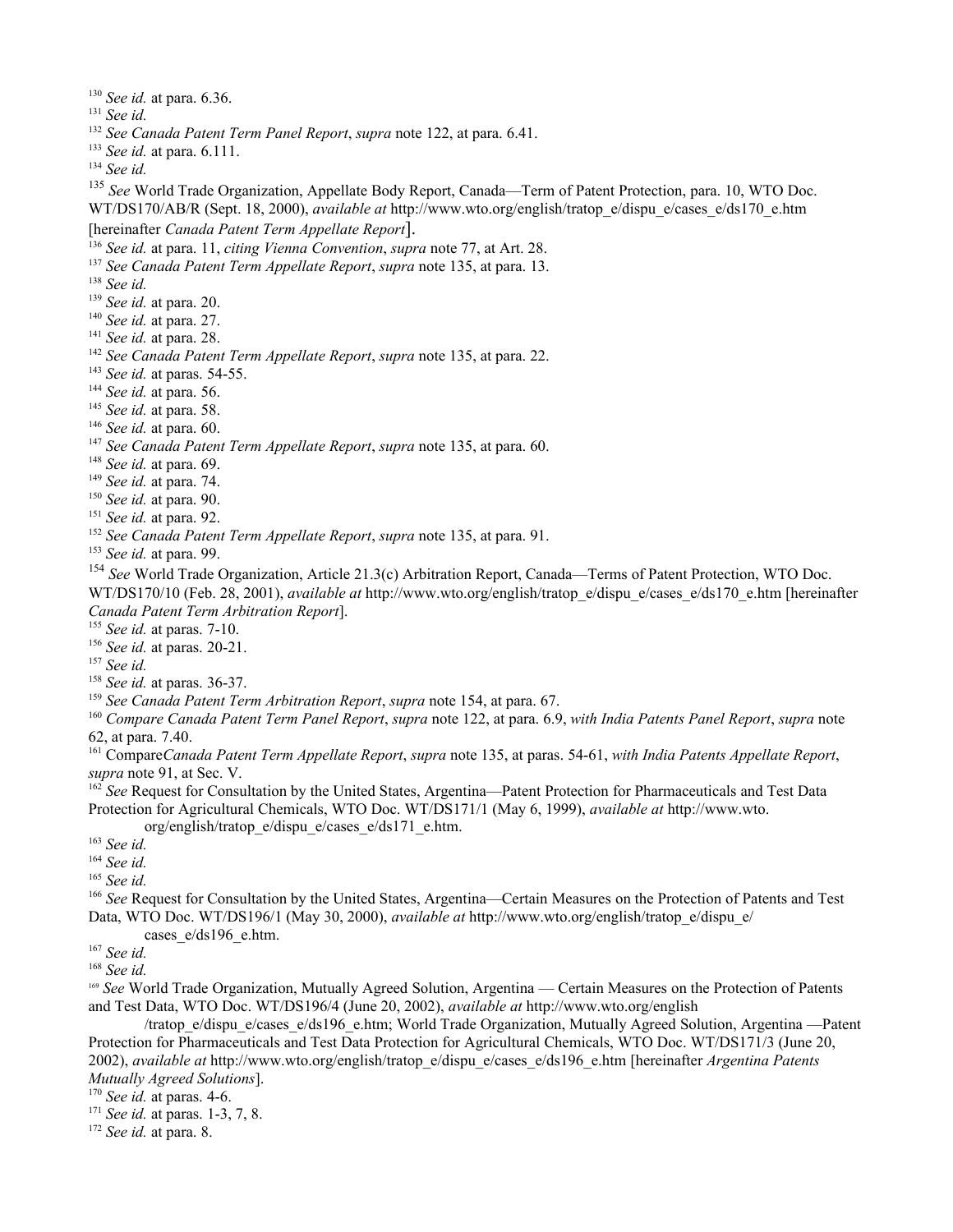<span id="page-45-0"></span><sup>173</sup> *See India Patents Panel Report*, *supra* note 62, at para. 3.1(g).

<span id="page-45-2"></span><sup>175</sup> *See Argentina Patents Mutually Agreed Solutions*, *supra* note 169, at para. 9 (noting that the United States reserves the right to monitor developments in Argentina and reinstate its request for a Panel if Argentina fails to abide by the Mutually Agreed Solution).

<span id="page-45-3"></span><sup>176</sup> See Lawyers Committee for Human Rights, In the National Interest 2001: Human Rights Policies for the Bush Administration, *available at* http://209.212.64.43:777/archives/arc\_misc/ITNI/index.htm (attacking the US use of reservations, understanding and declarations in treaties as efforts to ensure that treaties "effect virtually no change" in domestic law).

<span id="page-45-4"></span><sup>177</sup> *See id.*

<span id="page-45-5"></span><sup>178</sup> *See, e.g.***,** *Breard v. Greene*, [523 U.S. 371](http://caselaw.lp.findlaw.com/scripts/getcase.pl?navby=CASE&court=US&vol=523&page=371) (1998) (refusing to stay the execution of a Paraguayan citizen in Virginia despite a ruling by the International Court of Justice).

<span id="page-45-6"></span><sup>179</sup> *See Argentina Patents Mutually Agreed Solutions*, *supra* note 169, at para. 8.

<span id="page-45-7"></span><sup>180</sup> *See* Request for Consultation by the United States, Brazil—Measures Affecting Patent Protection, WTO Doc.

WT/DS199/1 (May 30, 2000), *available at* http://www.wto.org/english/tratop\_e/dispu\_e/cases\_e/ds199\_e.htm [hereinafter *Request for Consultations with Brazil*].

<span id="page-45-8"></span><sup>181</sup> *See id.*

<span id="page-45-9"></span><sup>182</sup> *See* World Trade Organization, Mutually Agreed Solution, Brazil — Patent Protection, WTO Doc. WT/DS199/4 (July 19, 2001), *available at* http://www.wto.org/english/tratop\_e/dispu\_e/cases\_e/ds199\_e.htm [hereinafter *Brazil Patents Mutually Agreed Solution*] (providing for the creation of a US-Brazil Consultative Mechanism to "hold prior talks on the matter"). <sup>183</sup> *See id.*

<span id="page-45-11"></span><span id="page-45-10"></span><sup>184</sup> *See id.*

<span id="page-45-12"></span><sup>185</sup> See Jeffrey L. Dunoff, et. al., International Law Norms, Actors, Process: A Problem-Oriented Approach 1049-51 (2d. Ed. 2006).

<span id="page-45-13"></span><sup>186</sup> *See id.* at 1050-51.

<span id="page-45-14"></span><sup>187</sup> *See id.*

<span id="page-45-15"></span><sup>188</sup> *See* Lina M. Monten, *The Inconsistency Between Section 301 and TRIPS: Counterproductive with Respect to the Future of International Protection of Intellectual Property Rights*, 9 MARQ. INTELL. PROP. L. REV. 387, 419-20 (2005).

<span id="page-45-16"></span><sup>189</sup> *See id.*

<span id="page-45-17"></span><sup>190</sup> *See id.*

<span id="page-45-18"></span><sup>191</sup> *See id.*

<span id="page-45-19"></span><sup>192</sup> *See id.*

<span id="page-45-20"></span><sup>193</sup> *See* World Trade Organization, Doha Declaration on the TRIPS Agreement and Public Health, WT/MIN(01)/ DEC/W/2, 41 I.L.M. 755 (Nov. 14, 2001), *available at* http://www.who.int/medicines/areas/policy/tripshealth.pdf.

<span id="page-45-21"></span><sup>194</sup> *See* Monten, *supra* note 188, at 420.

<span id="page-45-22"></span><sup>195</sup> *See* Trade Act of 1974, PUB. L. NO. 93-618, § 301-302, 88 STAT. 1978, 2041-43 (1975).

<span id="page-45-23"></span><sup>196</sup> *See* Omnibus, Trade and Competitiveness Act of 1988, 102 STAT. 1107; Monten, *supra* note 188, at 400-01.

<span id="page-45-24"></span><sup>197</sup> See Omnibus, Trade and Competitiveness Act of 1988, 102 STAT. 1107.

<span id="page-45-25"></span><sup>198</sup> *See* Movsesian, *supra* note 48, at 11-13. *See also* David Hartridge & Arvind Subramanian, *Intellectual Property Rights: The Issues in GATT,* 22 VAND. J. TRANSNAT'L L. 893 (1989) (discussing how states will be more likely to accept multilateral agreements if they feel that they will not be subjected to unilateral actions such as trade sanction).

<span id="page-45-27"></span><span id="page-45-26"></span><sup>199</sup> *See* Monten, *supra* note 188, at 387. <sup>200</sup> *See generally* Lapter, *supra* note 11.

<span id="page-45-28"></span><sup>201</sup> See World Trade Organization, Panel Report, US — Section 110(5) Copyright Act, WTO Doc. WT/DS160/R (June 15, 2000), *available at* http://www.wto.org/english/tratop\_e/dispu\_e/cases\_e/ds160\_e.htm [hereinafter *US Copyright Panel Report*].

<span id="page-45-29"></span><sup>202</sup> *See* United States Copyright Act, 17 U.S.C. § 110(5).

<span id="page-45-30"></span><sup>203</sup> *See TRIPS Agreement*, *supra* note 2, at Art. 9.1.

<span id="page-45-31"></span><sup>204</sup> *See Berne Convention*, s*upra* note 7, Arts. 1-21.

<span id="page-45-32"></span><sup>205</sup> *See TRIPS Agreement*, *supra* note 2, at Art. 13.

<span id="page-45-33"></span><sup>206</sup> *See id.*

<span id="page-45-34"></span><sup>207</sup> *See US Copyright Panel Report*, *supra* note 202, at para. 3.3.

<span id="page-45-35"></span><sup>208</sup> *See id.*

<span id="page-45-36"></span><sup>209</sup> *See* United States Copyright Act, 17 U.S.C. § 110(5)(B).

<span id="page-45-37"></span><sup>210</sup> *See US Copyright Panel Report*, *supra* note 202, at paras. 6.114-6.134, 7.1(b).

<span id="page-45-38"></span><sup>211</sup> *See* United States Copyright Act, 17 U.S.C. § 110(5)(A).

<span id="page-45-39"></span><sup>212</sup> *See US Copyright Panel Report*, *supra* note 202, at 6.135-6.148, 7.1(a).

<span id="page-45-1"></span><sup>174</sup> *See id.* at 7.65.